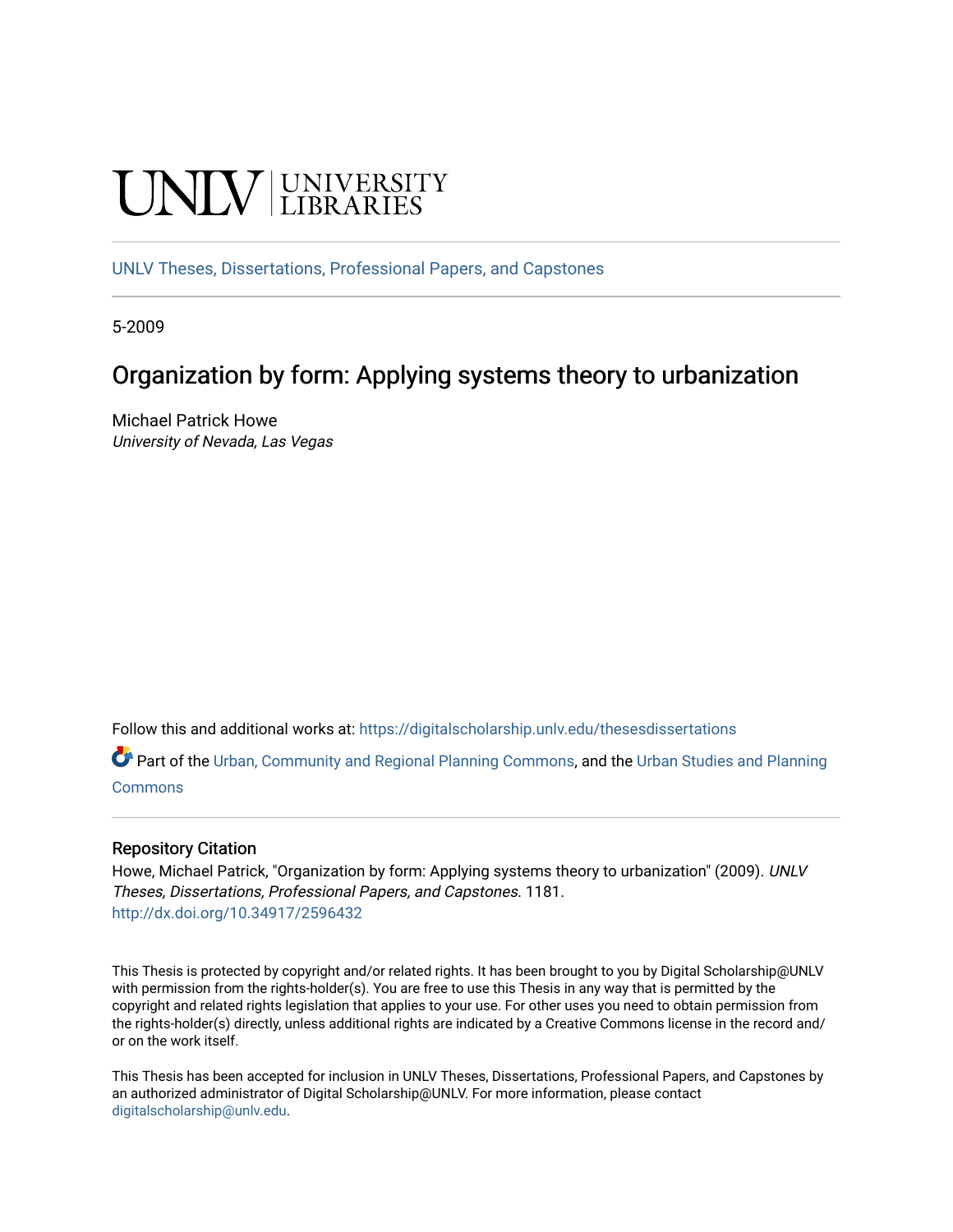## ORGANIZATION BY FORM: APPLYING SYSTEMS THEORY TO URBANIZATION

by

Michael Patrick Howe

Bachelor of Arts University of Nevada, Las Vegas 1999

A thesis submitted in partial fulfillment of the requirements for the

> **Master of Architecture School of Architecture College of Fine Arts**

**Graduate College University of Nevada, Las Vegas May 2009**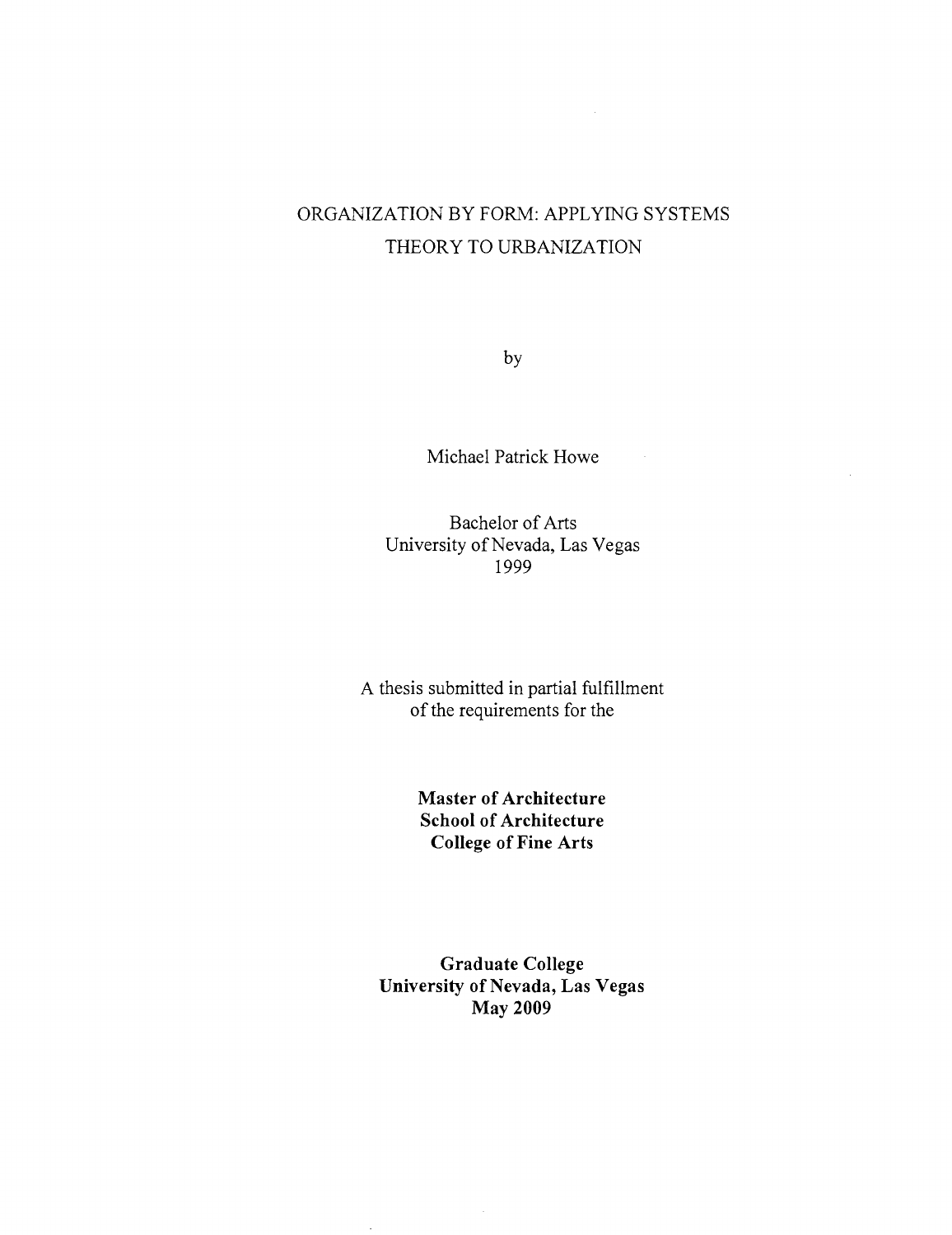#### UMI Number: 1472416

#### INFORMATION TO USERS

The quality of this reproduction is dependent upon the quality of the copy submitted. Broken or indistinct print, colored or poor quality illustrations and photographs, print bleed-through, substandard margins, and improper alignment can adversely affect reproduction.

In the unlikely event that the author did not send a complete manuscript and there are missing pages, these will be noted. Also, if unauthorized copyright material had to be removed, a note will indicate the deletion.

# $\textbf{UMI}^\circ$

UMI Microform 1472416 Copyright 2009 by ProQuest LLC All rights reserved. This microform edition is protected against unauthorized copying under Title 17, United States Code.

> ProQuest LLC 789 East Eisenhower Parkway P.O. Box 1346 Ann Arbor, Ml 48106-1346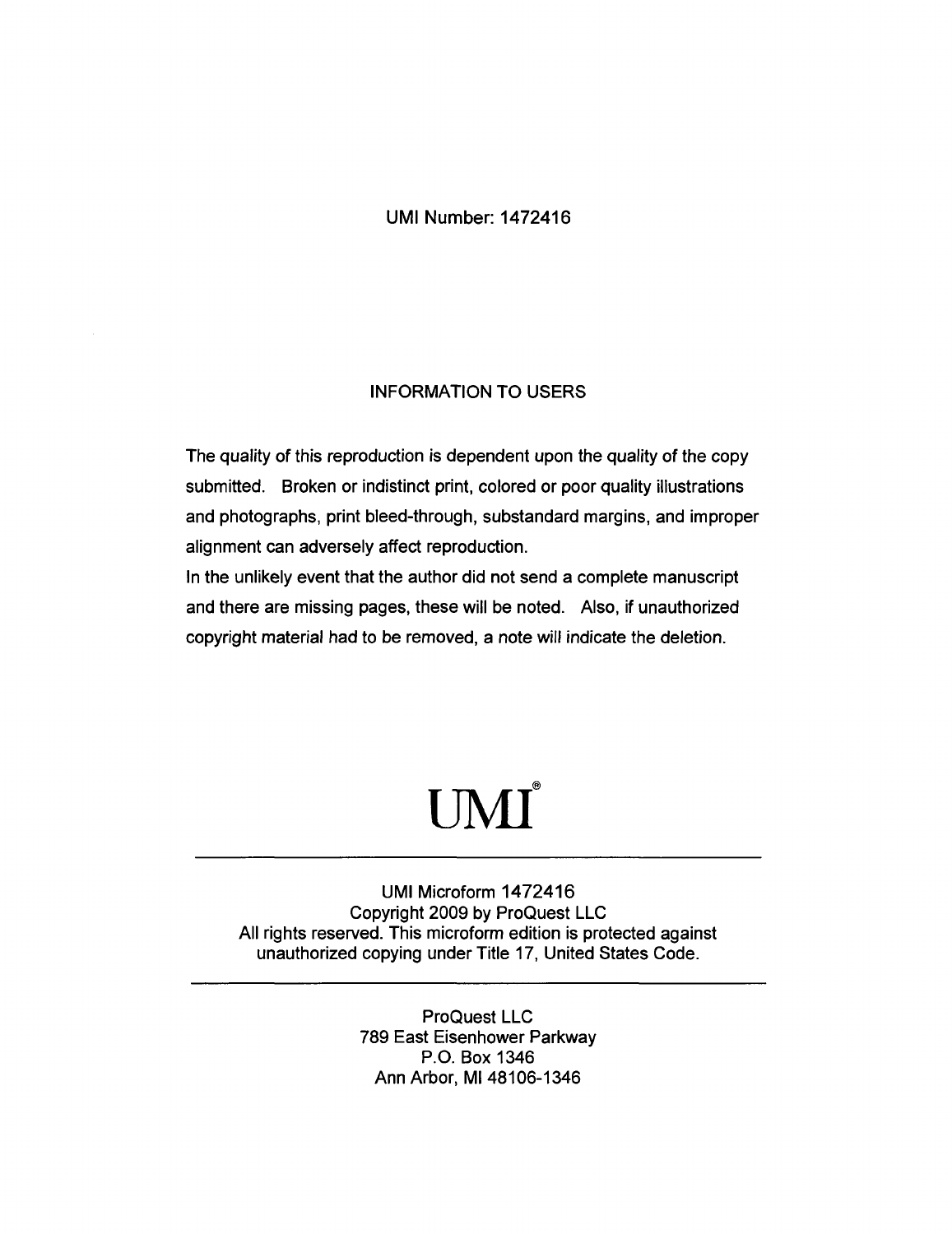

### Thesis Approval

The Graduate College University of Nevada, Las Vegas

 $04/27,2009$ 

The Thesis prepared by

Michael P. Howe

Entitled

Organization By Form: Applying Systems Theory To

Urbanization

is approved in partial fulfillment of the requirements for the degree of

Master of Architecture

*Examination Committee Chair* 

*Examination pommittee Member* 

*Examination Committee Member* 

*Graduate College Faculty Representative* 

*Dean of the Graduate College*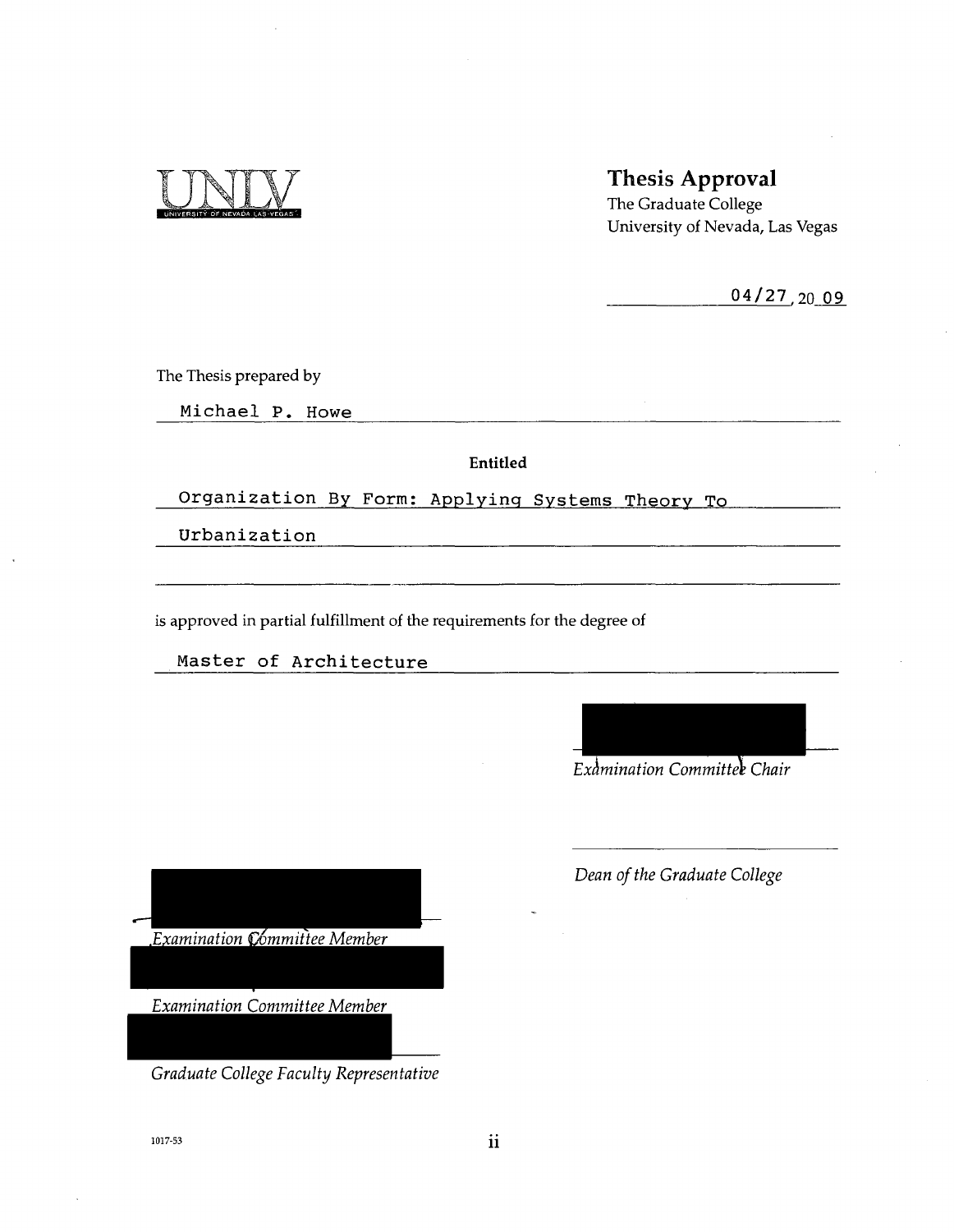#### ABSTRACT

#### Organization by Form: Applying Systems Theory to Urbanization

By

Michael Howe

Prof. Robert Dorgan, Examination Committee Chair University of Nevada, Las Vegas

I have come to believe that the core of our declining physical, mental and community health dwells in the current practice of land use based development. Although today's land use codes began as a legitimate response to protect people's health and welfare it has since devolved into an unsustainable process. The failure of land-use zoning is rooted in an informational disconnect created by the segregation of land into distinct uses while offering generic design standards. Whereas the current mode of land use-based zoning results in an unpredictable physical form, Form-Based Codes foster a connection between the individual to the available networks of public space and circulation in a language that is commonly understood. The urban process has gone from prescriptive traditional

The solution may well in an evolving development process exemplified by the recent

iii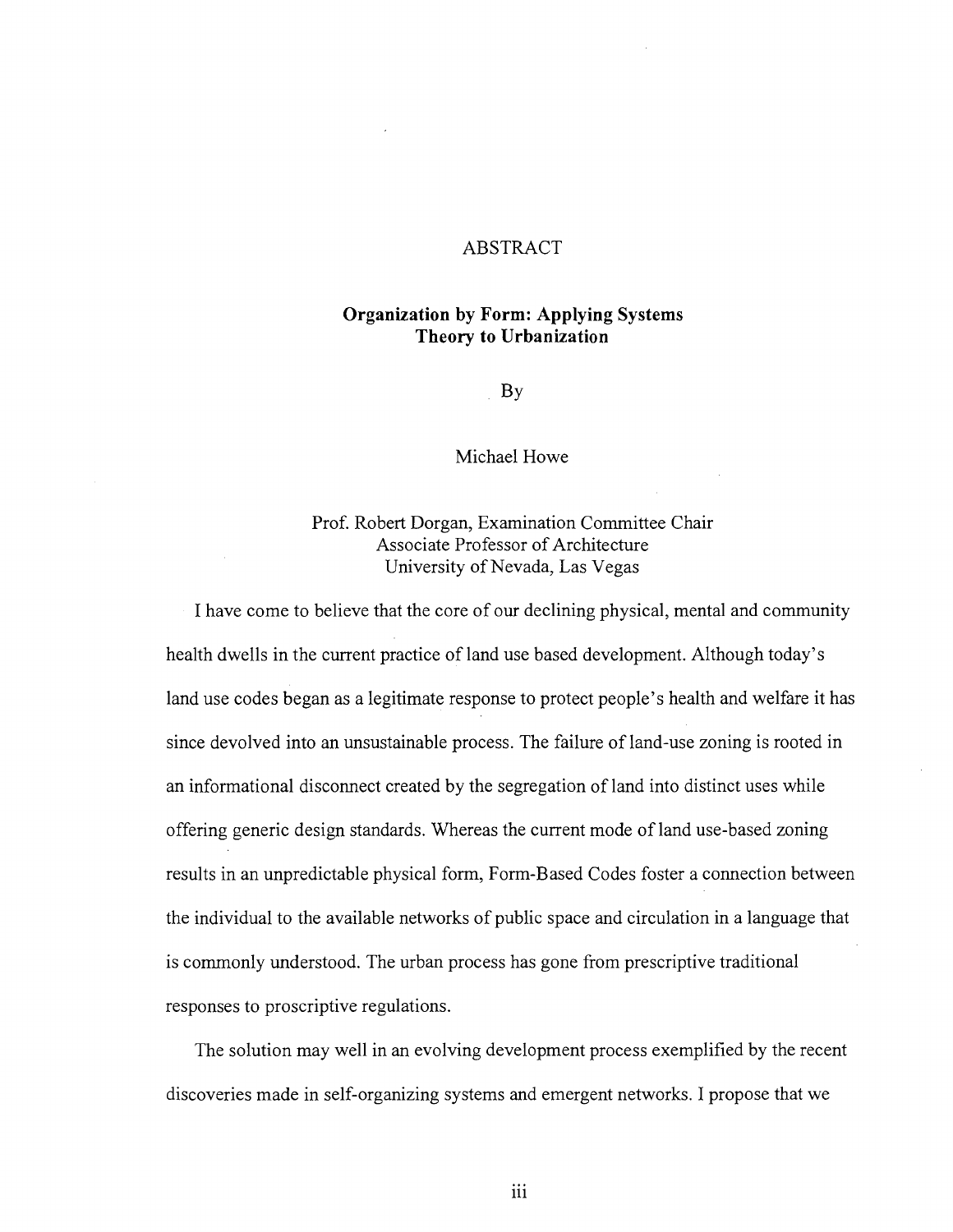pick up the discussion where Jane Jacobs's left off more than forty years ago in the final chapter her book, *The Death and Life of Great American Cities,* and look at the type of problem that urban development poses. It is my belief that there is a regulatory process available that can exceed the expectations of a sustainable urban environment. The core of this thesis is to explain how the Form-Based Code process is founded upon a selforganizing cycle of self-educating individuals who make positive contributions to urban development.

My chosen methodology begins with a general explanation of the typical Form-Based Code and the ways in which this regulatory process is adopted. This is followed by a brief examination of what constitutes a complex system and the common techniques of analyzing how it works. The tools for complex systems analyses are then applied the Form-Based Code process to illustrate its inherent self-organizing strength.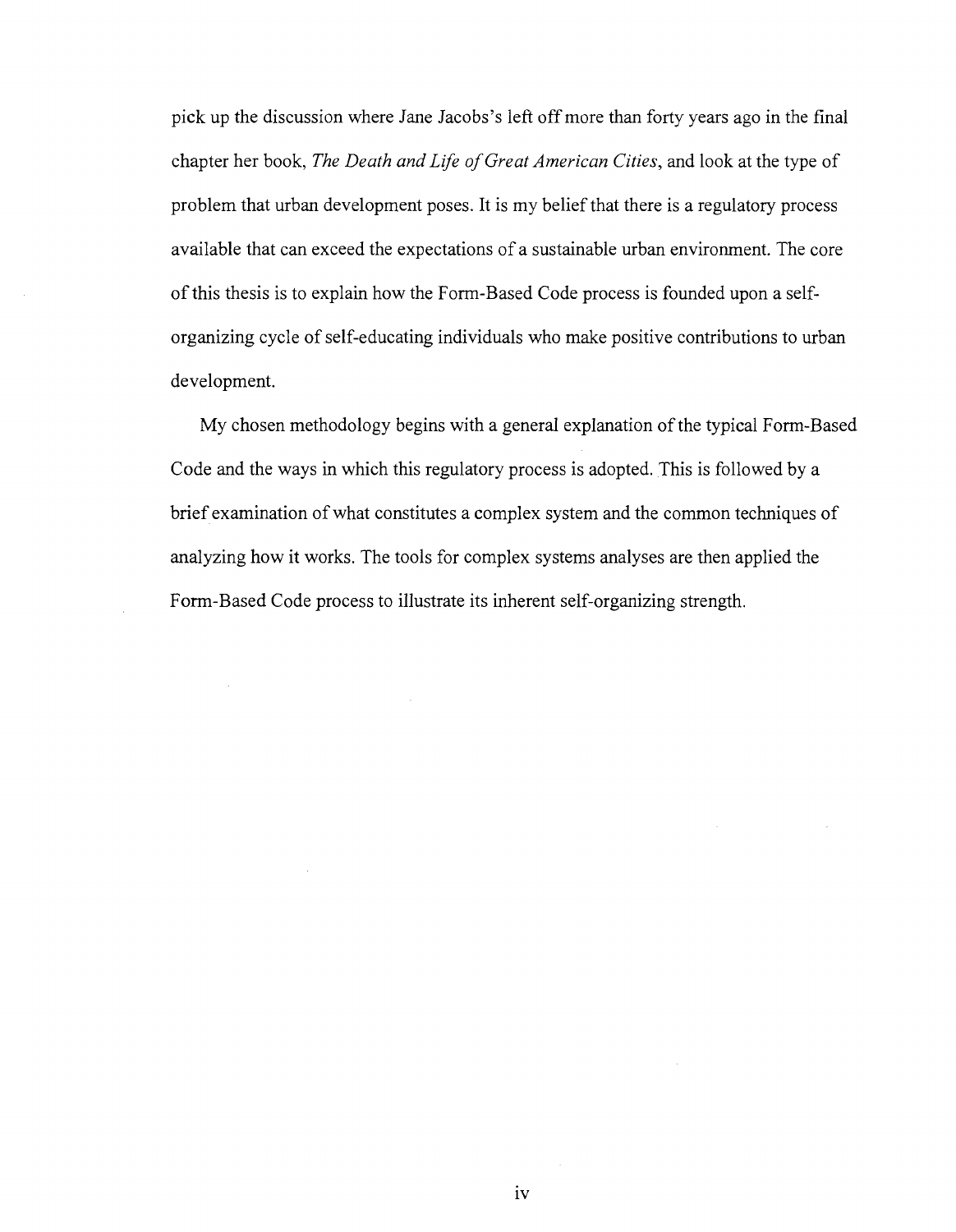## TABLE OF CONTENTS

| FROM THE PRESCRIPTIVE TO THE PROSCRIPTIVE 10<br><b>CHAPTER 2</b> |
|------------------------------------------------------------------|
| <b>CHAPTER 3</b>                                                 |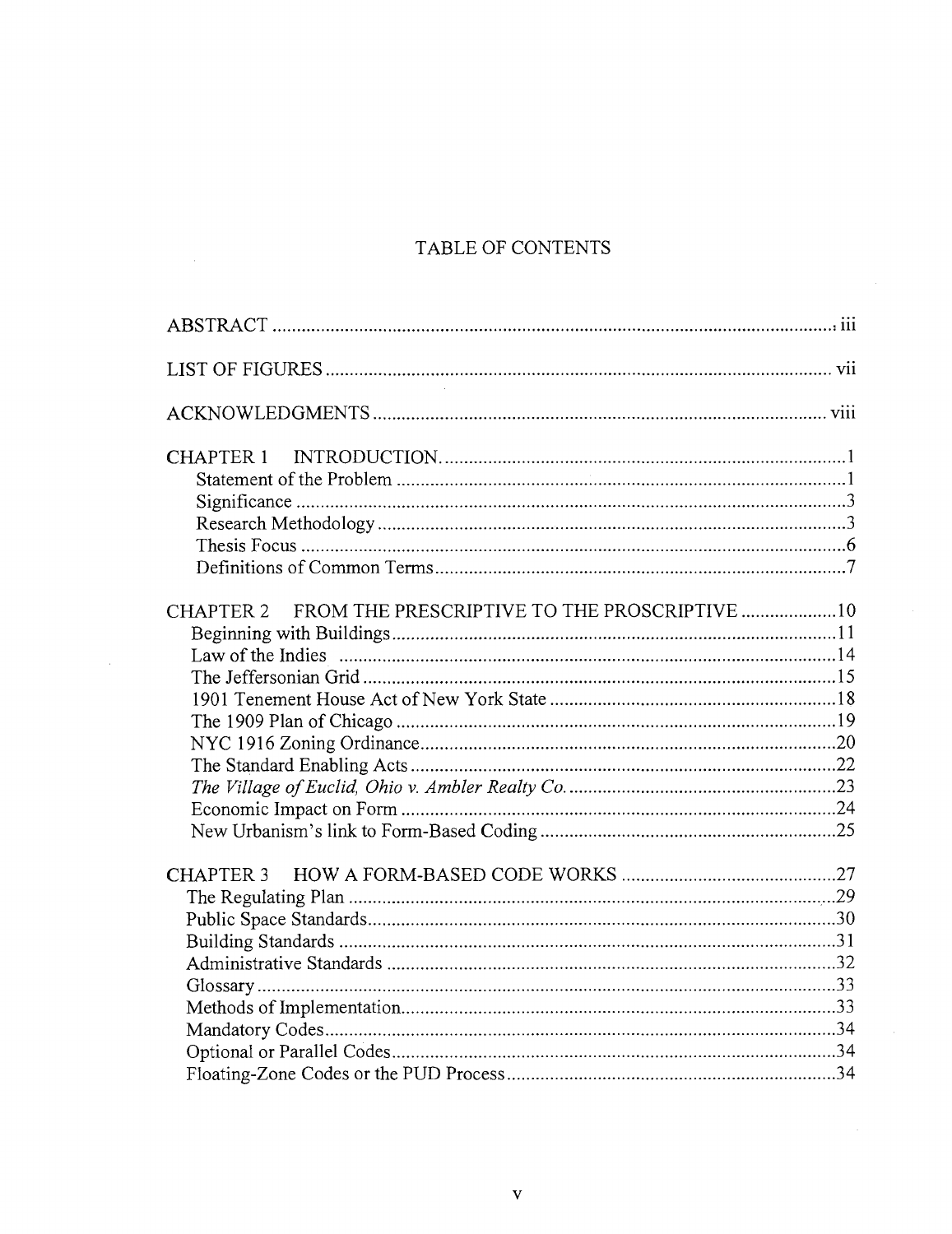| CHAPTER 6 SUMMARY, CONCLUSIONS, AND RECOMMENDATIONS57 |  |
|-------------------------------------------------------|--|
|                                                       |  |
|                                                       |  |
|                                                       |  |
|                                                       |  |
|                                                       |  |
|                                                       |  |

 $\label{eq:2.1} \frac{1}{\sqrt{2}}\int_{\mathbb{R}^3} \frac{d\mu}{\sqrt{2}} \, \frac{d\mu}{\sqrt{2}} \, \frac{d\mu}{\sqrt{2}} \, \frac{d\mu}{\sqrt{2}} \, \frac{d\mu}{\sqrt{2}} \, \frac{d\mu}{\sqrt{2}} \, \frac{d\mu}{\sqrt{2}} \, \frac{d\mu}{\sqrt{2}} \, \frac{d\mu}{\sqrt{2}} \, \frac{d\mu}{\sqrt{2}} \, \frac{d\mu}{\sqrt{2}} \, \frac{d\mu}{\sqrt{2}} \, \frac{d\mu}{\sqrt{2}} \, \frac{d\mu}{$ 

 $\label{eq:2.1} \frac{1}{\sqrt{2}}\sum_{i=1}^n\frac{1}{\sqrt{2\pi}}\sum_{i=1}^n\frac{1}{\sqrt{2\pi}}\sum_{i=1}^n\frac{1}{\sqrt{2\pi}}\sum_{i=1}^n\frac{1}{\sqrt{2\pi}}\sum_{i=1}^n\frac{1}{\sqrt{2\pi}}\sum_{i=1}^n\frac{1}{\sqrt{2\pi}}\sum_{i=1}^n\frac{1}{\sqrt{2\pi}}\sum_{i=1}^n\frac{1}{\sqrt{2\pi}}\sum_{i=1}^n\frac{1}{\sqrt{2\pi}}\sum_{i=1}^n\frac{$ 

 $\frac{1}{2}$  ,  $\frac{1}{2}$ 

 $\label{eq:2.1} \frac{1}{\sqrt{2}}\left(\frac{1}{\sqrt{2}}\right)^{2} \left(\frac{1}{\sqrt{2}}\right)^{2} \left(\frac{1}{\sqrt{2}}\right)^{2}$ 

 $\label{eq:2.1} \frac{1}{\sqrt{2}}\int_{0}^{\infty}\frac{1}{\sqrt{2\pi}}\left(\frac{1}{\sqrt{2\pi}}\right)^{2\alpha} \frac{1}{\sqrt{2\pi}}\int_{0}^{\infty}\frac{1}{\sqrt{2\pi}}\left(\frac{1}{\sqrt{2\pi}}\right)^{\alpha} \frac{1}{\sqrt{2\pi}}\frac{1}{\sqrt{2\pi}}\int_{0}^{\infty}\frac{1}{\sqrt{2\pi}}\frac{1}{\sqrt{2\pi}}\frac{1}{\sqrt{2\pi}}\frac{1}{\sqrt{2\pi}}\frac{1}{\sqrt{2\pi}}\frac{1}{\sqrt{2\pi}}$ 

 $\label{eq:2.1} \frac{1}{\sqrt{2}}\int_{0}^{\infty}\frac{1}{\sqrt{2\pi}}\left(\frac{1}{\sqrt{2\pi}}\right)^{2\alpha} \frac{1}{\sqrt{2\pi}}\int_{0}^{\infty}\frac{1}{\sqrt{2\pi}}\left(\frac{1}{\sqrt{2\pi}}\right)^{\alpha} \frac{1}{\sqrt{2\pi}}\frac{1}{\sqrt{2\pi}}\int_{0}^{\infty}\frac{1}{\sqrt{2\pi}}\frac{1}{\sqrt{2\pi}}\frac{1}{\sqrt{2\pi}}\frac{1}{\sqrt{2\pi}}\frac{1}{\sqrt{2\pi}}\frac{1}{\sqrt{2\pi}}$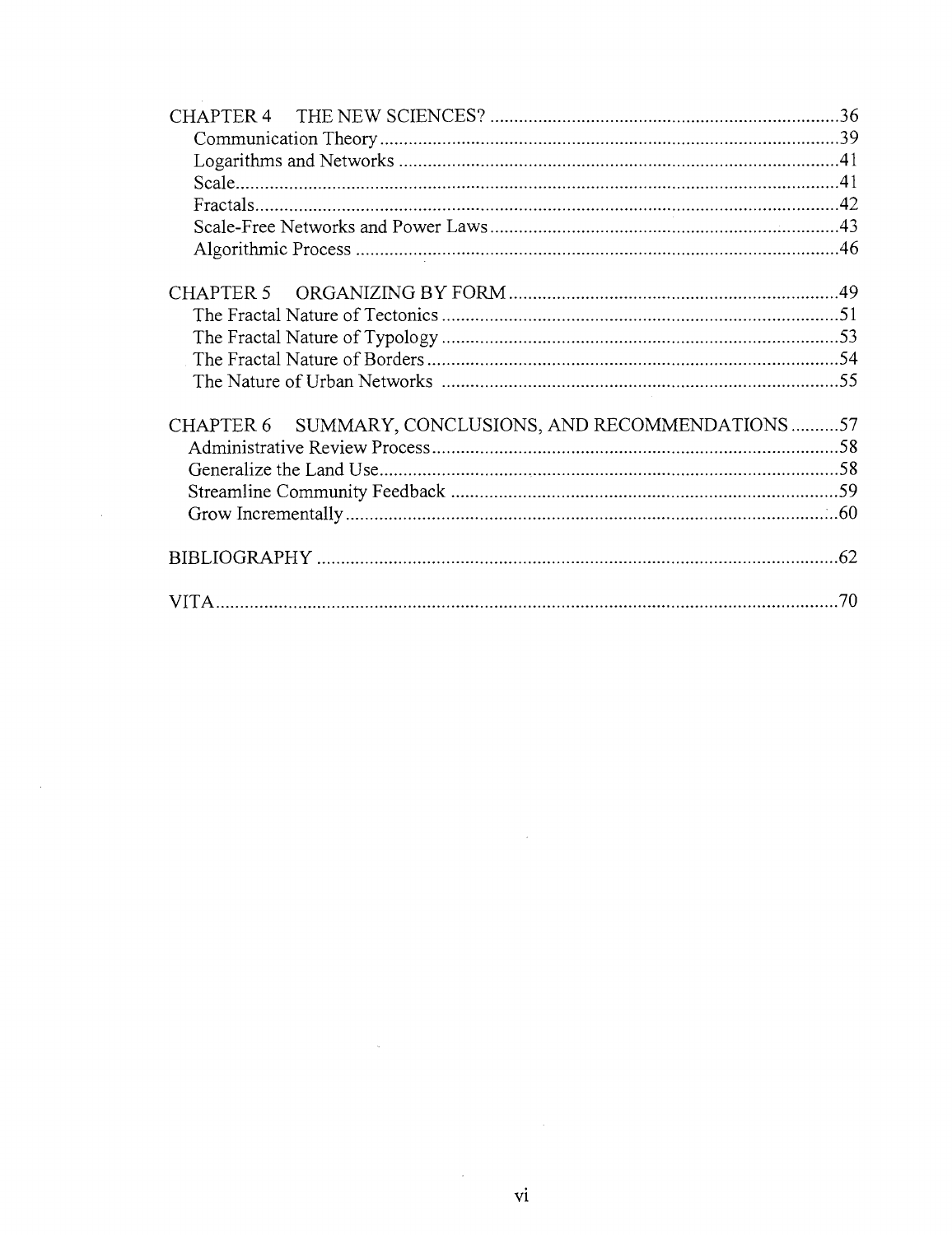## LIST OF FIGURES

 $\sim$ 

J.

 $\sim$ 

 $\mathcal{A}^{\mathcal{A}}$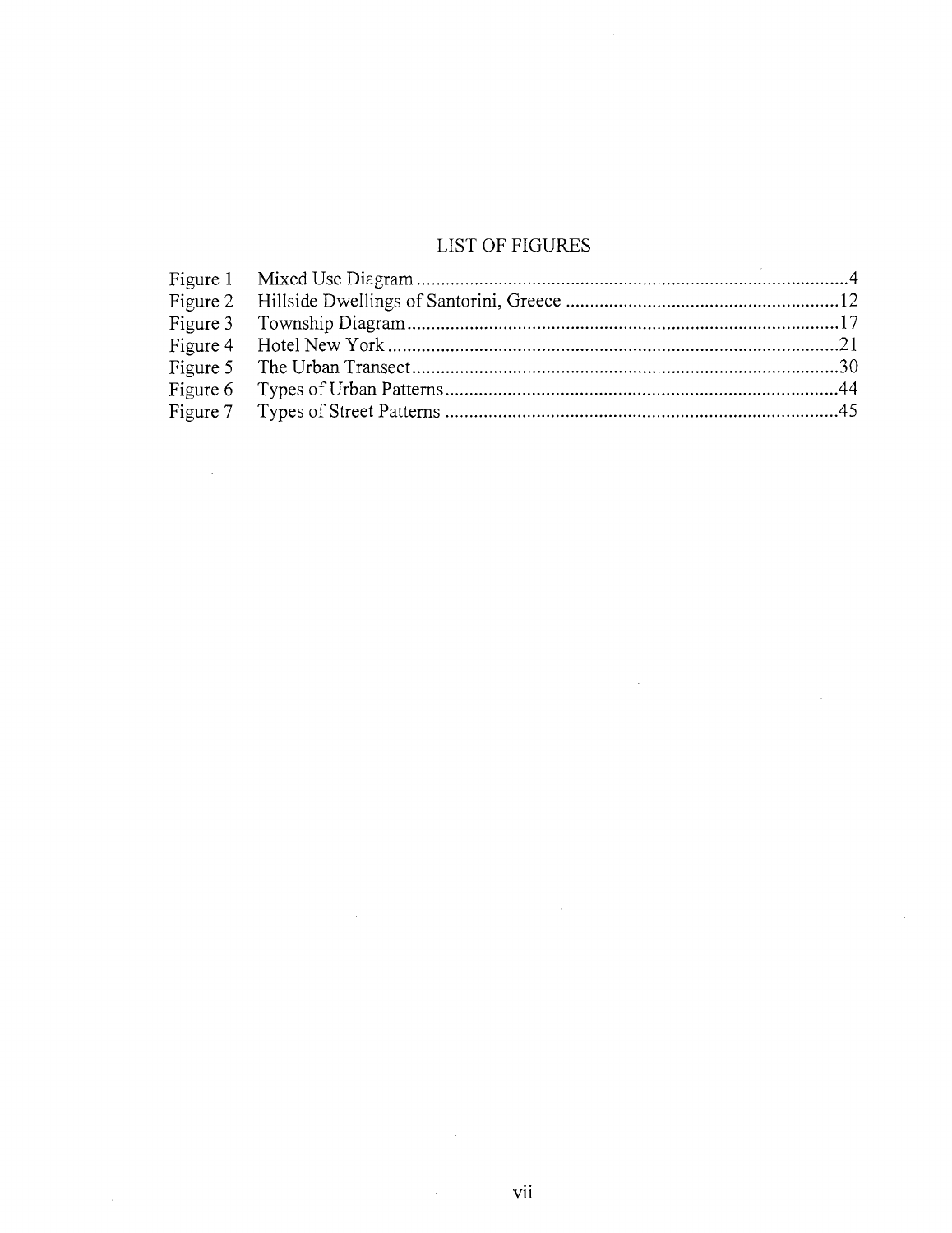#### ACKNOWLEDGMENTS

First and foremost, I wish to thank my committee members, Professor Robert Dorgan (Chair) and Professors Kevin Kemner, Glen NP Nowak, and Robert Futrell. I would also like to extend my thanks to the Graduate Coordinator, Professor Alfredo Fernández-Gonzalez and the UNLV School of Architecture for providing an invaluable experience.

I would also like to thank the City of Las Vegas, which has been a patient and gracious employer, and the Department of Planning and Development, who has provided plenty of experience to witness urban development in action.

Finally, I would like to thank the important thing in my life, my family. Without my wife's unending love and my two sons' enthusiasm my constant pursuit for a better city would only be half-hearted.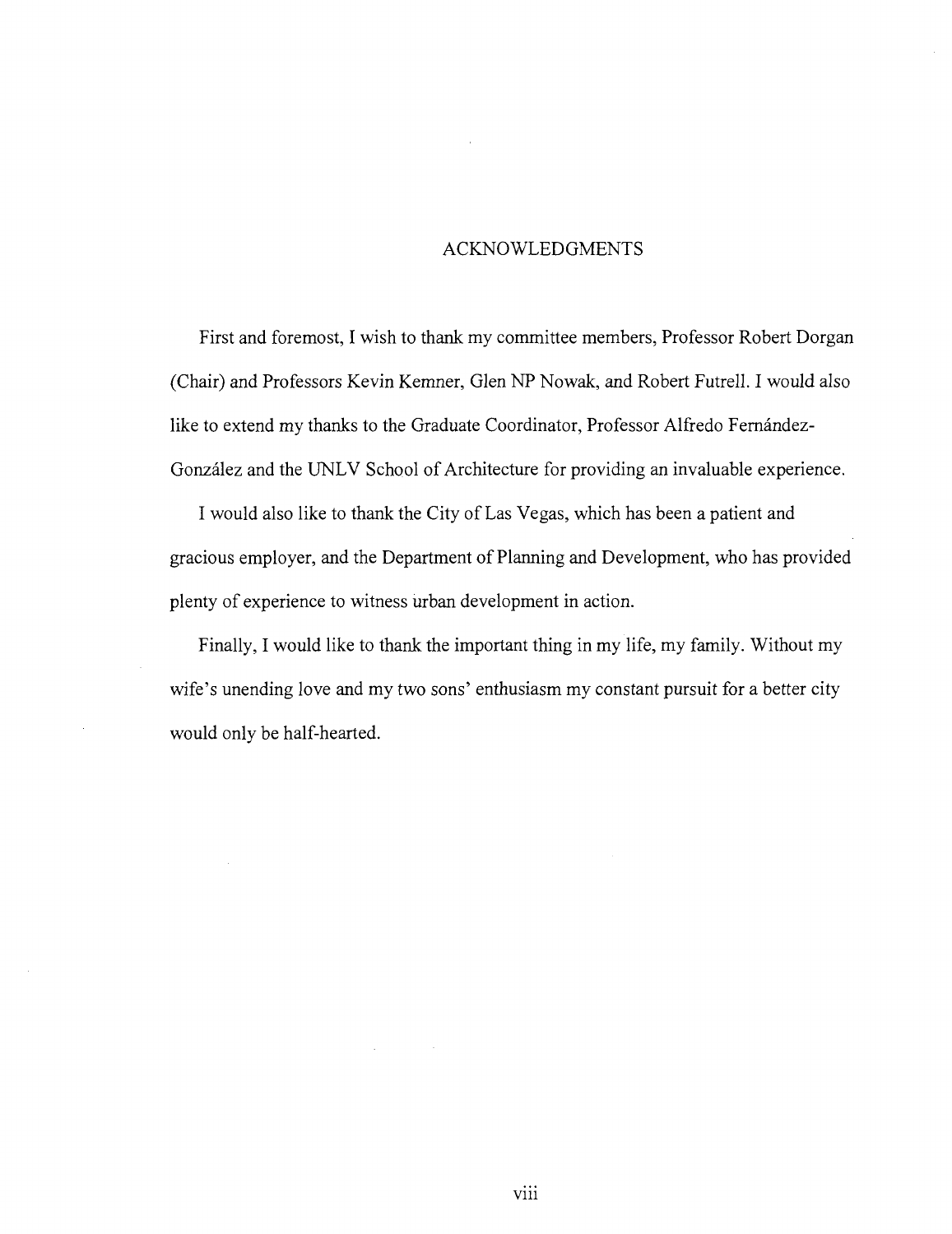#### CHAPTER 1

#### INTRODUCTION

#### Statement of the Problem

What is the problem with our contemporary building culture? There has been a measurable decline<sup>1</sup> in our social, mental, and physical health that is linked to the current suburban development pattern. Although this thesis is based upon this premise, I would offer that the overall decline in our societal health is the symptom of a larger problem. For the past eight decades there has been a steady transformation in the development culture from a prescriptive self-regulating process built on tradition to proscriptive protocols of institutionalized knowledge guarded by specialists. It has been this transformation of delivering hyper-accountability within given thresholds that has distracted the attention of delivering buildings with longstanding public benefit, or what I would call the decline in civitas -our ability to collectively create a livable environment that outlives each generation.

There is a paradox when you consider that some of the oldest buildings still used today -think of any cathedral older than a 100-years- would not be authorized by today's development standards. But these churches will likely outlive their newer counterparts. It has become common practice to witness a mortgage outlive the building it is financing.

<sup>&</sup>lt;sup>1</sup> Understanding the Relationship Between Public Health and the Built Environment, completed in 2006 by Dr. Reid Ewing and Dr. Richard Kruetzer.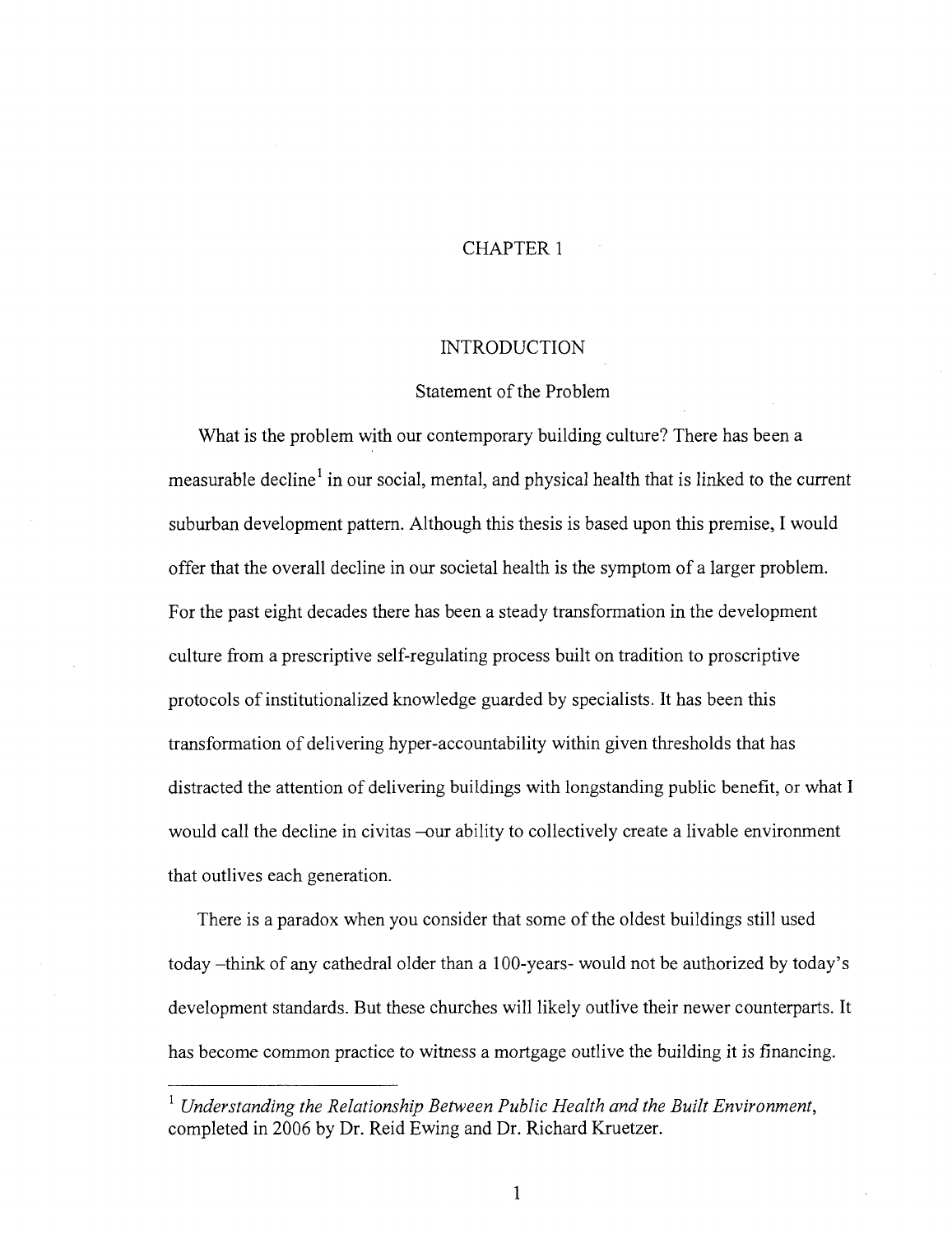The end product is the decline of individuals who trust in the future of their own habitat. The focus of this research looks at the regulatory structure of the Form-Based Code process by analyzing it as a complex process.

Land Use Zoning, hereafter referred to as Euclidean Zoning from its seminal Supreme Court ruling<sup>2</sup>, has been categorizing the building blocks of a functional city  $$ residences, shops and offices, schools and parks – into their own distinct geographic areas. Euclidean Zoning seeks to control the detrimental effects that made the industrial cities of the late  $19<sup>th</sup>$  and early  $20<sup>th</sup>$  century that were notoriously inhospitable. This is accomplished by requiring an increase of light and air, restricting uses and controlling building boundaries. Manufacturing is placed away from commerce, which is then placed away from schools and homes. The hierarchy of use places the single-family home at the top of a pyramid resulting in a net reduction of overall urban density. A side effect of restricting density is that the required connections to all of these separate zones rely on a transportation system that emphasizes private auto ownership and wide freeways as a compromise to keep the time required to transverse these segregated areas within a manageable timeframe.

Euclidean Zoning seeks to protect the financial investment of personal property by allowing for relative development predictability. Current use-based zoning regulations deliver public accountability through a process of administrative objectivity that describes the parameters for land development and requesting that future projects conform to these parameters. The process appears democratic and objective as the planner is provided little discretion in determining if a building is in compliance with the

<sup>2</sup>  *The City of Euclid vs Ambler Realty Company 1926.*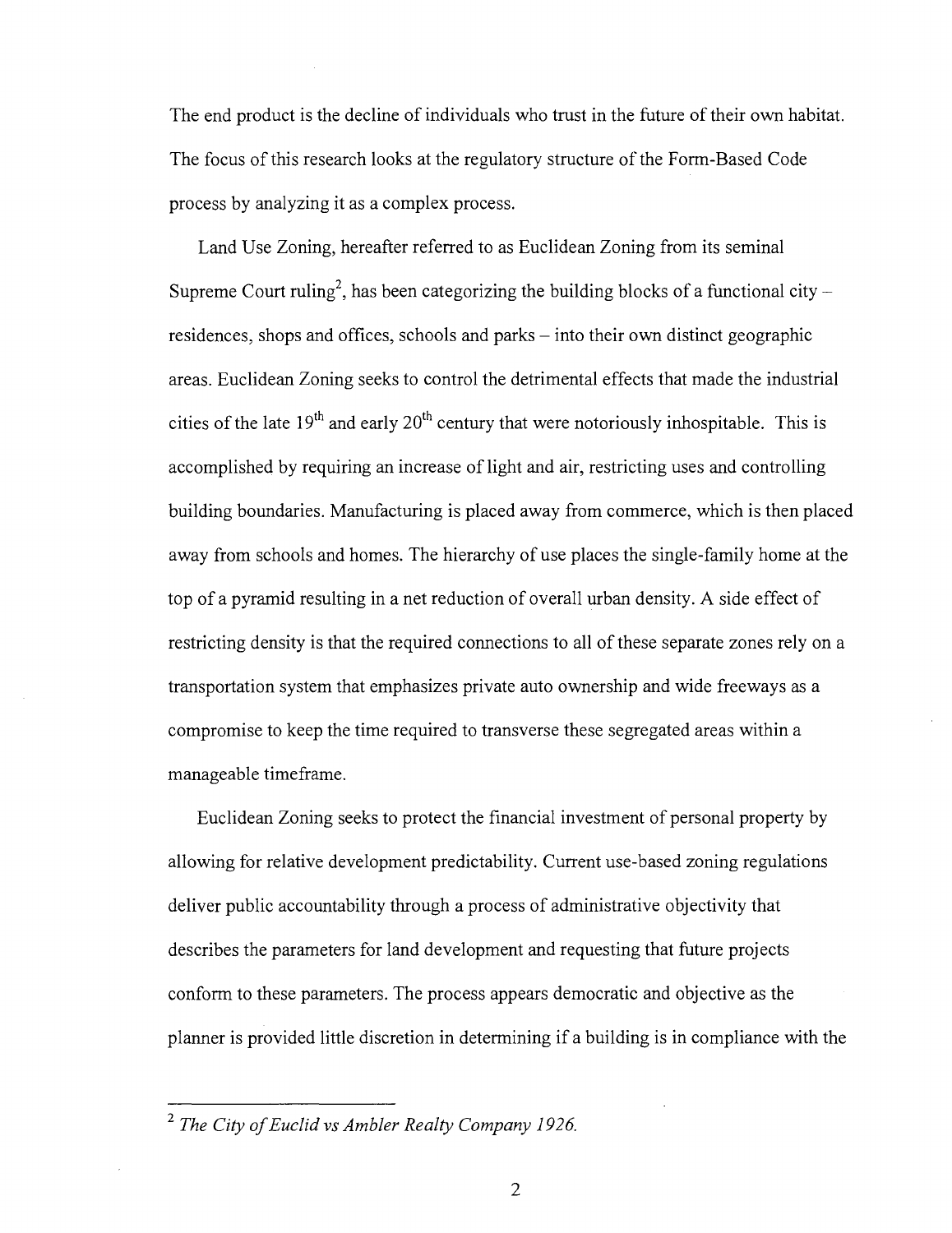zoning code; this decision for entitlement is typically held at the jurisdictional level of a planning commission or board.

#### Significance

There are design standards within Euclidean Zoning, but they are too general to meet the fundamental purpose of design, which is to create a livable environment of measurable quality through site-specific solutions. In Euclidean Zoning, heights are listed as maximums, setbacks as minimums, and floor-area-ratios (FARs) attempt to control massing.

The first rule of a regulatory policy is to maintain the enforceability of its rules; if that becomes problematic then it has the ability to make the necessary adjustments through deviations -rather than policy adjustments. Because Euclidean Zoning design standards operate within a limited design vocabulary, builders often request to deviate from rules that do not adequately address a physical issue from the unique nature of a specific site. A policy inundated with requests for exemptions becomes burdened to justify its own existence. If the foundation of a process of development regulation is based primarily upon the intangibles of land use, it will drown under a constantly growing number of deviations and exemptions. The first obstacle required of all urban development regulation is that it must be calibrated to an anticipated physical outcome.

#### Research Methodology

The conventional suburban development model used under Euclidean zoning is based on statistical quantities that do not describe or foster quality spatial design. By describing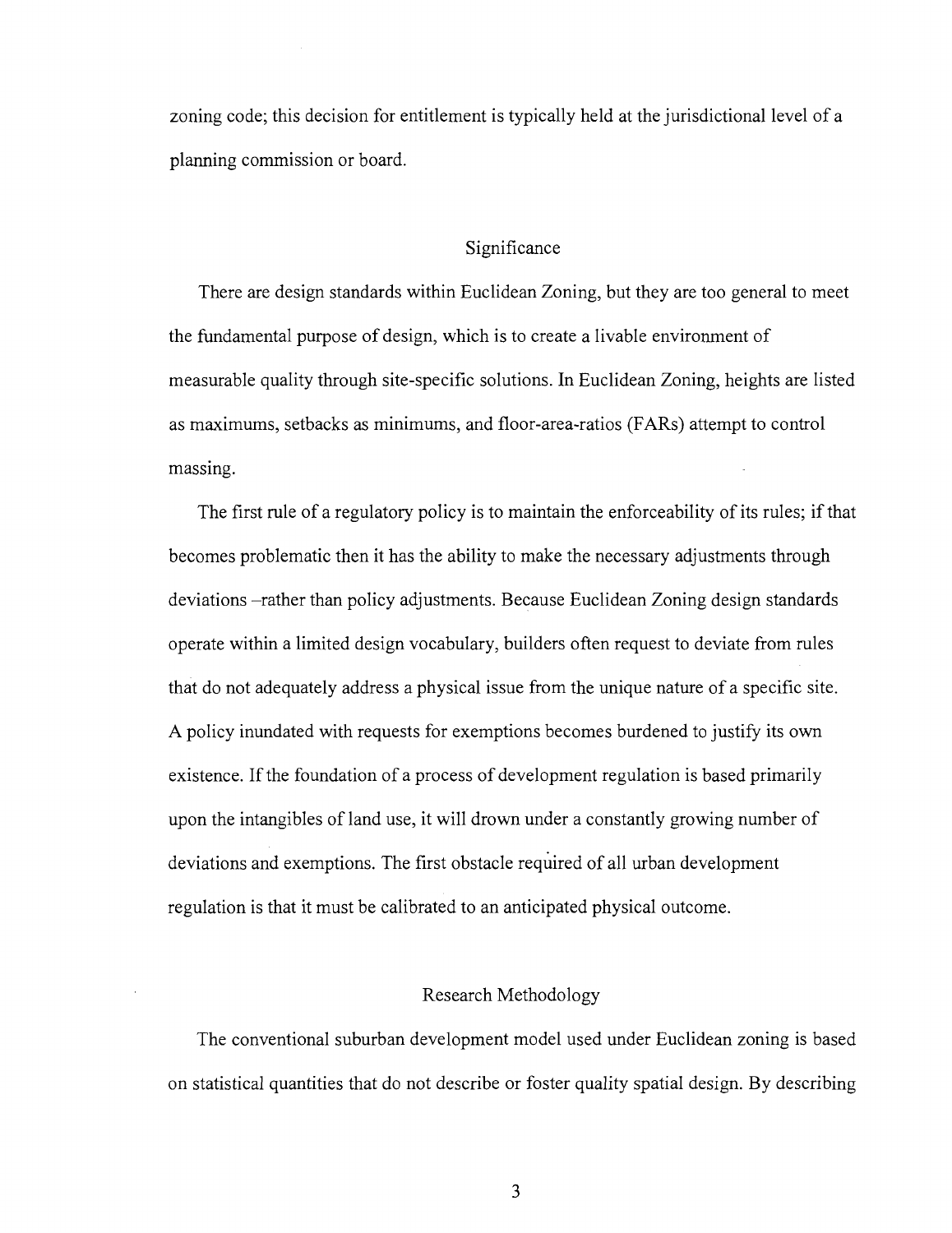urban morphology in terms of fractals and grid-connected network identifiers we create a set of rules that are aligned to these algorithmic processes. These rules trump all other issues such as style, density and use intensity, focusing on the levels of urban intensity. As in Leon Krier's drawing below from *Architecture: Choice or Fate* (1998), successful urbanism demonstrates a mixture of complementary uses that make for an enjoyable experience. As the drawing illustrates, it makes more sense to eat a pizza rather than a pile of pizza ingredients.



Figure 1. L. Krier's diagram demonstrating the appeal of mixed-uses

For this thesis I have chosen to look at the gains made in network sciences rather than the trends commonly discussed in urban sustainability. Sustainability is typically defined as the ability to meet one's needs today without compromising the needs of future generations. However, because of its relative vagueness, it provides little use for a establishing the quality of a given system's health. My fundamental reason for avoiding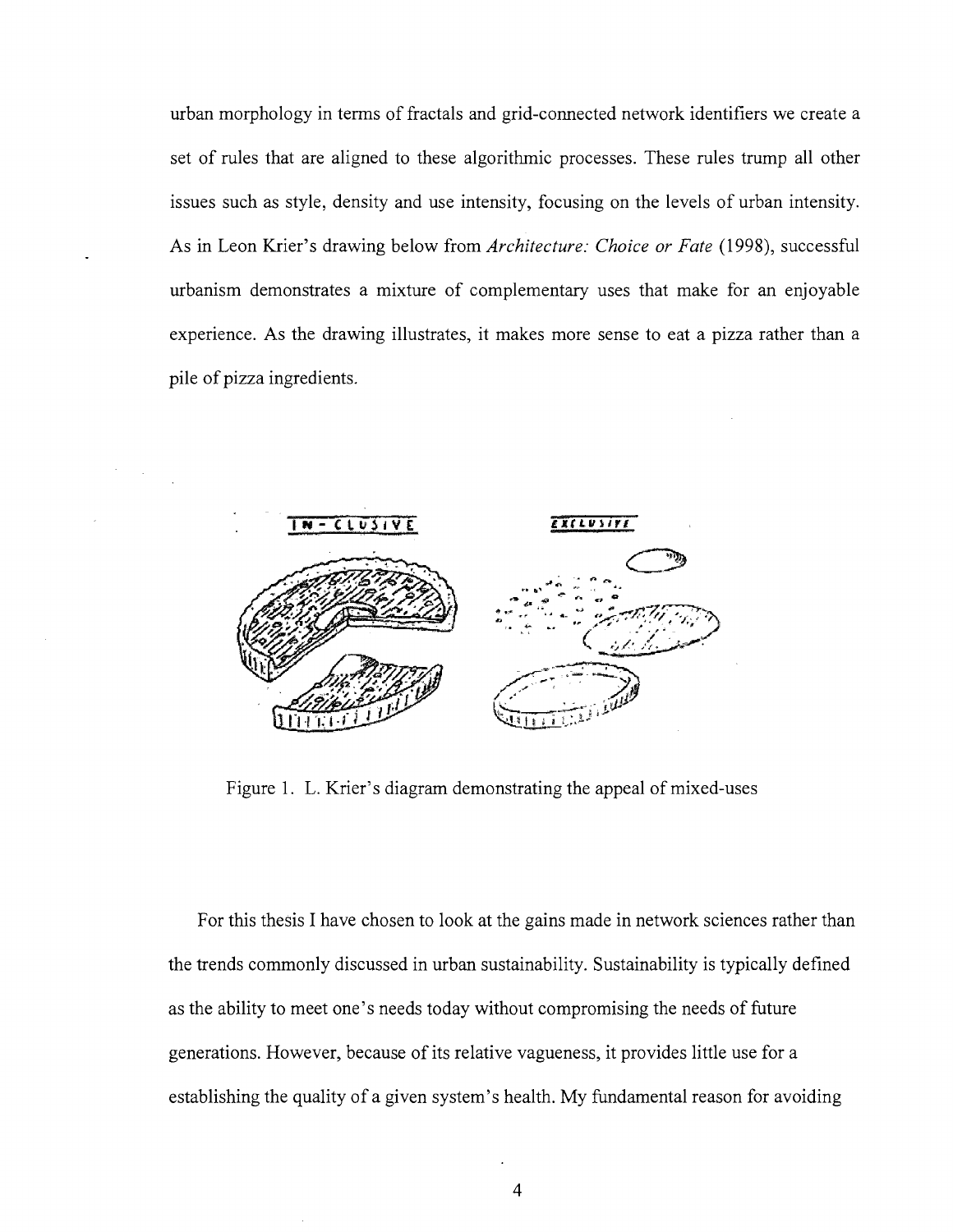the common definition of sustainability as a benchmark for system survivability in regards to this thesis is because according to the Second Law of Thermodynamics, 100% sustainabihty is not achievable. The sustainability of a given environment is a noble goal, much like the perpetual motion machine and the free-energy generator. If we are to make an argument for using the discoveries of complexity and emergence taken from the physical sciences, it is appropriate to demonstrate the limitations of sustainability within those same limitations.

The Second Law of Thermodynamics states that heat flows spontaneously from hot to cold and does not flow in the opposite direction (Cutnell and Johnson, 1998) illustrates that sustainability is ultimately impossible. To add to this, all spontaneous processes are irreversible, meaning that you can use available energy but you cannot create new energy. The universe is continuously expanding and our physical world is constantly working towards a state of entropy, or working towards a state of equilibrium (Cutnell and Johnson 1998).

In order to provide clarity to how sustainability is addresses by this thesis, I propose that we look at the sustainability of communication or how information is transmitted, rather than trying to focus our efforts on the ever-changing status of a given environment. At the root of organizational sciences and systems theory is the transference of information within a given space and time. This information is the coding of instruction that, in the scope of this thesis, results in the production of an urban environment.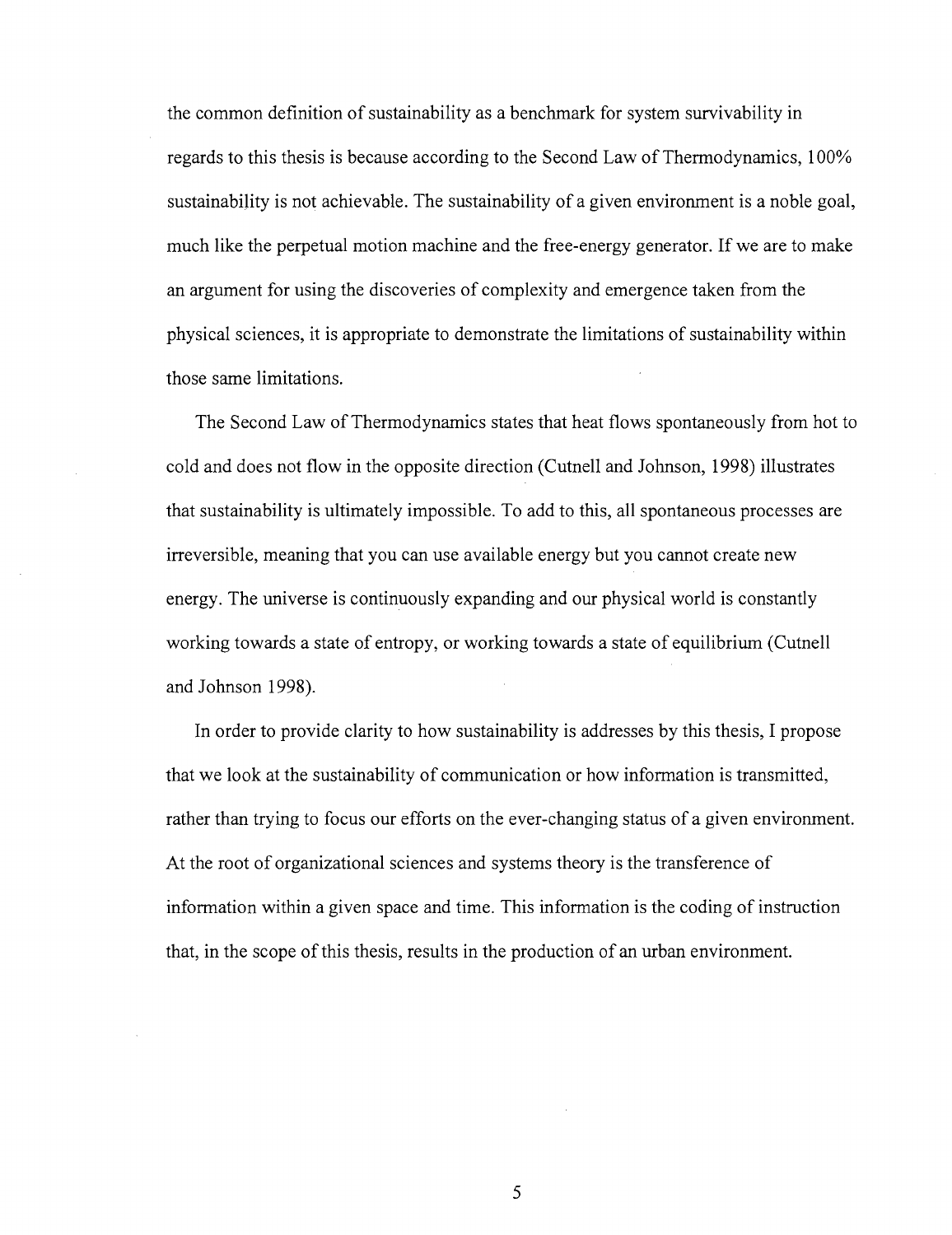#### Thesis Focus

As a focal point of this thesis, I have chosen to continue where Jane Jacobs left off in the final chapter of her book, *The Death and Life of Great American Cities* (1992). In describing the type of problem a city is, Jacob's makes a recommendation that we should look at our present concerns of urban growth as a system of organized complexity. The most appropriate and capable mechanism that can deliver what is expected from sustainable growth today is the Form-Based Code, as it regulates the physical aspects that have the most bearing on establishing a self-organizing system.

The purpose of this thesis is to shed light on a more effective manner of guiding development towards a robust urban environment -rather than one that is just sustainableand to present the core principles that seek to maintain that environment. Ultimately, a self-organizing cycle of self-educating individuals begins to actively contribute in their future development. This is what I would consider to be an emergent urban environment, and the ultimate idealistic societal quality.

The following chapters examine the nature of identifying and categorizing the problems in regulating urban design. I begin with a brief historical overview of urban planning and how cities have gone from a process of prescriptive tradition to proscriptive regulation that has limited the effectiveness of design in addressing urban issues. Chapter Three gives an explanation of what constitutes a Form-Based Code process and the minimum requirements to regulate by form. Chapter Four provides brief description of complexity, self-organizing systems, and complexity and their common methods for assessment and analysis. This chapter ends with an explanation of the algorithmic process and adapting that to the work of James Carse regarding finite and infinite games (1986).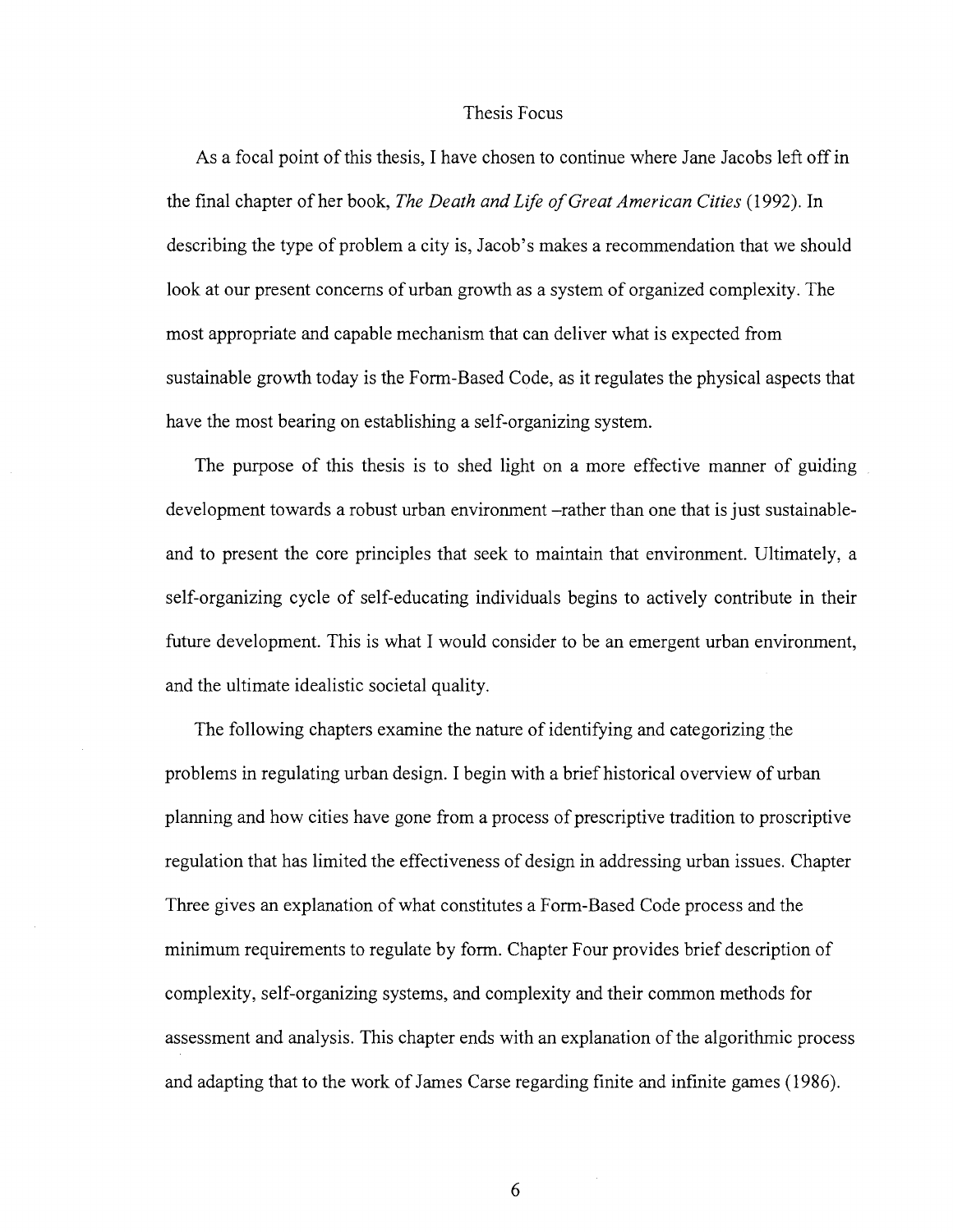Chapter Five synthesizes chapters three and four, giving an analysis on the effectiveness of the Form-Based Code process by demonstrating its ability to comply with the rules of organizing systems. Chapter six is a summary of the opportunities and constraints found within current Form-Based Codes and provides suggestions to ensure a successful development code.

#### Definitions of Common Terms

The following definitions of terms frequently used are provided to offer clarity in the discussion of this thesis. The first, "urban", is a term that shall mean "the process and/or completion of a physical development that is bound by any anticipated affects it may have on its adjacent neighbors". The term "urban" describes a qualitative condition of place and is also a directional process in that a new project will cede to the contextual nature of its surroundings. This is a broad term but is given to clarify a pre-condition to this thesis. "Urban" is not the opposite of "rural" but rather its refinement. There is no urban without its start from the rural condition. For example, a single tent in the woods can be a rural construction, but will become an urban condition when the occupant of the tent begins to make accommodations to other campers. These accommodations can be a how the tent is situated, where the cooking occurs, the creation of a latrine, or any other factor to be accounted for that may have an impact on existing or future neighbors. The reason that "urban" definition appears general and contains no reference to "city" is that it is a primary condition from which a hierarchy of human development is based. Urbanism is a measurable gradient that implies an increase of conditional requirements with the increase of the density and intensity of the built area.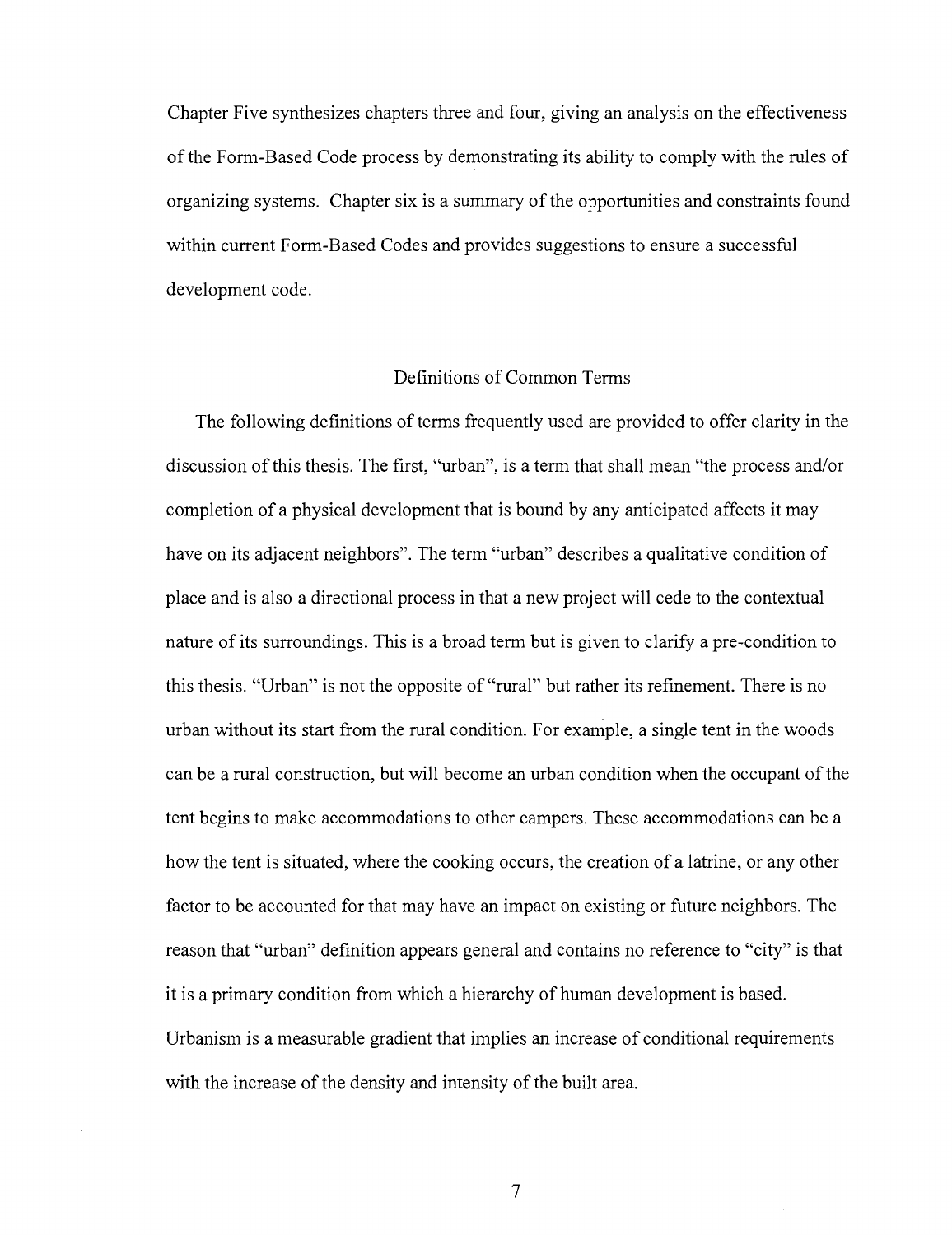The next commonly used term is "Euclidean Zoning". The term gets its name not from the Greek mathematician Euclid or geometry, but from a landmark U.S. Supreme Court ruling that gave local jurisdictions police powers to use planning regulation to protect the public health, safety, and welfare. This term is relatively interchangeable with land-use planning, and is synonymous with conventional suburban development, as they all operate from a hierarchical pyramid of protected uses with the single-family home having the most protection from other uses.

The term used in this thesis as the counterpoint to Euclidean Zoning is "Form-Based Code". This term represents a process that has other names such as "Context-Based Zoning", "Smartcode", or "Transect-Based Code". The key difference from Euclidean Zoning's regulation of the intensity of use is that a Form-Based Code operates from a gradient of urban intensity known as a "transect". Within a transect are levels of scale that establish the typologies of buildings, streets and streetscapes, and public spaces.

"Complexity", "Self-Organizing" and "Emergence" are the three terms that represent a collective term often referred to as the "New Sciences". The reason for the "New-ness" is that these three terms are utilized in the physical sciences and mathematical theory. For this paper simplified working definitions are given in consideration of the limited scope of this thesis. "Complexity" is the first stage of organizational thought and analysis that deals with identifiable problems of multiple variables within a defined parameter. With the addition of a time component to complex problems we now begin to deal with "selforganizing" systems. The reason time is used to distinguish complexity from selforganization is that self-organizing systems demonstrate synchronicity. The complex variables in a self-organizing system begin to synchronize, coalescing into a unit with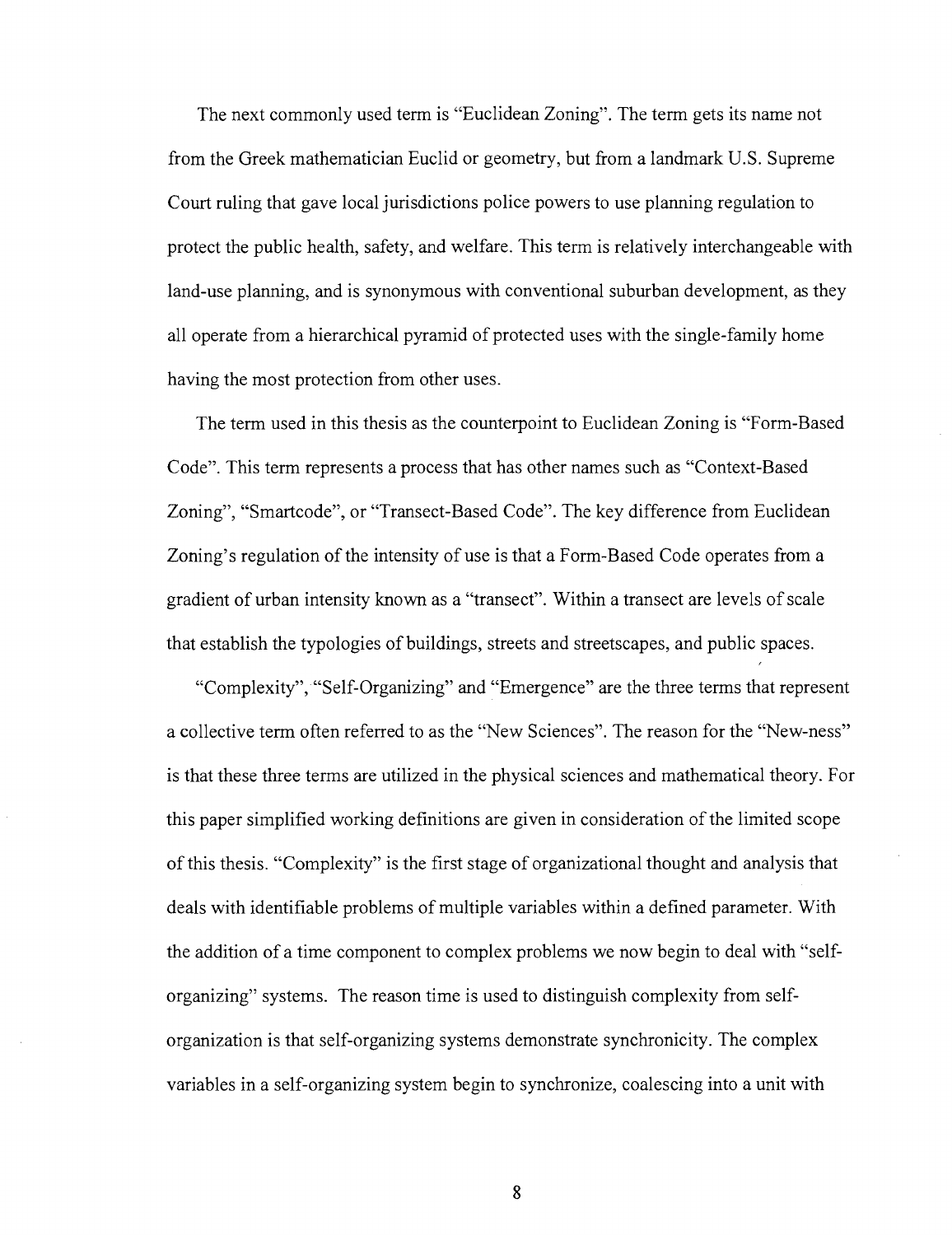defined boundaries. At the point that the self-organizing system begins to regulate itself in response to its surroundings it begins to develop "emergent" qualities. Emergent systems are networks of self-organized, complex variables that act as a single unit with the ability to strive for self-preservation.

 $\bar{\omega}$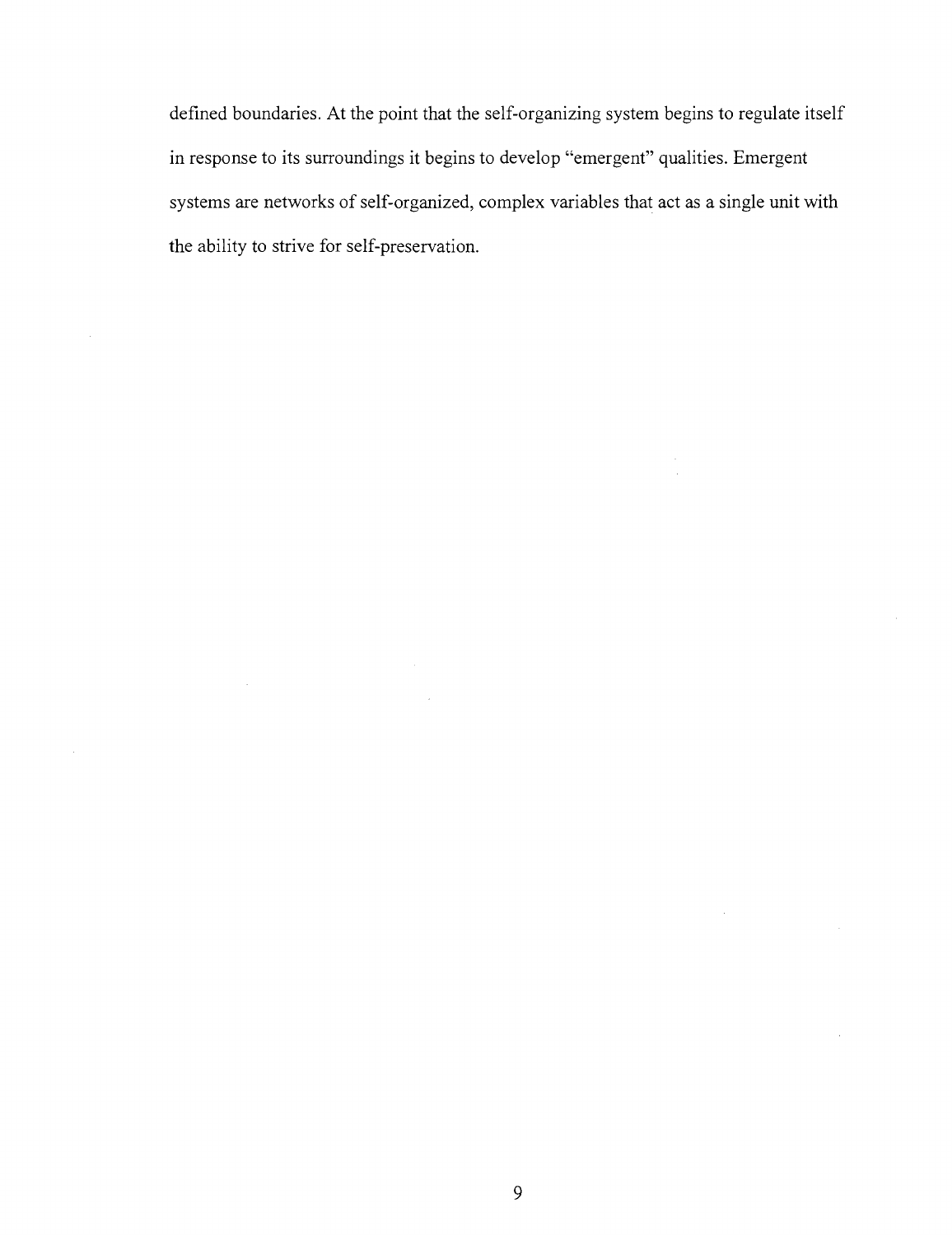#### CHAPTER 2

#### FROM THE PRESCRIPTIVE TO THE PROSCRIPTIVE

According to the City of Las Vegas Title 19 Zoning Code, a single-family home situated on a one-acre lot could not build an accessory structure that exceeds the gross floor area of the primary residence by fifty-percent without seeking a variance to operate outside of the parameters of the code. Oddly enough, the property owner could build a structure that would fill the entire lot as long as it met the general setback standards. So in this instance, a property owner could build a two-story 60,000 square-foot house without any reviews but would have to obtain approval via discretionary review process for a simple shed that may be slightly bigger than half the size than the house. The code creates an absurd requirement that a barn must be fifty-percent smaller than the farmhouse but a farmhouse can practically cover the entire lot.

Proscriptive limitations for an accessory structure, when regulated as a use, do not provide the flexibility found in the prescriptive regulations provided by building typology (a component of Form-Based Codes). In the context of a semi-rural neighborhood it is not uncommon to see some type of large shed or accessory structure that is larger than the primary residence. There are numerous examples in various municipal codes of where proscriptive requirements hinder contextual development. When the sole nature of a proscriptive code is to prevent development from adversely affecting its neighbors, you fail to acknowledge any positive contributions that a proposal may add to the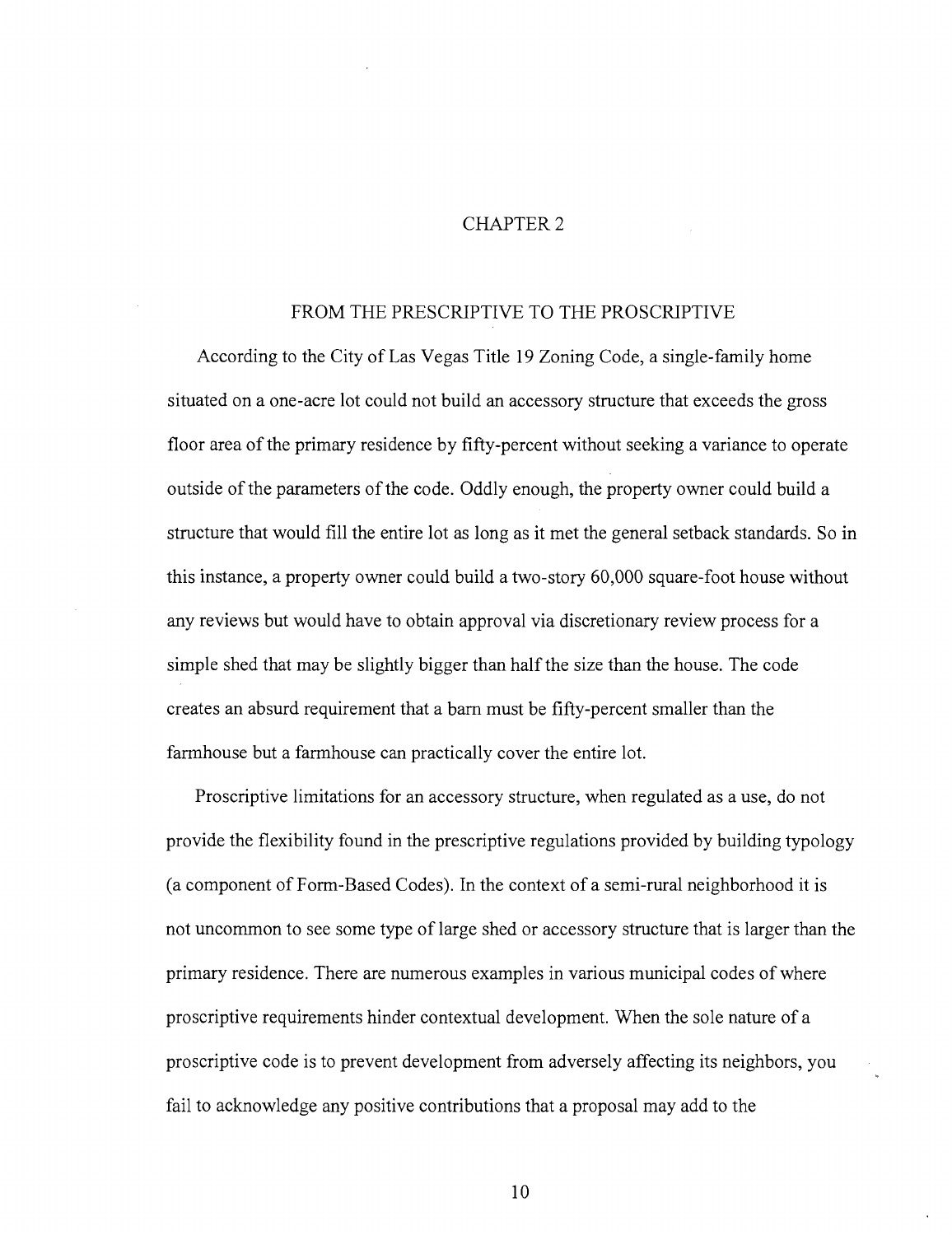neighborhood. In terms of urban analysis, you are always starting off on a weak point and continue to work your ways backwards.

The core of this chapter outlines how an implicit form-based prescriptive process of urban development has developed into an explicit use-based proscriptive process. By "proscriptive" I mean a restriction to only allow what is explicitly expressed in the code. Form-based Codes works proscriptively as the flexibility for design-based solutions are available and uses are much more diverse. A Form-Based Code can allow taller buildings of greater densities if the proposed design can demonstrate that it can operate within the context of the neighborhood it is placed in.

#### Beginning with Buildings

The history of the urban environment has been predominately a history of urban form up until the last 83 years. As such, the issue now is that the past 8 decades of increasing regulation have made a substantial effort to trump the past 6,000 years of traditional city building. Historically, our urban environments evolved under a growing knowledge base founded upon a collection of adaptations to the physical environment and the provisions made for the social needs of the community. These adaptations and provisions are what developed into generalized knowledge that became traditions.

Carpenters, masons, stonebuilders, and others regulated the development of their crafts with guilds and unions. These building cultures were established to ensure a consistency in practice, a protection of their livelihood, and as a means of ensuring a living for future generations. Amongst these specialists were generalists who would be the equivalent of what we expect from today's architects. An excellent example of this is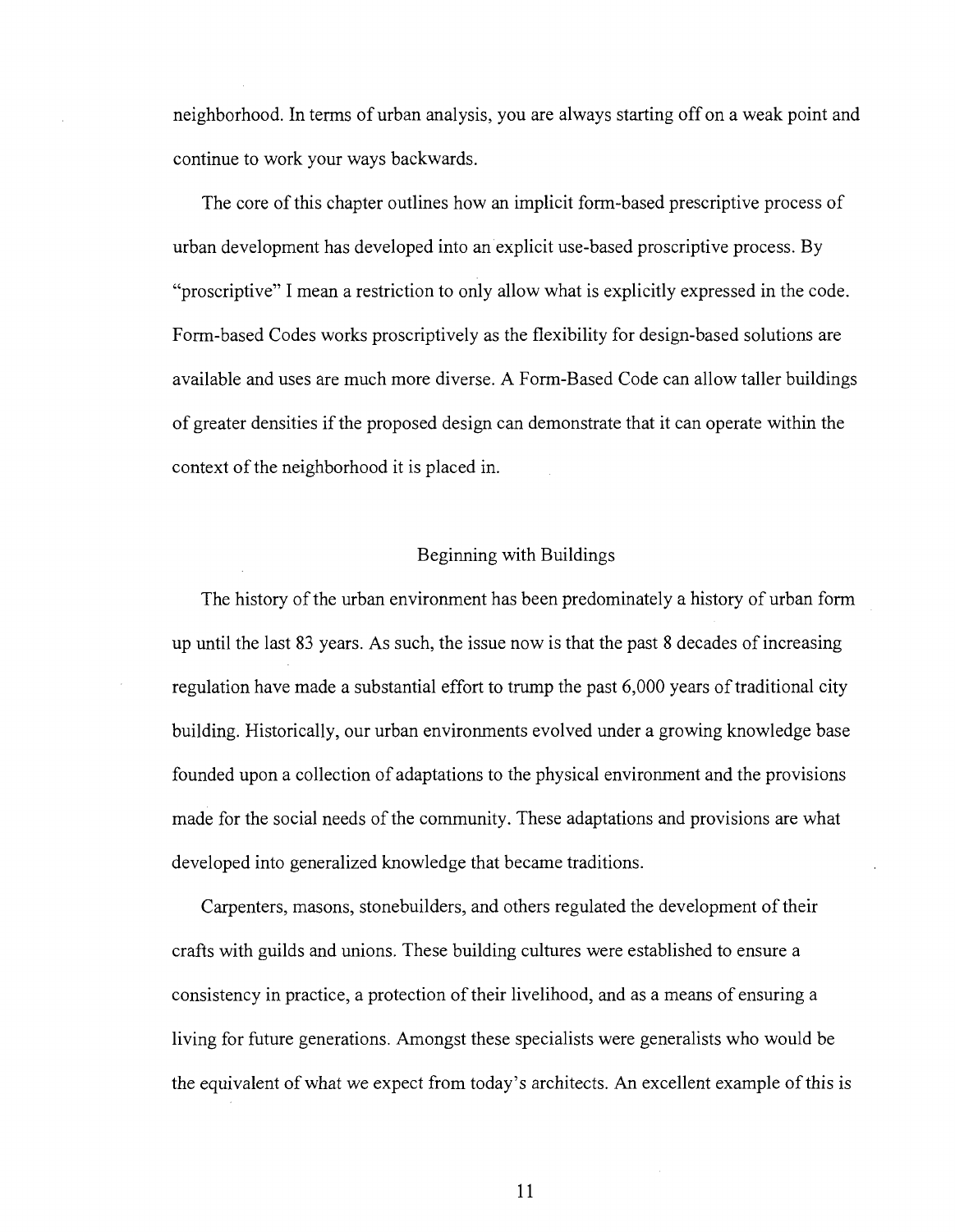the Renaissance genius Filippo Brunelleschi, who is known for the construction of the Santa Maria del Fiore. Brunelleschi acted as sculptor, structural engineer, mason, and architect of the Florentine Cathedral completed in 1436, which is still in use to this day (King, 2000).

Even in pre-building code times, a builder was obligated to deliver a safe structure. One of the first legal areas established in Hammurabi's Code of Laws were the rules for the builder. In early times the builder was ultimately responsible for the construction of the building and its performance. This meant that if a house collapsed and killed the occupants the builder's would lose his life (Ching 2003).



Figure 2. Photograph of the Santorini, Greece demonstrating fractal tectonics.

As this process continued, gradual developments in building technologies and infrastructure resulted in an increase of urban density. Then a transformation of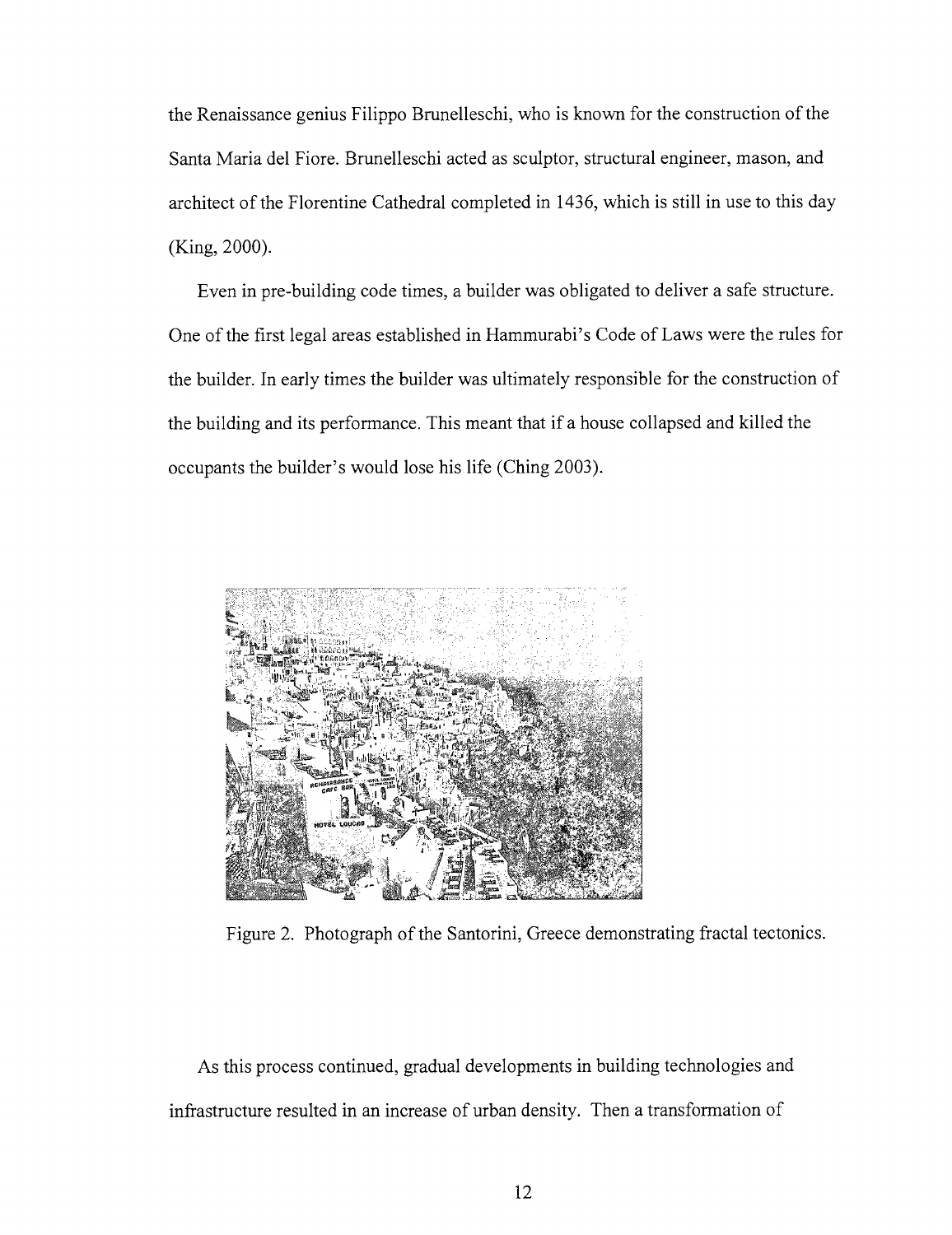knowledge regarding public safety placed regulatory power into the hands of specialists in order to deliver greater assurances of safety to the individual and to protect those who could not grasp such detailed knowledge. Codification of safety and welfare began to replace the common sense of urban design traditions that transformed the requirements for life safety and sanitation into land use and density regulations. Although undoubtedly necessary, a casualty in this process was that problems that could be dealt with using practical methods for design deferred to more rigid procedural solutions. This is where further splintering of the development process occurs; building codes, zoning codes and subdivision laws (platting) that do not allow for adaptability in the way that a monoculture can produce greater yields, but of lesser quality and at risk of rapid downturns.

Like zoning ordinances, the basis for building codes emanated from historic fires beginning with Chicago in 1871. The first building codes began as a consolidated effort by private groups to address the conflicts encountered between various cities' codes. The National Board of Fire Underwriters had threatened not to insure any businesses until Chicago developed a building code in 1875 that dealt with fire hazards (Ching 2003). Despite common misconceptions, building codes are newer than many prevalent zoning codes.

The difference between the authority of building codes and zoning codes is that construction follows after entitlements have been granted. In some cases the mandatory fire setbacks stemming from building codes, based on the materials and type of occupancy are not in line with zoning setbacks. This often can be the cause of large delays in development in that the entitlement process is not closely linked to the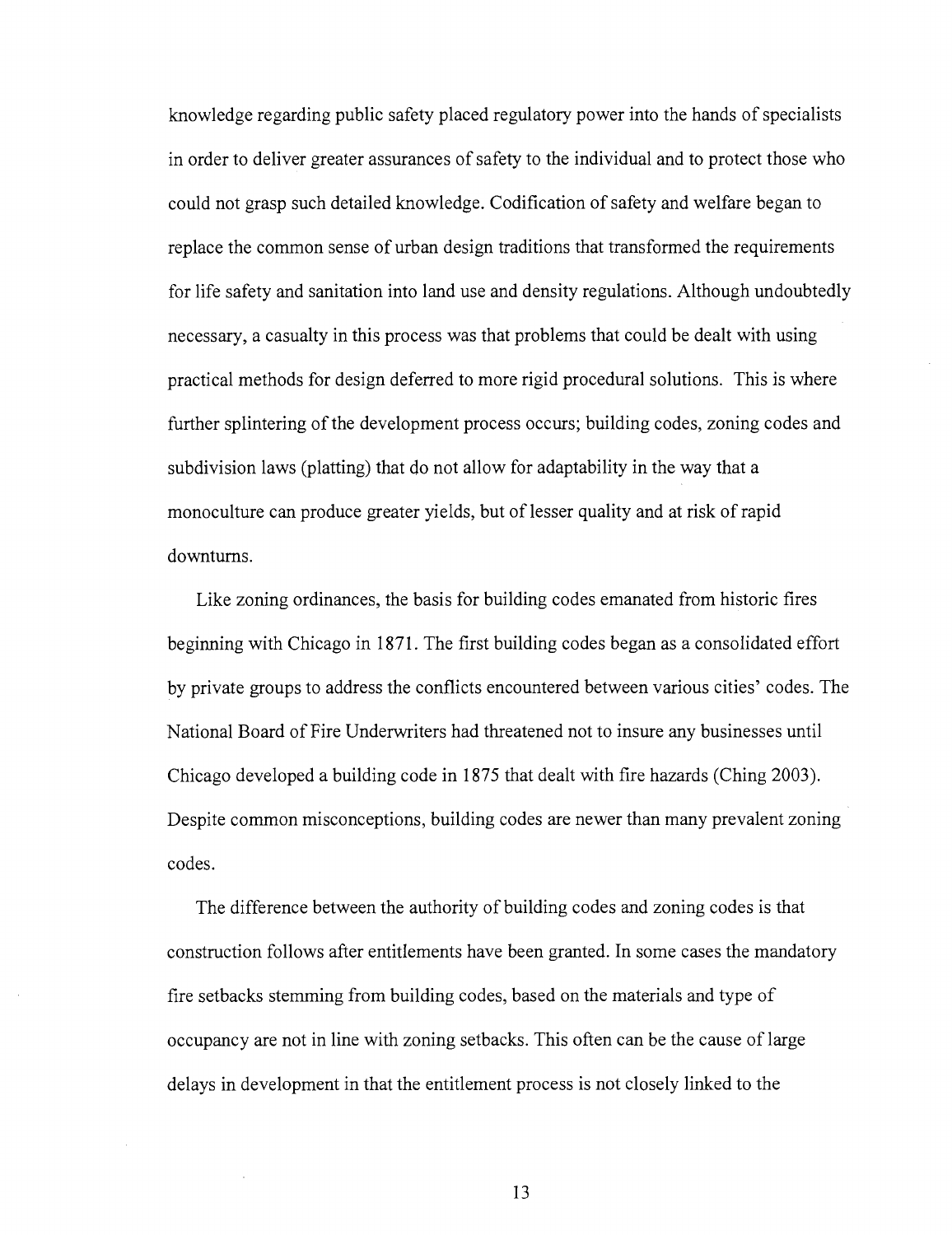permitting process. Despite the multiple levels of specialized oversight, there is still little in the conventional suburban development process that prevents the individual from obtaining entitlements for a project that may not be in compliance with the adopted building codes.

Construction permits for buildings that cannot meet code are requested frequently enough that many jurisdictions adopt a clause that allows the local governing body to have the ultimate approval. While this can be argued as a means of providing flexibility, it also draws attention to the inconsistencies that surface when going from the use-based entitlement process to the construction-phase of the permitting process. This has become another opportunity for specialists that assure a proposal's fire safety, code-analysis, or even fire-sprinkler installation. The specialization of safety regulations cause further splintering in the development process; building codes, zoning codes and subdivision laws (platting) that do not allow for adaptability in the way that a monoculture can produce greater yields, but of lesser quality and at risk of rapid downturns.

### The Law of the Indies

The following events serve as snapshots of the emphasis of land use in regulating the functions of a city over urban design. I begin by investigating the early common urban patterns with a particular focus on events that lead to the regulation of urban development in the United States.

In 1573 the Law of the Indies had a great effect on the urban form of the "The New World". King Phillip's royal decree had an area of influence covering Latin America and many of the southern North American cities with its effects still visible today (Kostof,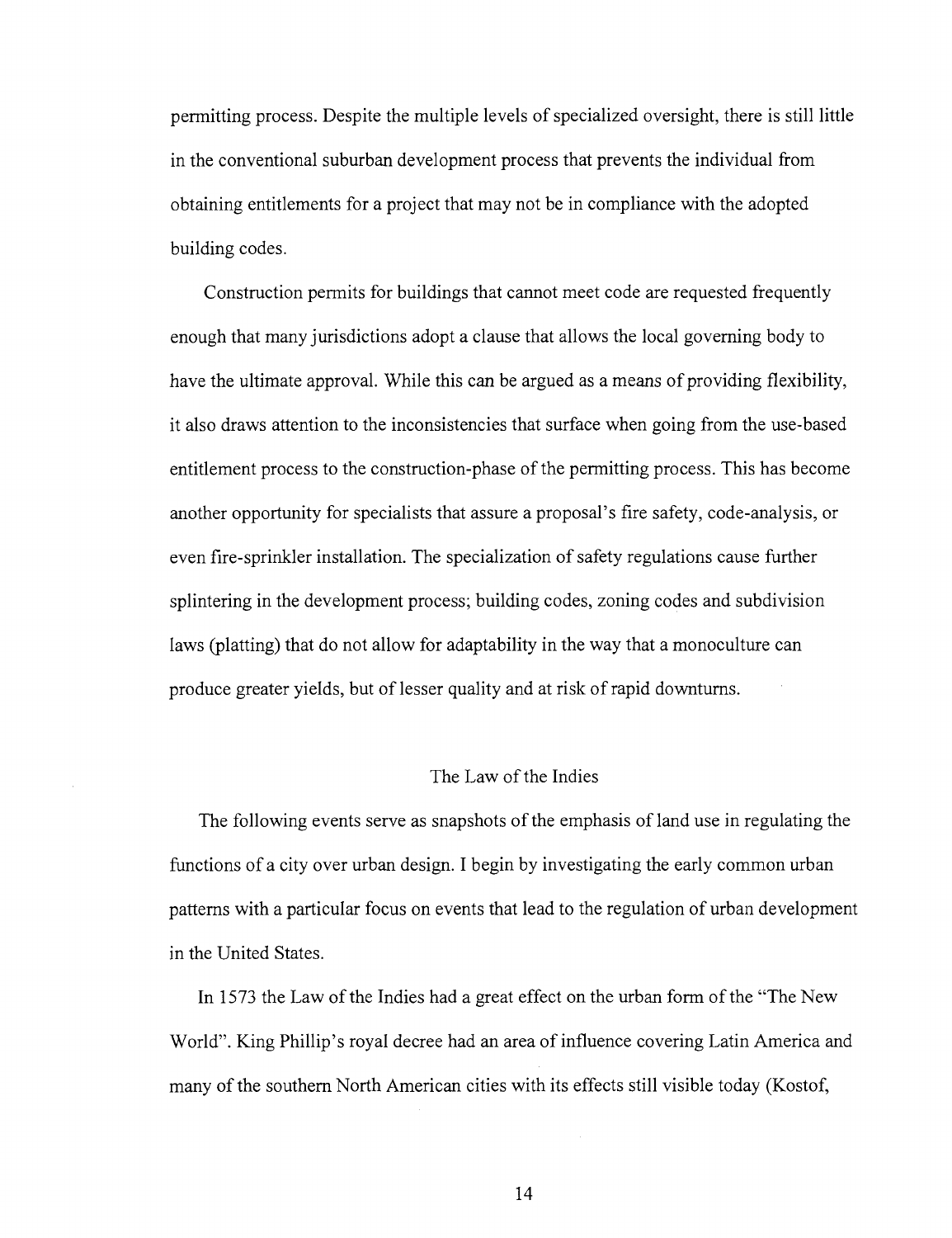1992). This is the first recognized lawful requirement that emphasized form and placement, thus creating the first known development regulation in North America<sup>3</sup>. The Law of the Indies regulated Spanish settlements that reached into what is now the United States and included detailed criteria regarding the design and location of a central plaza, the organization of civic buildings, the allowance for communal open space, and the separation of incompatible uses. There were even distinctions in the placement of the central plaza if the town was located on the coast (near the shore) or if it was located inland (centralized) (Duany, 2003). You can still see the mark of these plans on cities such as San Antonio, Texas and Saint Augustine, Florida to name a few cities in the U.S. Although there were some specific requirements in the Law of Indies, in general the rules provided could be best described as parametric, as it called out proportional requirements for the town size and shape, so as to allow for future growth that would continue from the initial settlement (Kostoff, 1993).

#### The Jeffersonian Grid

The gridiron layout, the orthogonal pattern most people have come to familiarize an urban core, is originally credited to Hippodamus, the famous Greek town planner who brought straight and parallel streets to Piraeus around 450 BC (Jackson, 1985). Although it was an arguably effective pattern, it was basically shelved for 1500 hundred years, as the organic mediaeval plans developed around a royal piecemeal land distribution process. The early U.S grid plans showed up in cities such as Philadelphia, Savannah, and Washington D.C. whose radial plan is superimposed on a grid (Jackson, 1985).

 $3$  The Taos Pueblo, arguably predates the Law of the Indies, but continues to be inhabited sans any explicit regulation of form.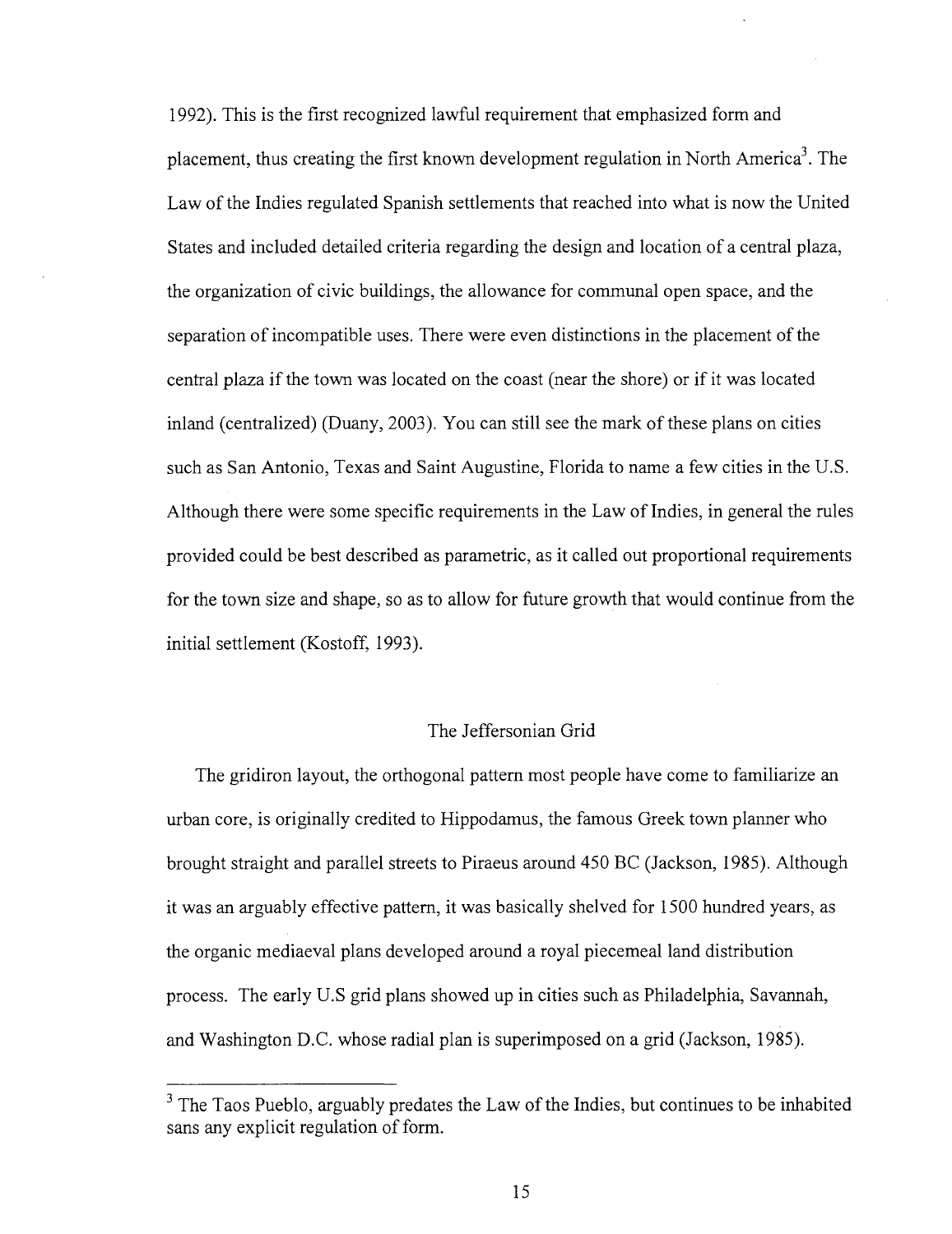These cities were modeled after Sir Christopher Wren's success in London. Under Thomas Jefferson's direction, the U.S. was subdivided into one-mile squares, set within 36-square mile Townships, by the Continental Survey in 1803 (Duany, 2003). But it was not until the Homestead Act of 1862 that the nationwide grid was utilized in order to accommodate frontier expansion. As Kenneth Jackson states in *Crabgrass Frontier* the nationwide platting provided "at least the illusion of orderliness and prosperity that settlers associated with the big cities of the east" (1985).

The product of the Homestead Act was the creation of The Public Land Survey System, with its familiar Township Diagram. This diagram, still used today, contains 36 one-mile sections that are further dived into the quarter-sections (160-acres). From this act the Morrill Land Grant Act of 1862 followed, giving states sections 16 and 36 in each township for the support of common schools.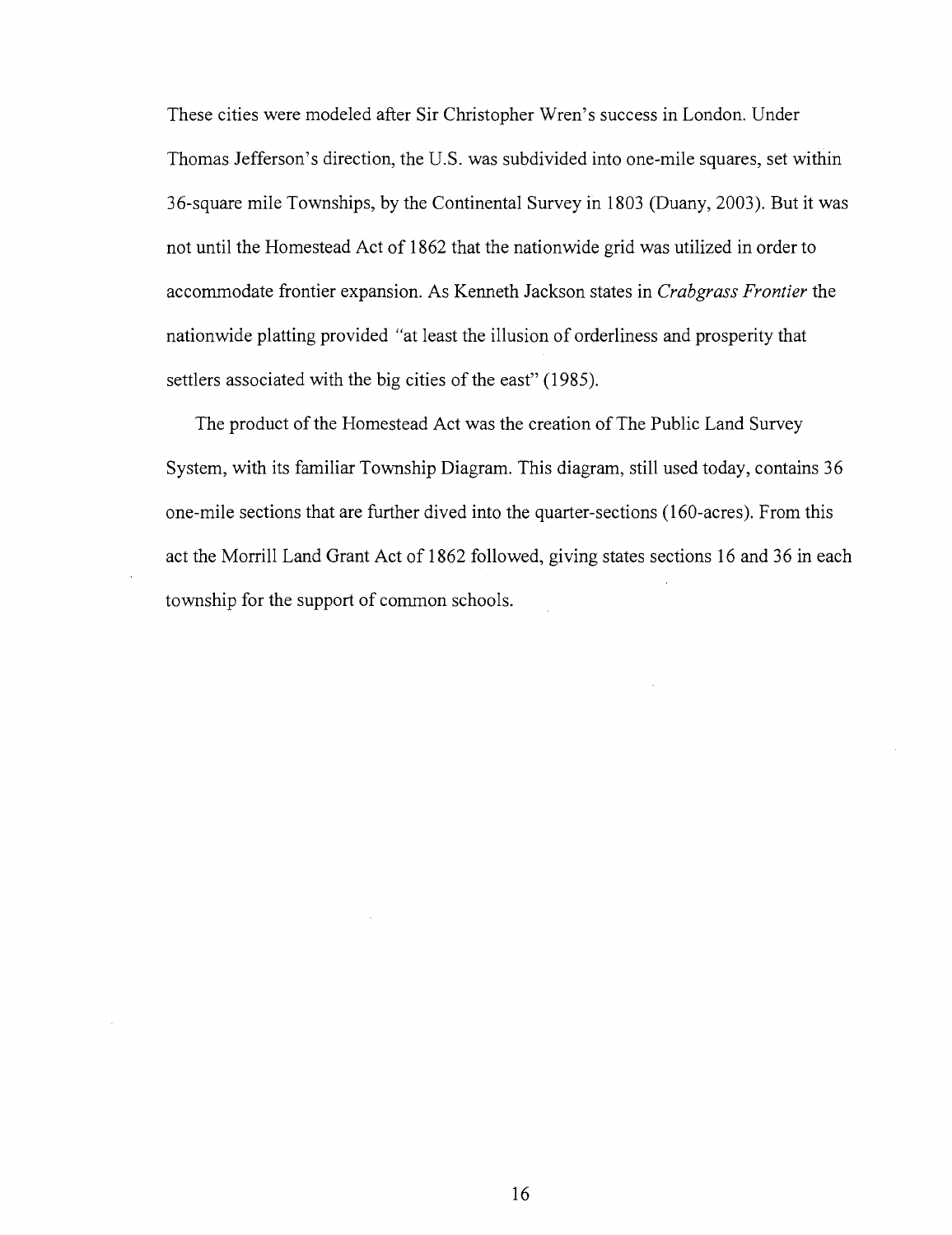| TOWNSHIP DIAGRAM<br><b>SHOWING</b><br>METHOD OF NUMBERING SECTIONS<br>WITH ADJOINING SECTIONS |                         |                                                                                                                                                                                                                                                                                                                                                                                                    |    |                                  |              |            |             |  |  |  |
|-----------------------------------------------------------------------------------------------|-------------------------|----------------------------------------------------------------------------------------------------------------------------------------------------------------------------------------------------------------------------------------------------------------------------------------------------------------------------------------------------------------------------------------------------|----|----------------------------------|--------------|------------|-------------|--|--|--|
| 36<br>soc,                                                                                    | 31                      | 32<br>$\frac{1}{2} \frac{1}{2} \frac{1}{2} \frac{1}{2} \frac{1}{2} \frac{1}{2} \frac{1}{2} \frac{1}{2} \frac{1}{2} \frac{1}{2} \frac{1}{2} \frac{1}{2} \frac{1}{2} \frac{1}{2} \frac{1}{2} \frac{1}{2} \frac{1}{2} \frac{1}{2} \frac{1}{2} \frac{1}{2} \frac{1}{2} \frac{1}{2} \frac{1}{2} \frac{1}{2} \frac{1}{2} \frac{1}{2} \frac{1}{2} \frac{1}{2} \frac{1}{2} \frac{1}{2} \frac{1}{2} \frac{$ | 33 | 34<br>$6$ Miles - 480 Chains $-$ | 35           | 36         | 3!<br>80Ch. |  |  |  |
| ŧ                                                                                             | <i>I</i> Mile<br>6      | 5                                                                                                                                                                                                                                                                                                                                                                                                  | 4  | э                                | 2            | ĐOCI.<br>ſ | 6           |  |  |  |
| ì.<br>12 <sub>2</sub>                                                                         | $\overline{\mathbf{z}}$ | 8                                                                                                                                                                                                                                                                                                                                                                                                  | э  | 10                               | $\mathbf{H}$ | 12         | 7           |  |  |  |
| 480 Chains<br>$\overline{3}$                                                                  | 18                      | 17                                                                                                                                                                                                                                                                                                                                                                                                 | 16 | 15                               | 14           | 13         | 18          |  |  |  |
| $24 \frac{3}{5}$<br>S.                                                                        | 19                      | 20                                                                                                                                                                                                                                                                                                                                                                                                 | 21 | 22                               | 23           | 24         | 19          |  |  |  |
| 25                                                                                            | 30                      | 29                                                                                                                                                                                                                                                                                                                                                                                                 | 28 | 27                               | 26           | 25         | 30          |  |  |  |
| 36                                                                                            | 31                      | 32                                                                                                                                                                                                                                                                                                                                                                                                 | 33 | 34                               | 35           | 36         | 31          |  |  |  |
| 1                                                                                             | 6                       | 5                                                                                                                                                                                                                                                                                                                                                                                                  | 4  | з                                | 2            | ĩ          | 6           |  |  |  |

THEORETICAL

Figure 3. Township Diagram from the Public Land Survey System

The power behind the Homestead Act is that it establishes real property that has been recognized by the government. From real property you now have the first and foremost rule in development: you cannot receive entitlements nor build on other people's property without their explicit consent. Although it is possible to remap property into lots that may break from the section pattern, the resulting section grid has arguably had more influence on the resulting urban form by means of it affect on infrastructural requirements.

Public easements for future rights-of-way, known as township and section roads, are typically laid out along section boundaries. These roads are then spaced one mile apart so that growing urban areas start off with a primary street network of mile-long blocks. Over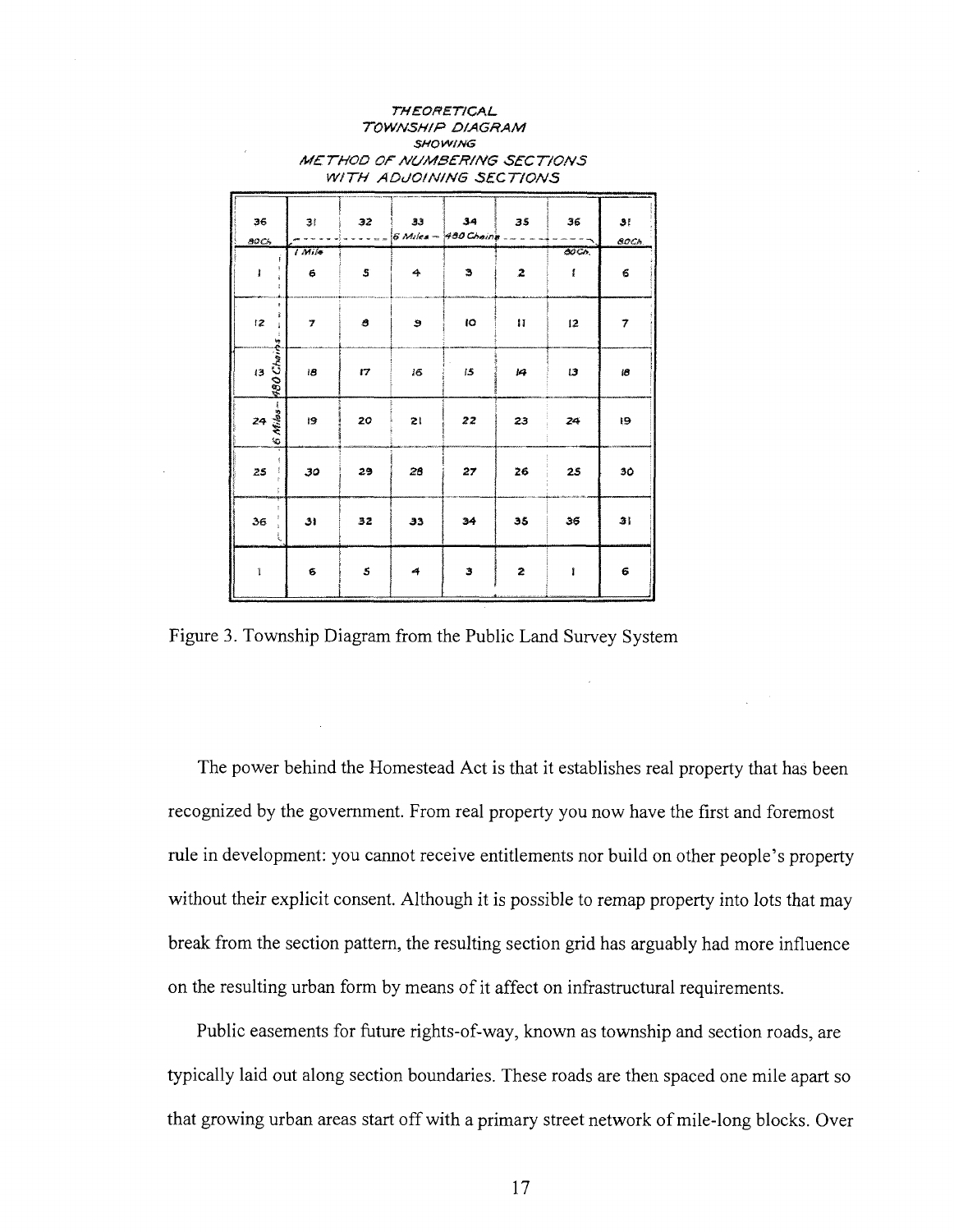time, and due to the distances covered, these roads have become the arterials or section line roads that today are primarily designed for auto-oriented transportation. In Euclidean Zoning, commercial development typically fronts along arterials and at intersections. The remainder of the square-mile section is then filled in with residential development, schools, churches, and parks. This regimented urban structure coincides with the similarly strict practice of Euclidean zoning, in which use of a property is dictated and regulated by zoning district, the boundaries of which often being derived from locations of arterials.

Congress granted land to the states for transportation systems and for public buildings. The largest grants went to railroads to encourage construction of the transcontinental lines. Between 1850 and 1871 when the railroad land grant policy ended, railroads received 175,350,000 acres from the public domain, although they later had to forfeit some 35 million acres for failure to meet construction agreements (Gates, 1968). The grid was the stepping point for land use to launch from.

#### The 1901 Tenement House Act of New York State

The first land use regulations seen in the U.S were the early tenement laws created in response to the unhealthy living conditions of 19<sup>th</sup> century industrialized New York City. With the large immigrant population, not enough housing, and plentiful low-paying manufacturing jobs came overcrowded tenements under a constant risk of fire. In 1901 the Tenement House Act of New York State required that no tenements be built on less than 25-foot wide lots and required improved sewage conveyance and ventilation be installed (Jackson, 1985). Although there were requirements affecting a building's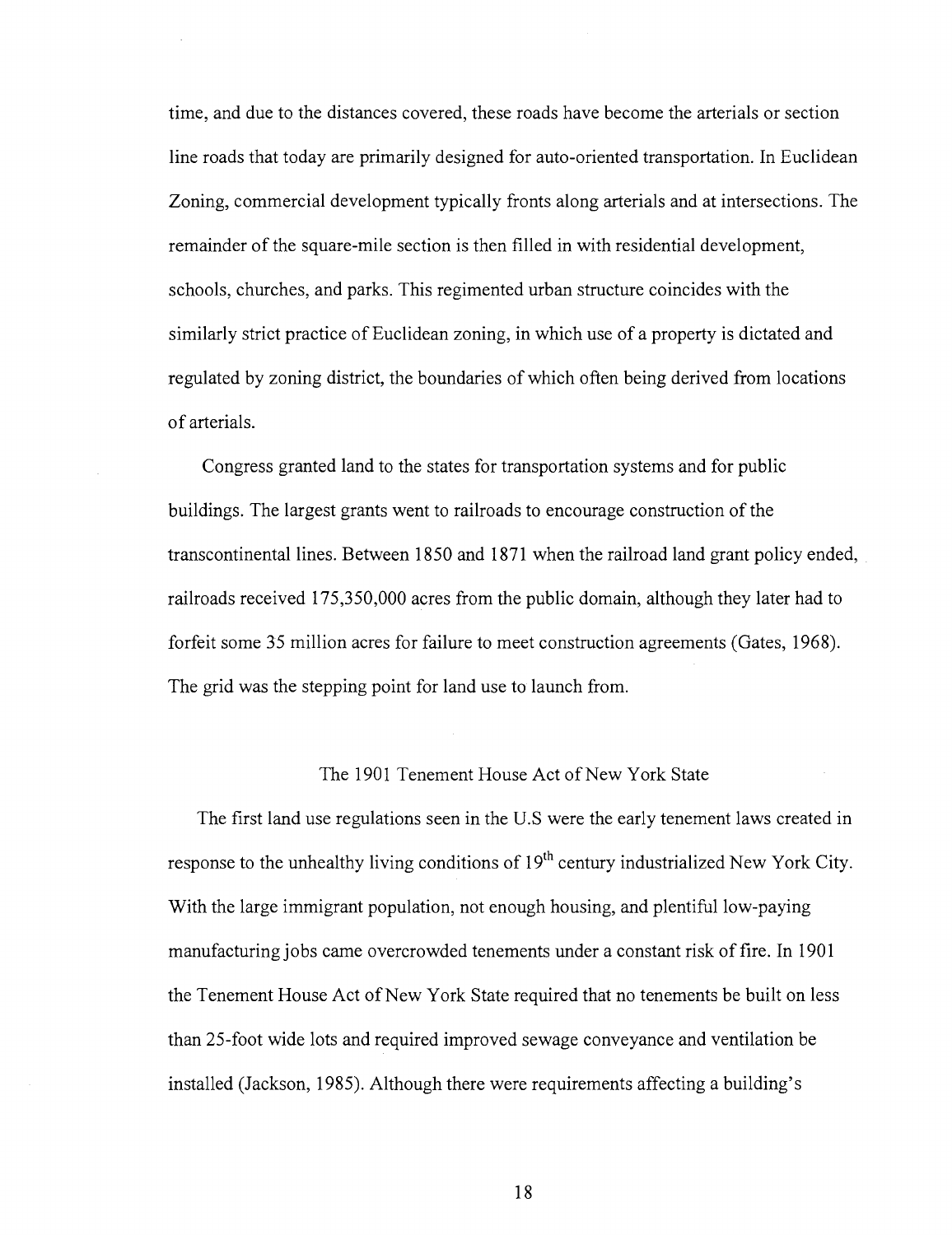general form, the act was largely unsuccessful in improving living conditions, hence the development of zoning laws in 1916 to control land use.

#### The 1909 Plan of Chicago

One of the most notable products that came from the 1893 Columbian Exposition in Chicago, besides the City Beautiful movement, was the 1909 Plan of Chicago. The Chicago Plan was the first comprehensive plan for an American city created by Daniel Burnham and Edward Bennett with a broad scope that reached beyond the city limits and a thirty-year vision. A famous line attributed to Burnham was, "Make no little plans. They have no magic to stir men's blood..." This phrase is repeated to this day in many planning departments, whether in jest or seriousness. Today's version of the Chicago Plan still harks back to the call for planning action opening with, "This is no little plan. This is a plan for urban greatness" (Chicago Plan 2008).

One important component missing in the initial Chicago Plan was the restriction of plan amendments and lack of public participation during the creation of the plan. The Plan was presented and approved by the general public as a finished document. Another oversight in the original Chicago Plan was the lack of regulation over privately owned lands. At the time of the plan, municipal governments had little legal authority to control development on private property, as their right to use the police power was yet established. Constitutionally the state was the ruling authority in regulating the activity on private property in order to protect the public health, safety, and welfare.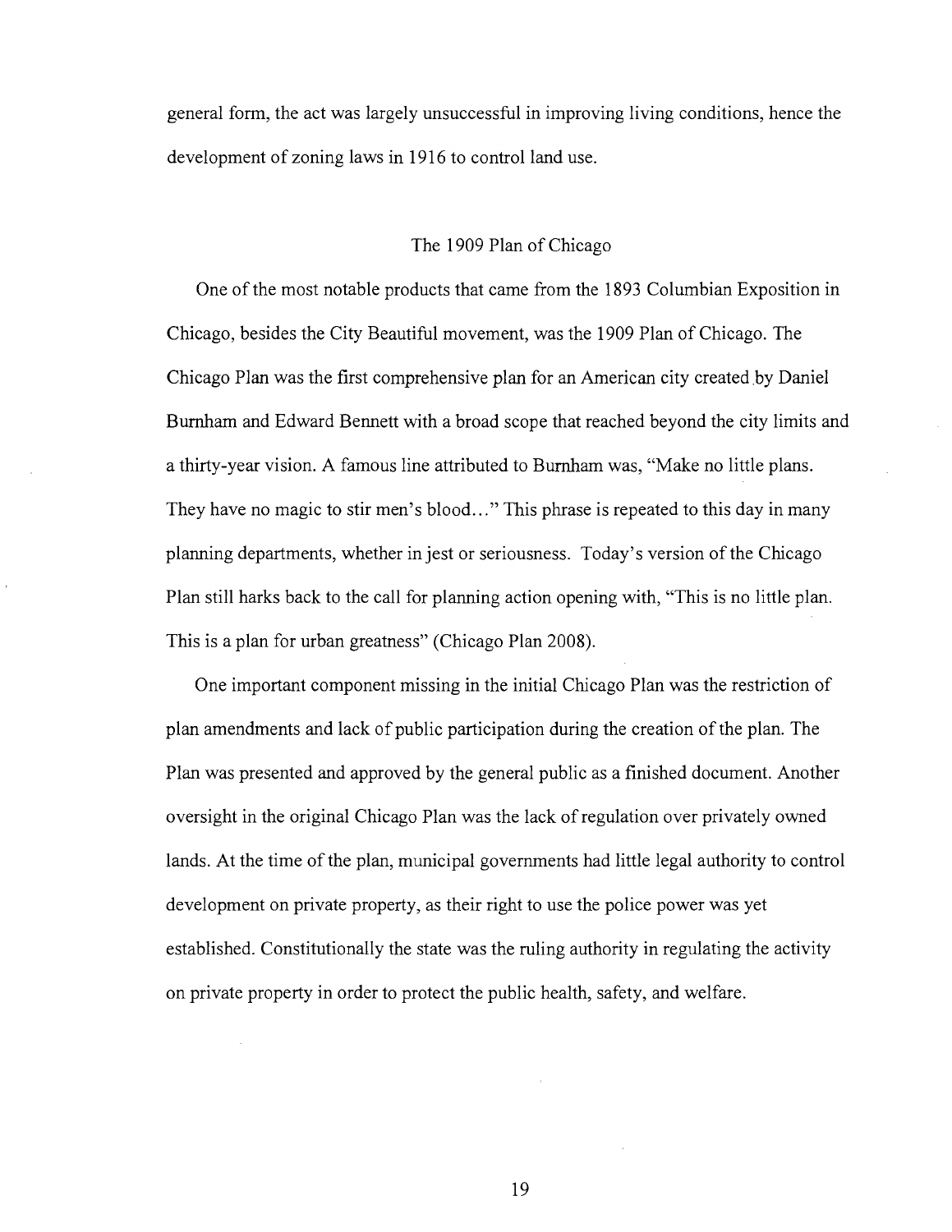#### 1916 NYC Zoning Ordinance

Following the Chicago Plan of 1909 some states began legislating their own zoning enabling acts in order empower municipal governments. In 1916, under Attorney Edward M. Bassett, New York City adopted the first modern zoning ordinance in the United States based upon the state's right to police powers. Bassett sought to link each provision of the ordinance matter so that it fell within the scope of police powers, commonly phrased as "public health, safety, and welfare". This was done to frame the debate in determining a potential use as an entitlement endowed by the public rather than a prerogative of the landowner.

Unlike the visionary Plan of Chicago, the 1916 NYC Zoning Ordinance came in response to the pressures arising from a new concept: skyscrapers. The decreasing amount of land available for a rapidly industrializing city combined with a new subway system carrying thousands of workers pressured commercial construction to build vertically. Although the skyscraper was a natural response to the pressures of high density growth, some projects were reducing the amount of available sunlight and fresh air by taking up entire city blocks with building heights of up to fifty stories. Bassett's plan was to create an overlay district that regulated building height in proportion to street width as a remedy to reducing congestion while increasing available light and air. The entire city was divided into ten districts.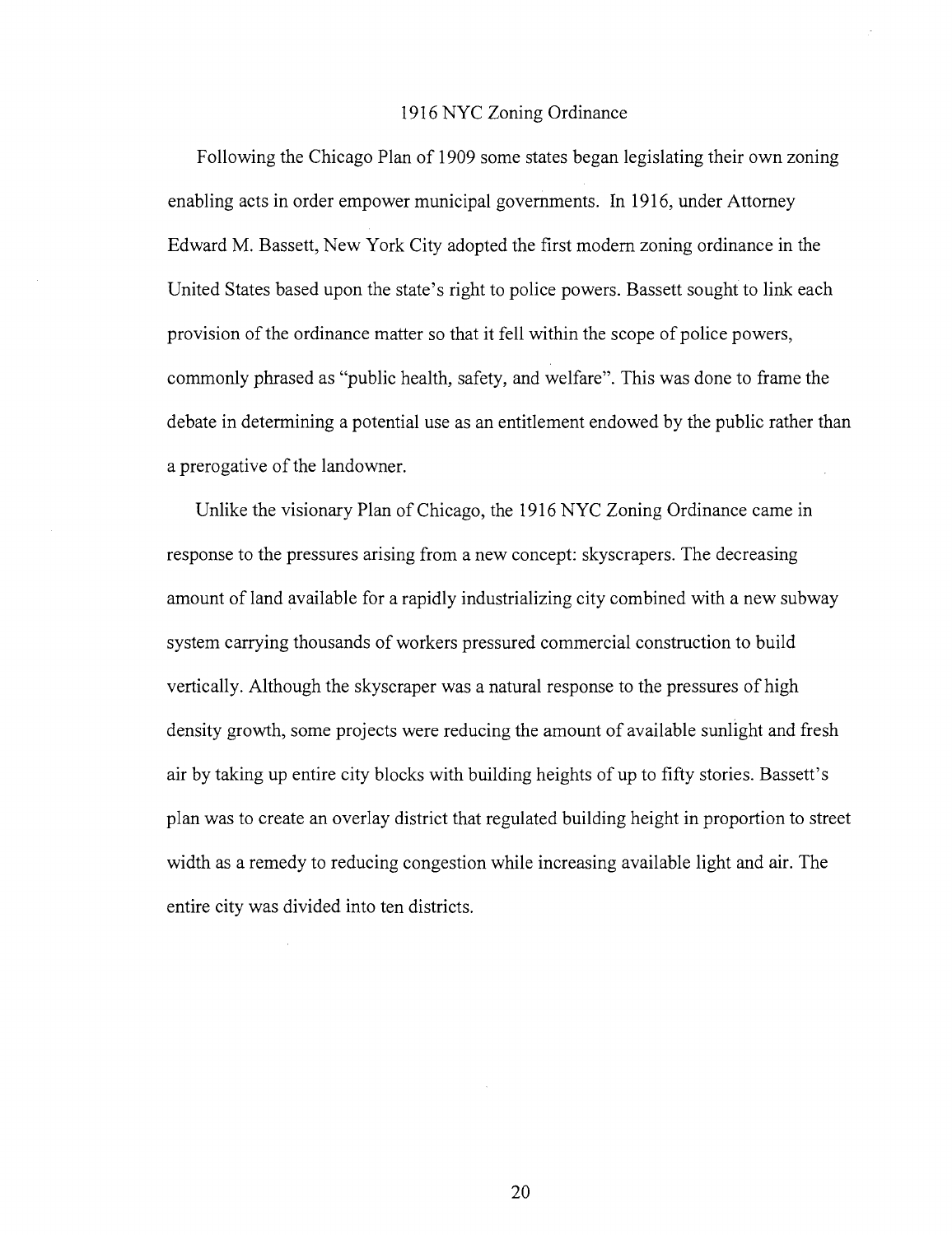

Figure 4. A postcard showing The Hotel New Yorker (NYC Library)

Nine of theses districts were given distinct uses: a residential district, four retail districts, two business districts, one manufacturing district, with the tenth district allowing for the mixture of uses. Five of these use districts were regulated by lot coverage and minimum lot sizes. This mandated increased setbacks for skyscrapers as the building height increased. This portion of the ordinance is responsible for the distinct Manhattan skyline of ziggurat-like skyscrapers (see figure 4). The New York zoning ordinance failed to regulate physical design beyond basic setbacks and density restrictions to permit light and air and to reduce congestion. The provisions also served to "prevent the intrusion of improper uses into homogenous areas" (Nolan, 2006). Almost immediately, communities across the country enacted similar regulations.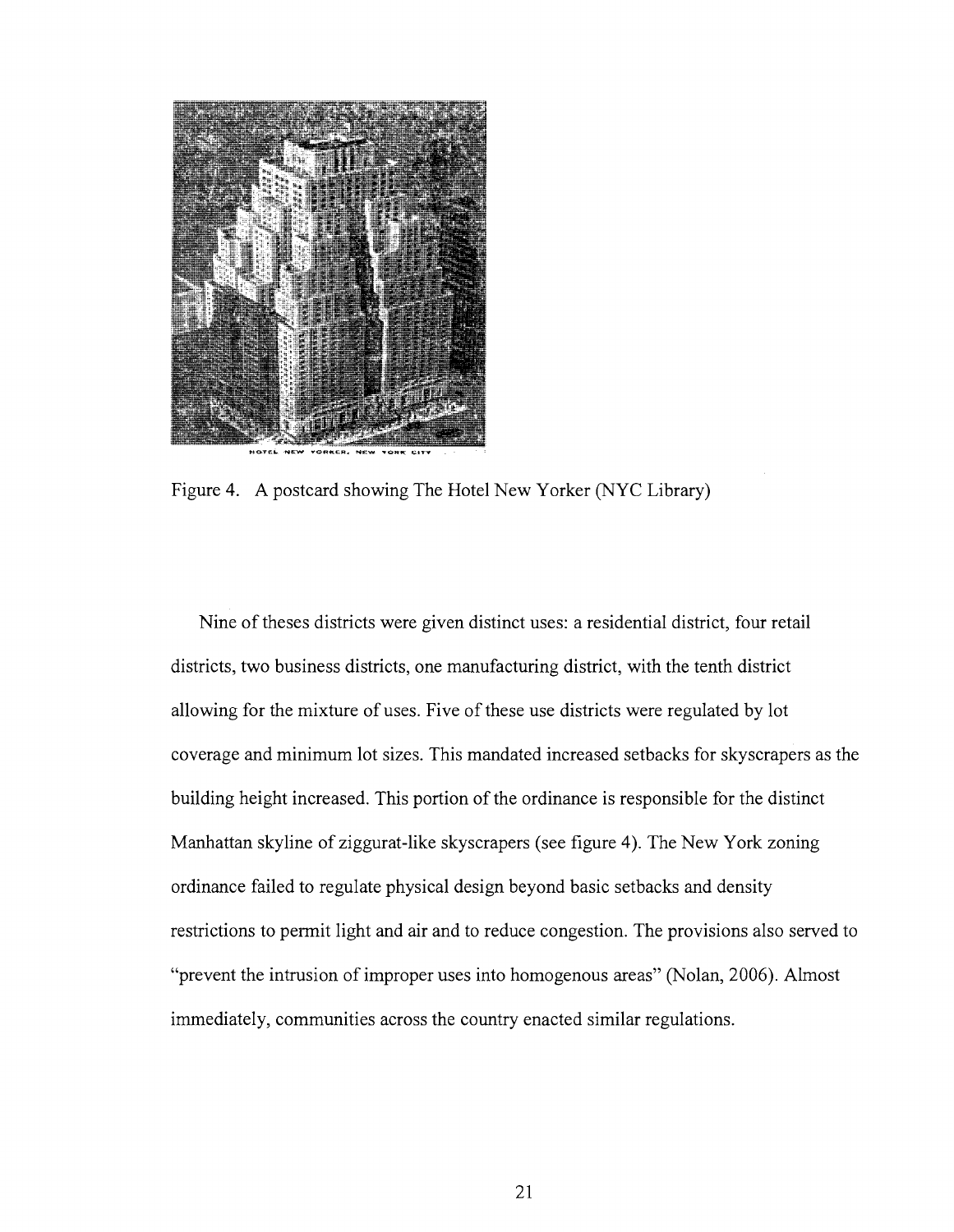#### The Standard Enabling Acts

Following the success in New York with the 1916 Zoning Act, the U.S. Department of Commerce published the Standard Zoning Enabling Act in 1922. This provided model legislation on which states could base their enabling legislation, essentially standardizing the practice of zoning in the country. The resulting Standard State Zoning Enabling Act (today referred to as the Standard Enabling Act) extended the authority given to the states by the Department of Commerce, under the direction of Secretary Herbert Hoover in 1924. Edward Bassett was brought in to write the Standard Enabling Act after the success of New York City's 1916 zoning ordinance. The New York City ordinance, which was developed in response to the problems of early 20th century industrialization, became the template for land use regulation across the United States (Nolon, 2006).

The Standard City Planning Enabling Act of 1928, a refinement of empowerment given to local jurisdictions and municipalities, followed the Standard Enabling Act of 1926 upon the ruling of the Supreme Court in 1926 (see below). The results of the Standard City Planning Enabling Act are seen today in the provisions for Planning Commissions that regulate and restrict development by creating master local plans and the controlling subdivision of land. The Standard City Planning Enabling Act assured states that their new zoning regulations would be upheld against any legal challenges sought to prevent overcrowding by reducing density for the purpose of promoting health, safety and welfare (Nolon, 2006).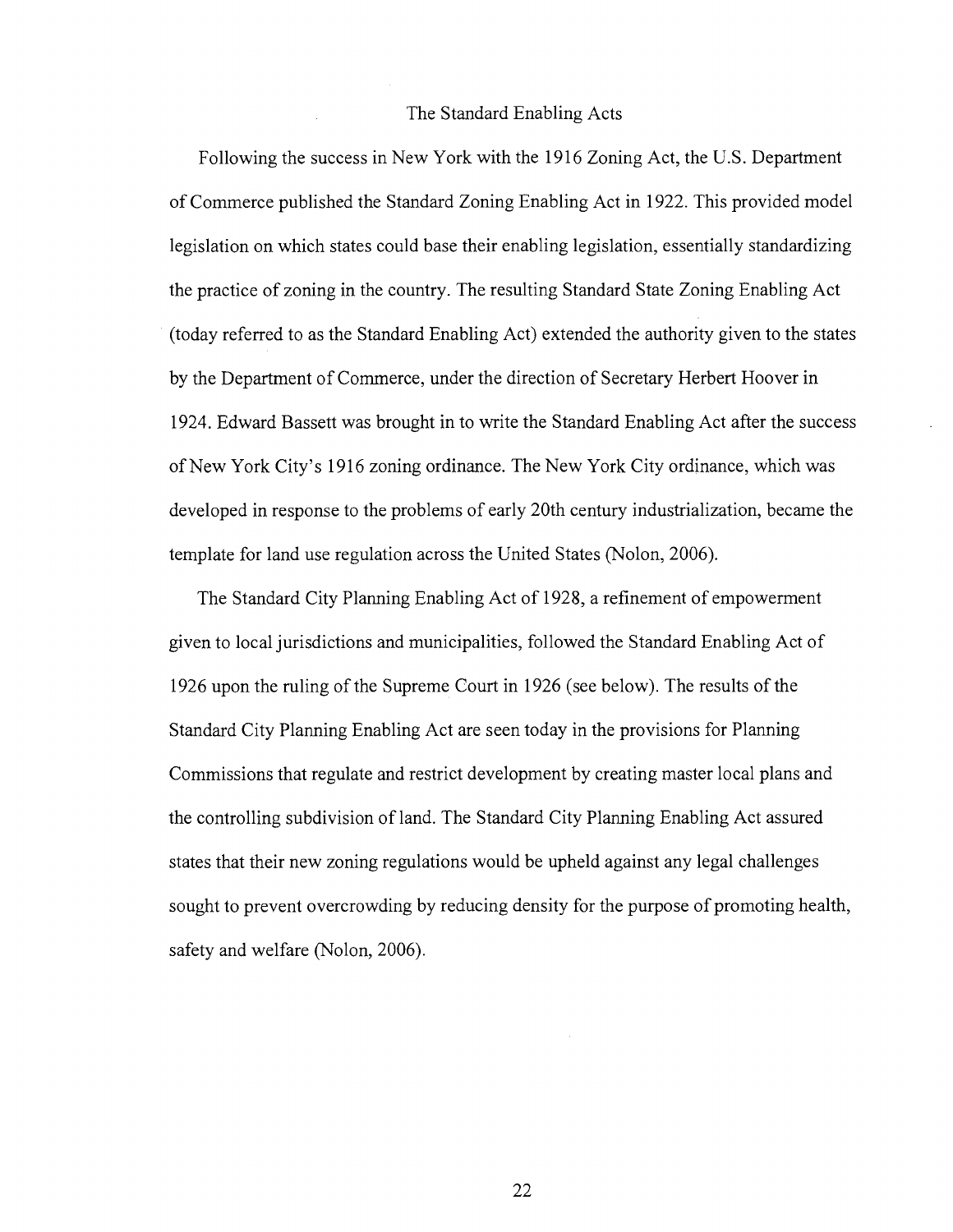#### *The Village of Euclid, Ohio v. Ambler Realty Co.*

Two years after the adoption of the Standard Enabling Act, Zoning was officially endorsed as legal process when, in 1926, the U.S. Supreme Court ruled on *The Village of Euclid, Ohio v. Ambler Realty Co.* The issue began when The Ambler Realty Company filed suit arguing that the zoning ordinance had deprived the company of property without due process (5th and 14th Amendments) after the City of Euclid forbade the developer from building all industrial warehouses where a mixture of industrial, apartments, and duplexes were anticipated. The trial court concurred and held that Euclid's zoning ordinance was an improper use of the police power and was appealed to the Supreme Court.

The Supreme Court Justices agreed that in the Euclid case it is permissible for a jurisdiction to control land use through the police power, and concluded that it could be just as improper to place an apartment building in a single-family residential district as it would be to place a polluting factory there (Nolon, 2006). Where the Standard Enabling Act police powers could prevent a factory from being built in a neighborhood, it could not prevent an apartment building from being built in a single-family neighborhood. Zoning extended the arm of the nuisance laws and the Euclid case paved the way for more widespread use. The Supreme Court's decision places the single-family home at the top of a pyramid, with increasing residential density, then increasing commercial intensity, and finally industrial uses placed at the bottom. The primary purpose of Euclidean is to protect the single-family residential district from encroachment by unwanted uses.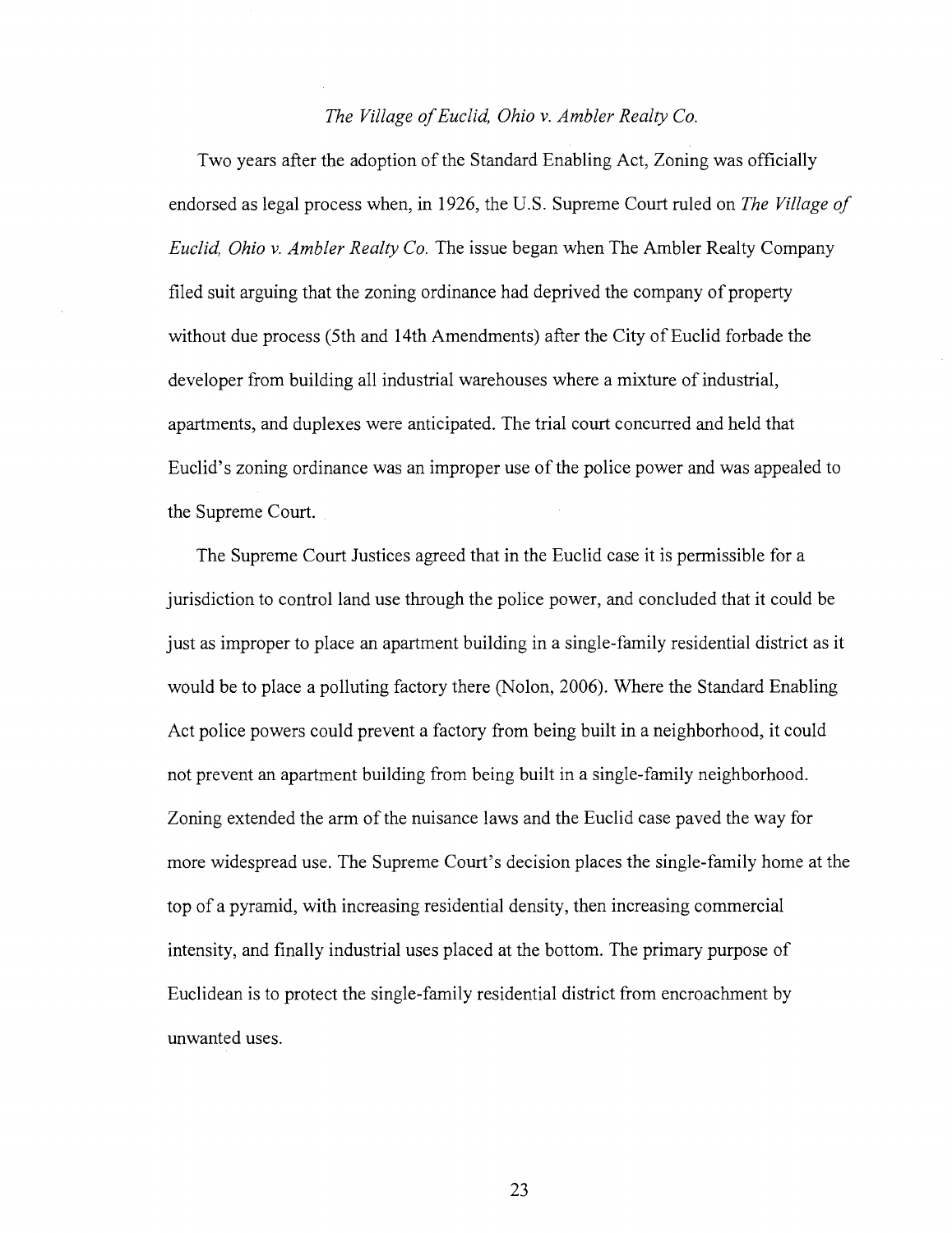Planners continue to utilize zoning regulations to separate noxious uses and promote compatible uses of land. While Euclidean Zoning has delivered some observable benefits, it is now incapable of evolving with the changes in today's urban landscape. Problems arise when the protection of uses are dealt with by means of design constraints, rather than use constraints. This becomes greatly exacerbated with the struggles of coping with increases in residential density. In the case of residential use, the language is limited by a generalized description of dwelling units per acre (D.U.A), which handicaps the ability of design to act as the mitigating factor for urban development progression.

#### The Economic Influence on Form:

Hidden with the proscriptive nature of land use regulation is its close relationship to the financial process of development. Since the United States Supreme Court's decision in Euclid, zoning has placed the single family home at the highest level of protection guaranteeing these homes property values. Because the Euclid ruling is really not that old, we must consider the effect the zoning process has had on neighborhoods that were constructed prior to 1926. There are still many homes -typically within in lower-income neighborhoods- that were owner-built or have had a significant amount of additional construction over its lifespan. The result has been buildings that do not entirely meet today's zoning or building code requirements as they came in under the law (or, more frequently than recognized, illegally). The character of older neighborhoods matured from a relaxed process of self-building over generations largely absent of longstanding financial obligations debt. These neighborhoods of debt-free homeowners have structured their lives around activities of their choosing.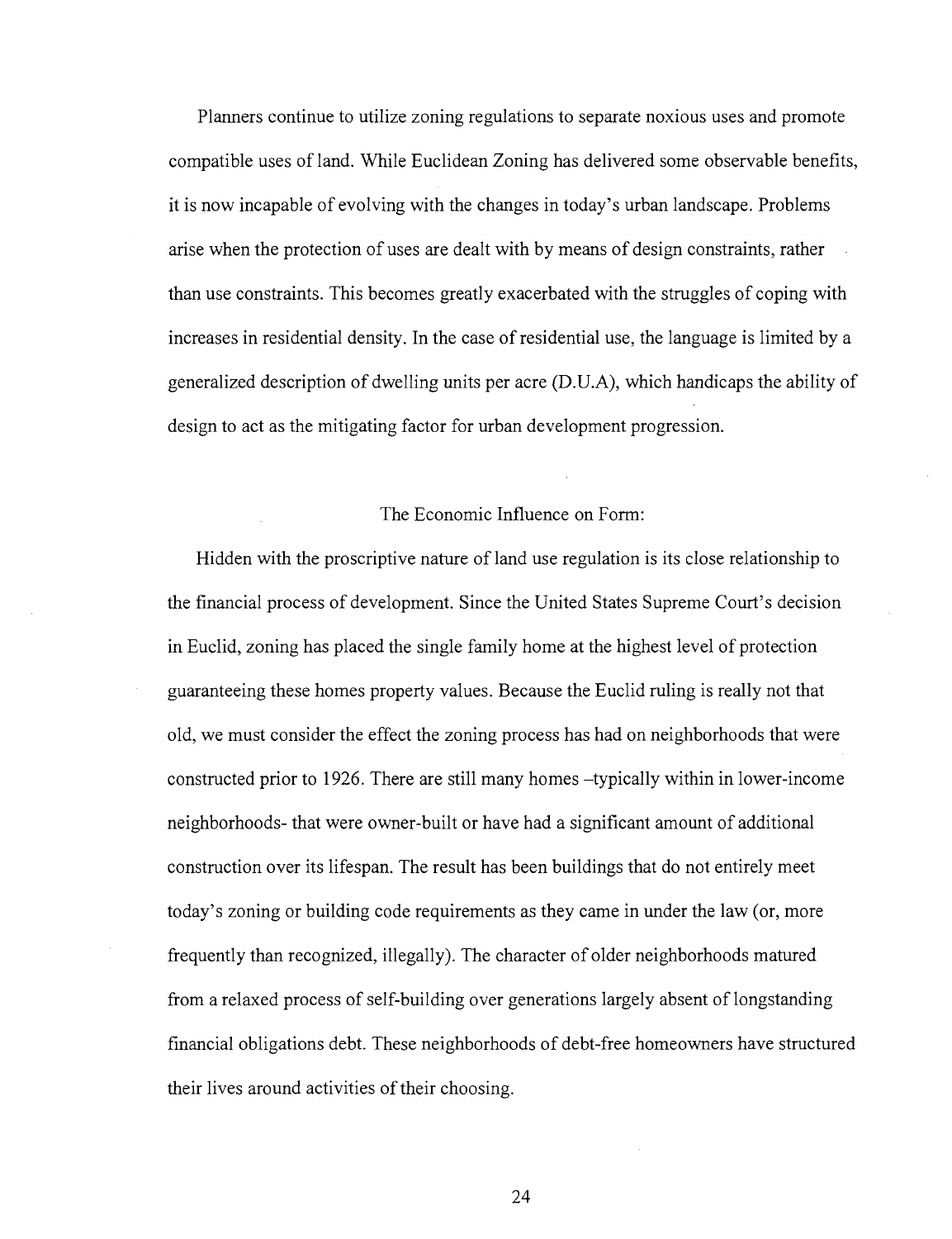One only needs to consider the irony in the losses in New Orleans. Many of the neighborhoods that literally typified the laissez-faire attitude of the "Big Easy" cannot be rebuilt to today's standards. Even if an outlandish fantasy were to occur where "imagineers" would reproduce the lost neighborhoods of Bourbon Street in prime Disneyland fashion, the costs of doing so would be so high that the demographics of the previous neighborhood would likely change. The non-conformance of these houses make them impossible to mortgage, placing them outside the system that requires a contract of debt, since the new building standards cannot be met without commercial intervention. An excellent summary of how the standardized development process can kill the source of neighborhood character by removing it from its cultural origins from Andres Duany:

"The hurdle of drawings, permitting, contractors, inspections — the professionalism of it all — eliminates self-building. Somehow there must be a process whereupon people can build simple, functional houses for themselves, either by themselves or by barter with professionals. There must be free house designs that can be built in small stages and that do not require an architect, complicated permits, or inspections; there must be common-sense technical standards. Without this there will be the pall of debt for everyone. And debt in the Caribbean doesn't mean just owing money — it is the elimination of the culture that arises from leisure." (2007)

The Rise of the New Urbanism and its Link to Form-Based Codes

The past several years have seen the emergence of the Form-Based Code as an alternative means for regulating development. What is considered the first Form-Based Code to be used in the U.S emanated as a byproduct of a private development subdivision known as Seaside, FL. Referred to as The Seaside Code, it established eight building types, regulates yards, building heights and parking much like zoning, but also provides requirements for architectural elements such as front porches and white picket fences (Mohney and Easterling 1991).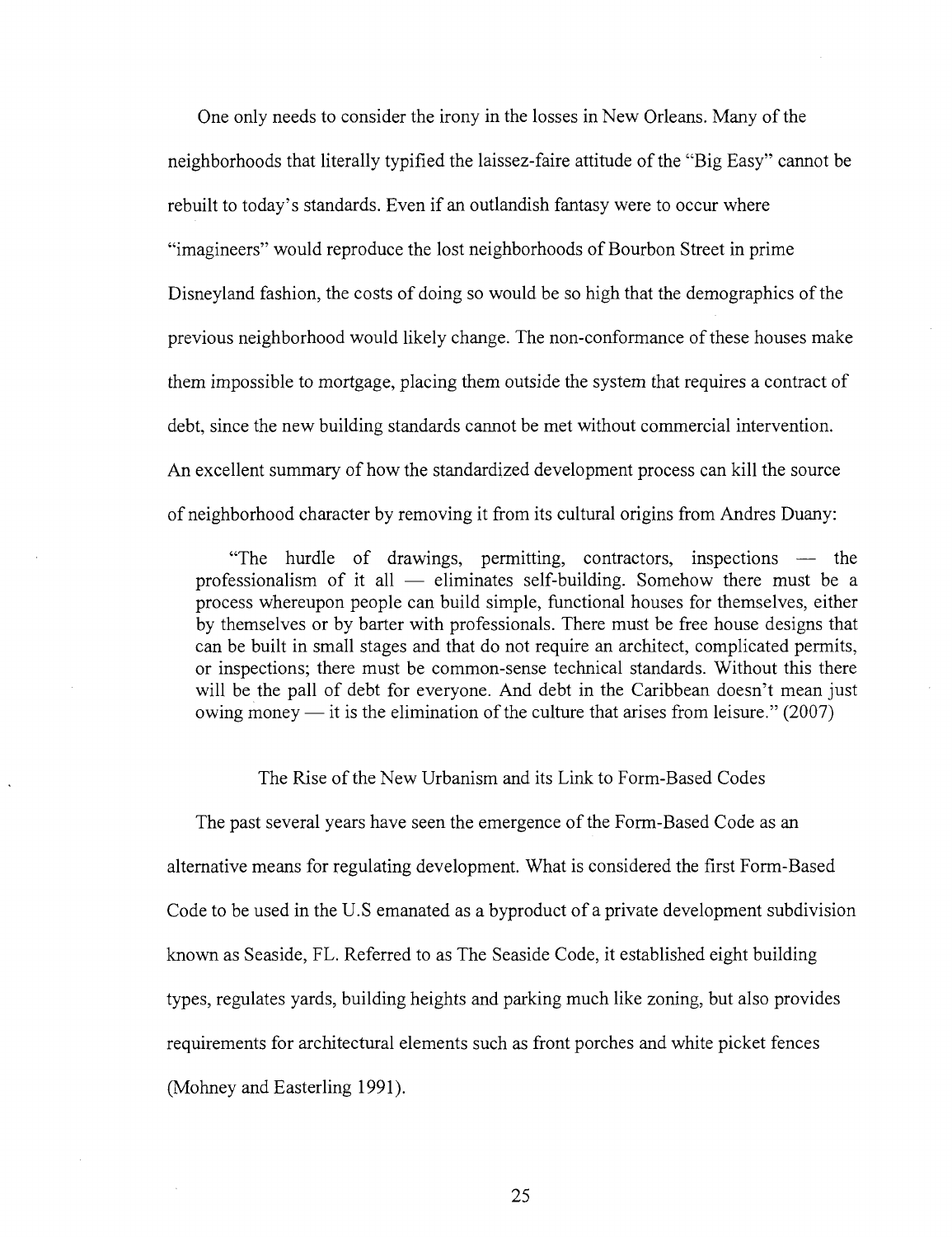Since Seaside, Form-Based Codes have been applied in numerous locations across the country and have become an integral component to the New Urbanist movement. A common criticism for Form-Based Codes is that it typically succeeds under the auspices of a single owner or as a private master planned community. Although it would appear difficult to adopt a Form-Based Code in developed areas with multiple property owners, there are numerous public entities that have done just that, allowing for an alternative that encourages design-based solutions before use-based restrictions.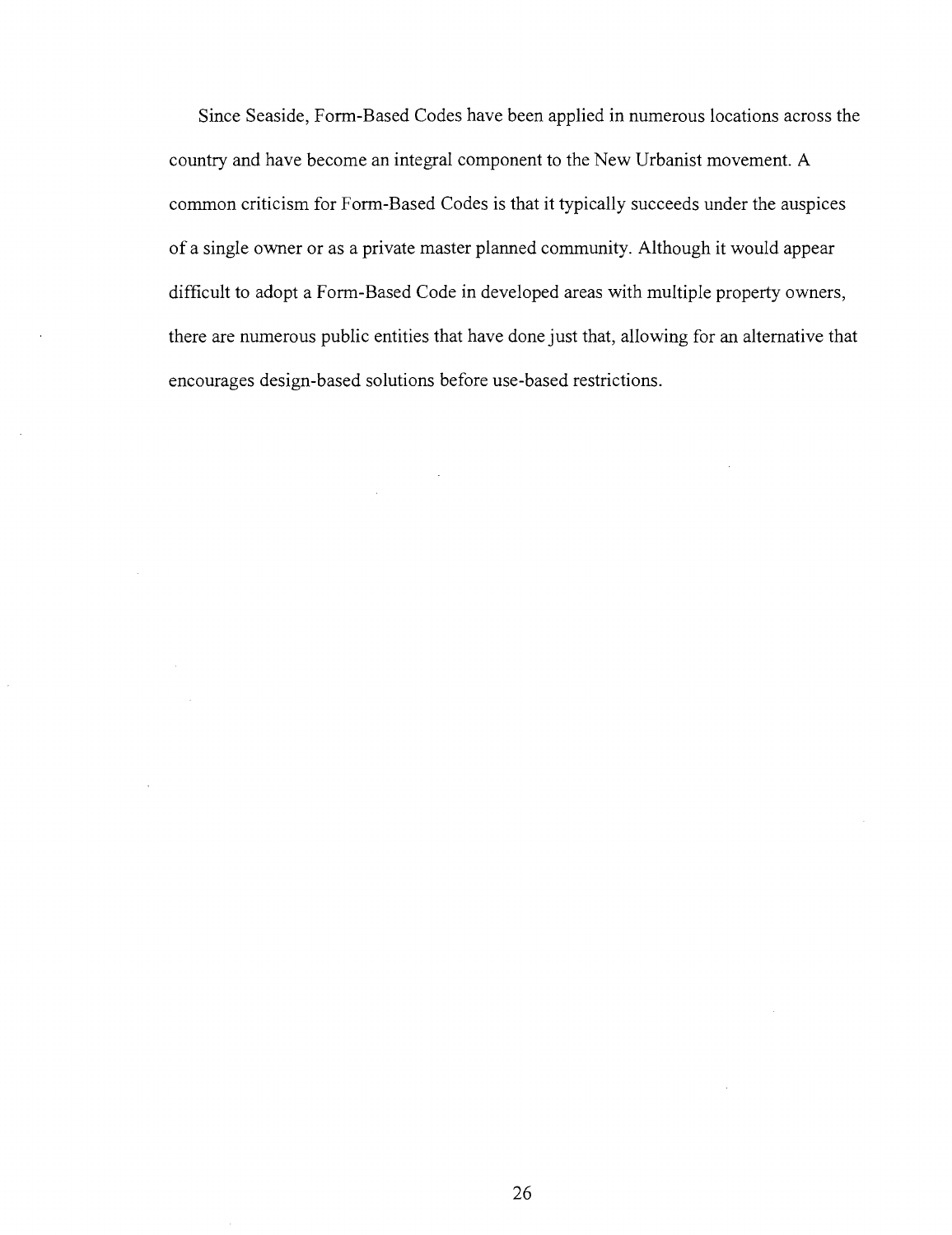## CHAPTER 3

### HOW A FORM-BASED CODE WORKS

First and foremost, I would like to address the terminology used in describing a "Form-Based Code". Form-Based Codes often lead the reader to assume that it is a derivative of the common adage "form follows function"; that Form-Based Codes replace land-use as the regulative component with the appearance of a building. This is not accurate as land-use regulation is still included within a Form-Based Code and the level of detail of how a building looks can vary. When looking at what effective Form-Based Codes regulate, other common descriptions that have not caught on such as Context-Based or Transect-Based Code seem be more appropriate.

Form-Based Code is a commonly used term in the planning literature. As such, finding a firm definition of the term is difficult. The Form Based Code Institute, a nonprofit corporation that seeks to standardize the practice of form based coding, provides the following definition from their website, [www.formbasedcodes.org:](http://www.formbasedcodes.org)

"[A Form-Based Code is] A method of regulating development to achieve a specific urban form. Form-Based Codes create a predictable public realm primarily by controlling physical form, with a lesser focus on land use, through city or county regulations.

Form-Based Codes address the relationship between building facades and the public realm, the form and mass of buildings in relation to one another, and the scale and types of streets and blocks. The regulations and standards in Form-Based Codes, presented in both diagrams and words, are keyed to a regulating plan that designates the appropriate form and scale (and therefore, character) of development rather than only distinctions in land-use types. This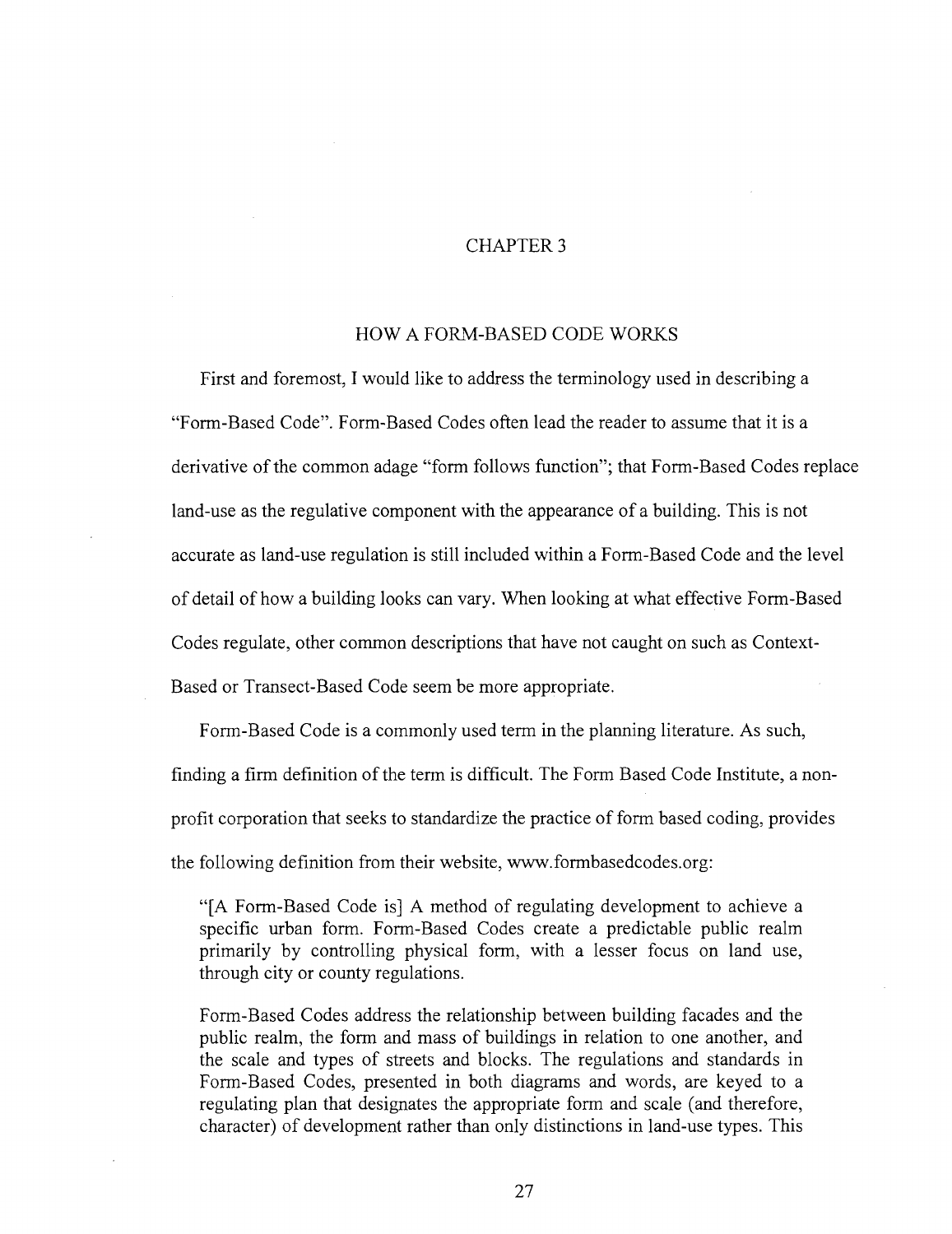is in contrast to conventional zoning's focus on the micromanagement and segregation of land uses, and the control of development intensity through abstract and uncoordinated parameters (e.g., FAR, dwellings per acre, setbacks, parking ratios, traffic LOS) to the neglect of an integrated built form. Not to be confused with design guidelines or general statements of policy, Form-Based Codes are regulatory, not advisory.

Form-Based Codes are drafted to achieve a community vision based on timetested forms of urbanism. Ultimately, a Form-Based Code is a tool; the quality of development outcome is dependent on the quality and objectives of the community plan that a code implements."

Form based codes seek to avoid the tendency towards a sprawling urban landscape by promoting a revival of the urban design concepts common in cities that pre-date mass subdivision planning (Katz, 1994). These regulatory mechanisms seek the return of neighborhoods designed around a mix of uses, from corner markets and storefront offices to mixed income apartments and single-family homes. The form-based code approach supports communities with a well-defined sense of place.

In the case of Seaside, Florida DPZ (Duany Plater-Zyberk Architects) began at in 1979, the term code to reference all legal restrictions and guidelines applicable to a development: plans, zoning ordinances, design guidelines, and building codes the process of merging these documents into the Form-Based Codes that are in use today.

The first product developed was a series of maps showing the existing conditions of the area prior to development, the planned locations of public and private buildings, the organization of individual lots, and the planned location of each of the eight building types (Mohney and Easterling, 1991). Second, a set of prototypical street cross-sections presented the desired result for six different squares as well as the five types of ranging from avenues to footpaths of transportation corridors (Mohney and Easterling, 1991). Finally, a one-page Urban Code poster produced for the town guided the design of yards,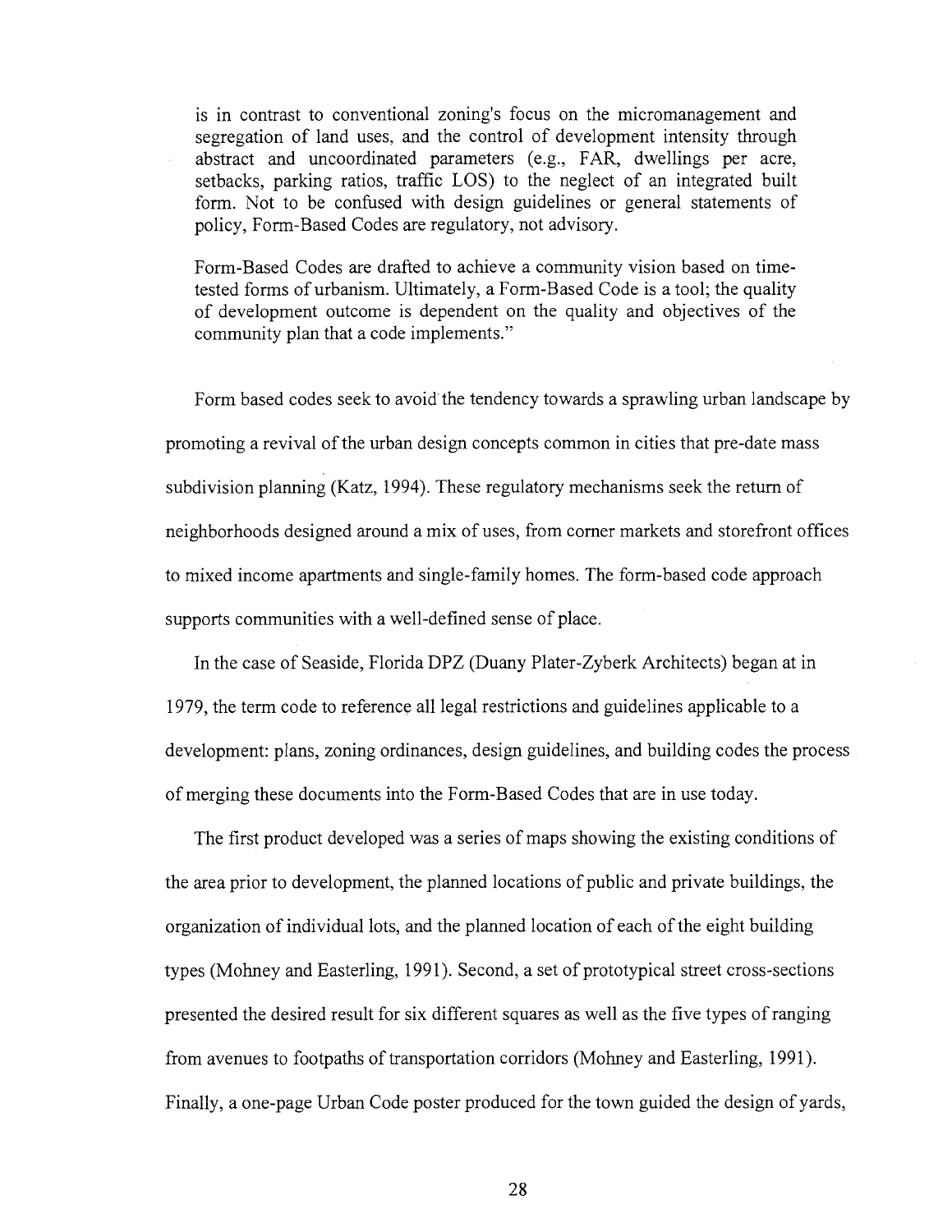porches, outbuildings, parking, and building heights for each of eight different building types

In the years since the Seaside code, other Form-Based Codes have taken these elements and created a set of documents that typically consist of five common elements: 1) the regulating plan, 2) public space standards, 3) building form standards, 4) administrative or procedural standards and 5) glossary (Parolek, Parolek and Crawford, 2008). It is generally agreed that the minimum requirement for a Form-Based Code is the Regulating Plan. Without unifying the subdivision laws, providing building typology and a public space plan that standardizes street a Form-Based Code becomes nothing more than just detailed Euclidean Zoning design standards.

## The Regulating Plan

The first and foremost role of the Regulating Plan is to communicate to the public the process to follow in the urban development of the local community. By "urban' I refer to the definition provided earlier to mean the appropriate level of development that remains sensitive to the context of its surroundings. The regulating plan begins first by identifying the location of existing building and street types as the starting point to find what should be preserved and what may evolve. Then the regulating plan continues with the establishment of boundaries between zones of varying urban intensity. These boundaries are applied to a network of streets and blocks (Parolek, 2008).

The most common method for establishing the zones of urban intensity has been the rural-to-urban transect method popularized by the Smartcode, a Form-Based Code tool developed by DPZ Architects and Placemakers, LLC. Where Euclidean Zoning utilizes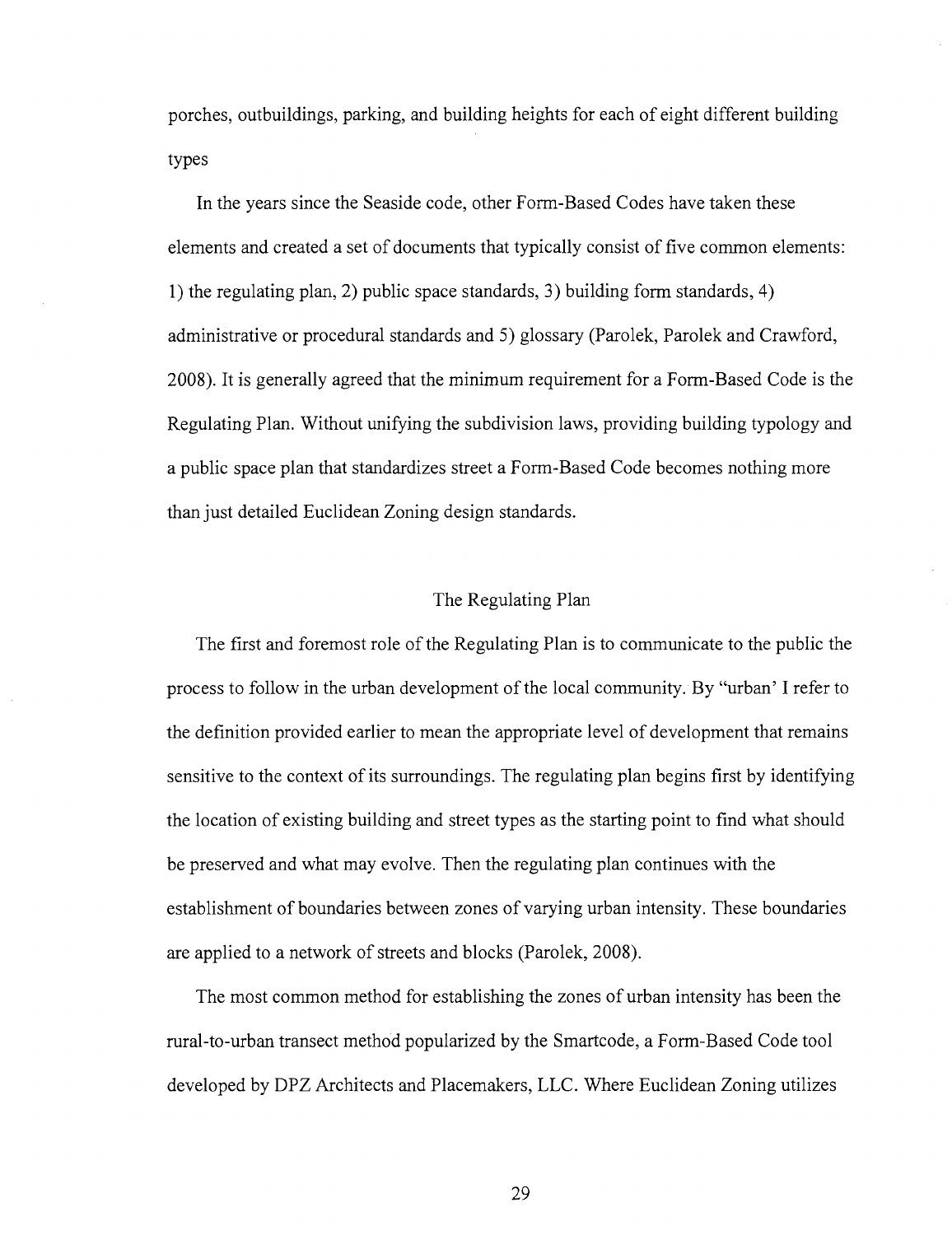zoning districts are organized around statistical quantities of dwelling units per acre (DUA) or floor area ratios (FAR), transect zones are spatially organized the levels of construction, the building type, and the street type. They typically show build-to lines, the locations of civic buildings, and illustrate design features. Because of the regulation of building disposition, one of the first notable differences you will find in a Form-Based Code is that it unifies the land subdivision process to the zoning regulations that are typically separated from a Euclidean Zoning- based development code.



Figure 5. A transect showing the both section drawing (top) and plan view (bottom) of the urban progression from wilderness to urban core.

## Public Space Standards

This section of the Form-Based Code outlines a hierarchy of streets, sidewalks, and paths based upon the street width and level of service within the plan area that is used to determine the applicable standard. Street width, curb height, street-side parking requirements, landscaping and turning radii requirements are then applied to the determined street type.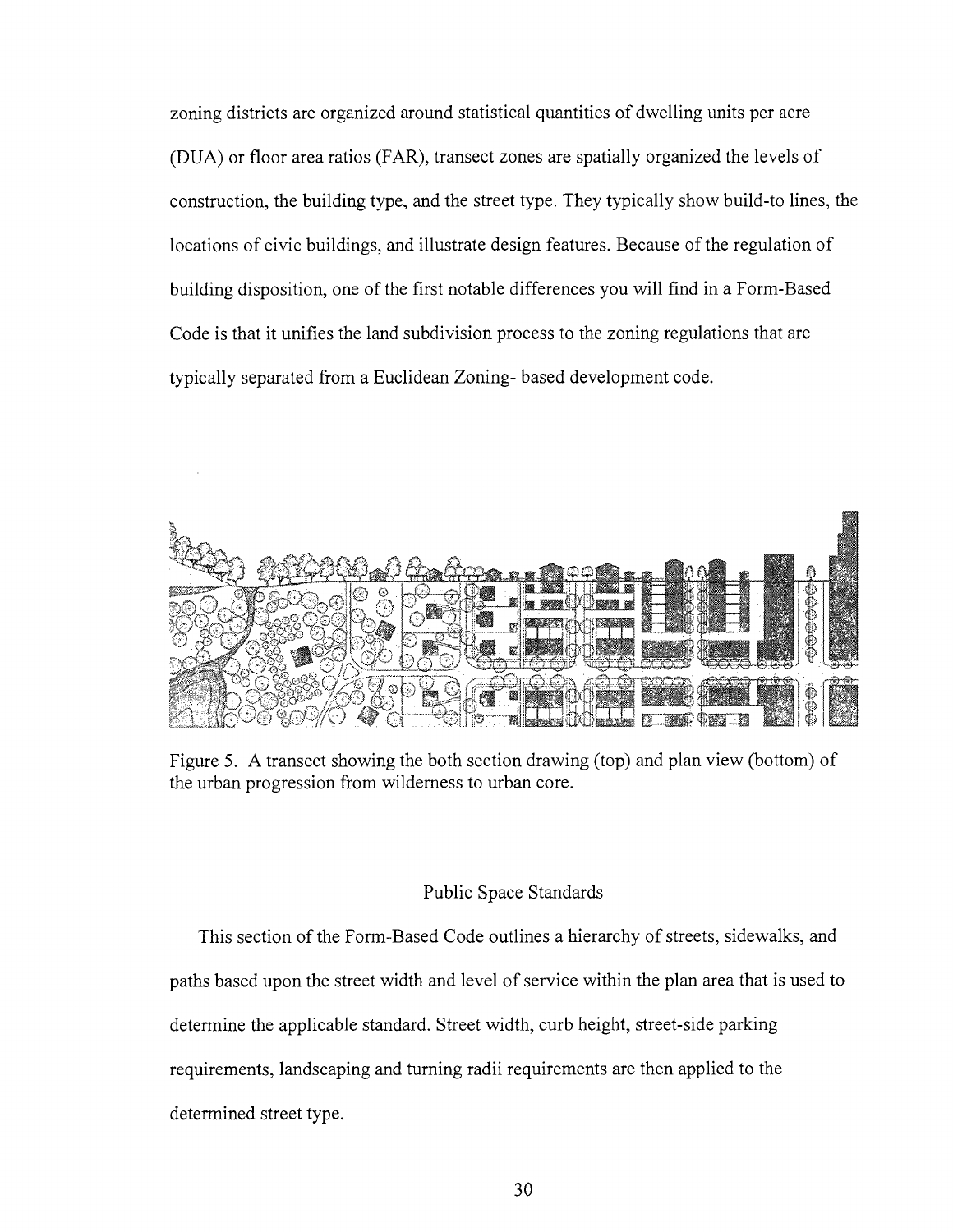In addition to the streetscapes, are regulations that address public spaces such as plazas, public parks, and other spaces that qualify as civic spaces (Parolek, 2008). The inclusion of a civic space development standard addresses a common weakness to Euclidean Zoning's qualitative requirements. Park space is generally addressed as an afterthought, since the developer is only required to dedicate open space based on a net calculation. What typically results are "pocket parks" located on leftover lots deemed too unattractive for selling or unfit for development.

Although the locations of trees and other landscaping details related to the streetscape are typically specified in this section, some Form-Based Codes have created separate landscape standards addressing planting requirements separately (Parolek, 2008).

## Building Standards

At the finest scale of Form-Based Code regulation is the portion that deals with the building styles and materials. The building standards provide parameters that are typically illustrated by cross section to specify key dimensions (Katz, 2003). The design standards regarding building height, disposition, elements, and uses are described in the building standards (Katz, 2003) that are permitted and the ways in which they can be incorporated into various building elements such as walls, windows, fences, and roofs. It also describes the ways in which these building elements can be incorporated into different structures. There are other optional standards that may be included such as landscape plans and architectural standards.

Building height is commonly expressed as a maximum height-to-the-eave dimension, or as a range of acceptable number of stories. When building heights are expressed in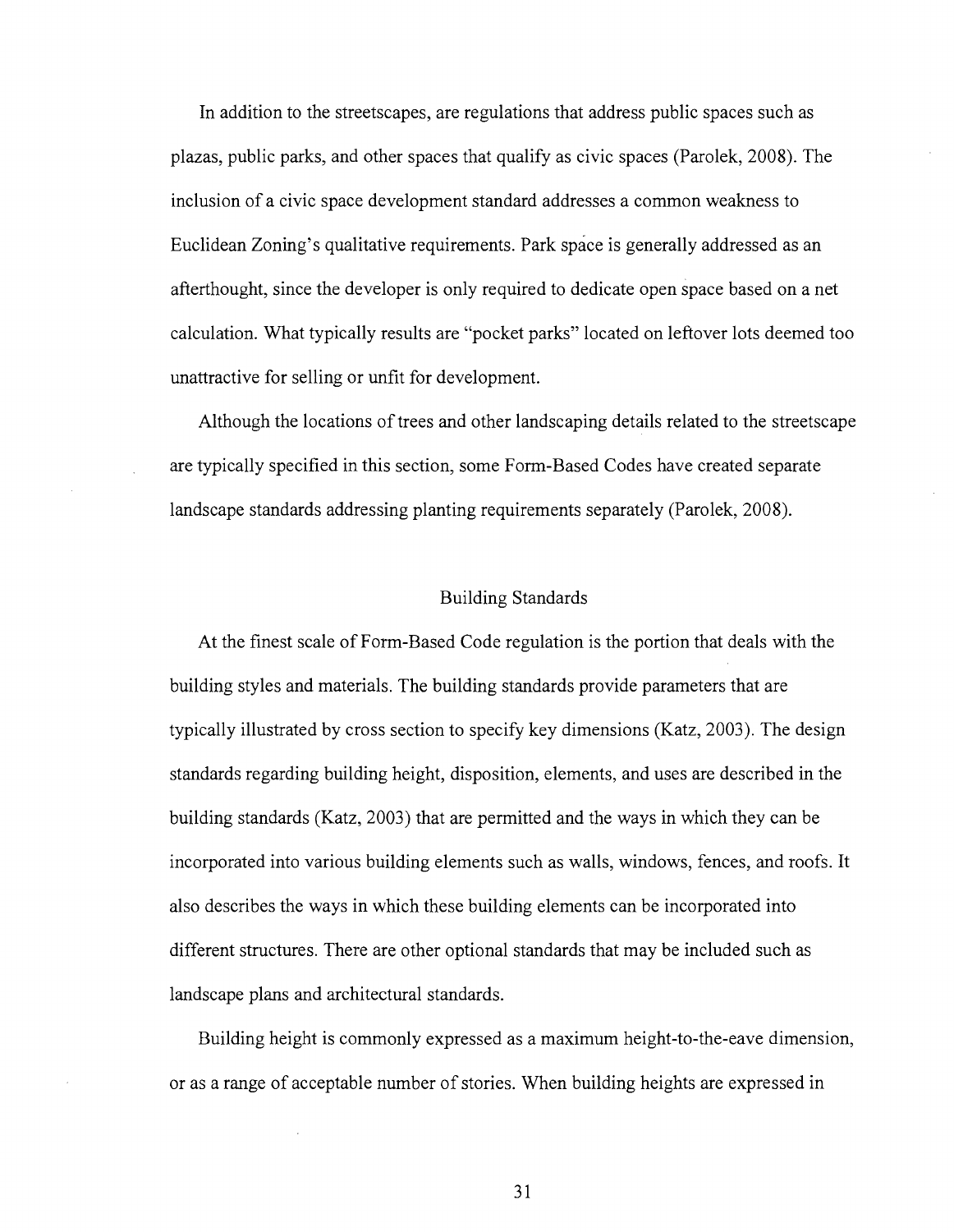terms of one single dimension as they are in traditional zoning, developers attempt to reduce floor-to-ceiling heights to a minimum in order to maximize the number of floors they may build. The minimum number of stories reflects the number of floors required to maintain an appropriate "street wall" (Katz, 2003). A height range is provided to allow for design leeway before it appears overwhelming and out of context in relation to the surrounding community. Height specifications are expressed in terms of two dimensions when using Form-Based Codes (maximum-height-to-the-eave dimension; range of acceptable number of stories). Additionally, building standards may specify minimum above-grade dimensions as they relate to a given typology. For example, a townhome is typically outfitted with a stoop to ensure privacy at the streetfront. This requires the structure to sit several feet above street grade. Disposition regulates the placement of a building in relation to fronting streets and neighboring building lots.

### Administrative Standards

A key part of a Form-Based Code is the portion that regulates its operation. The administrative standards provide a protocol of how a development proceeds through entitlements to permitting. These regulations are coordinated so as to provide quick approvals for compliant proposals and to also allow an appeal process for proposals that are deemed non-compliant at the administrative or staff level.

One of Euclidean Zonings weaknesses is the over reliance on the discretionary review process. For instance, a new development may comply with the allowable use and exceed all minimal requirements of the proscriptive standards but it still requires to be approved by a discretionary review.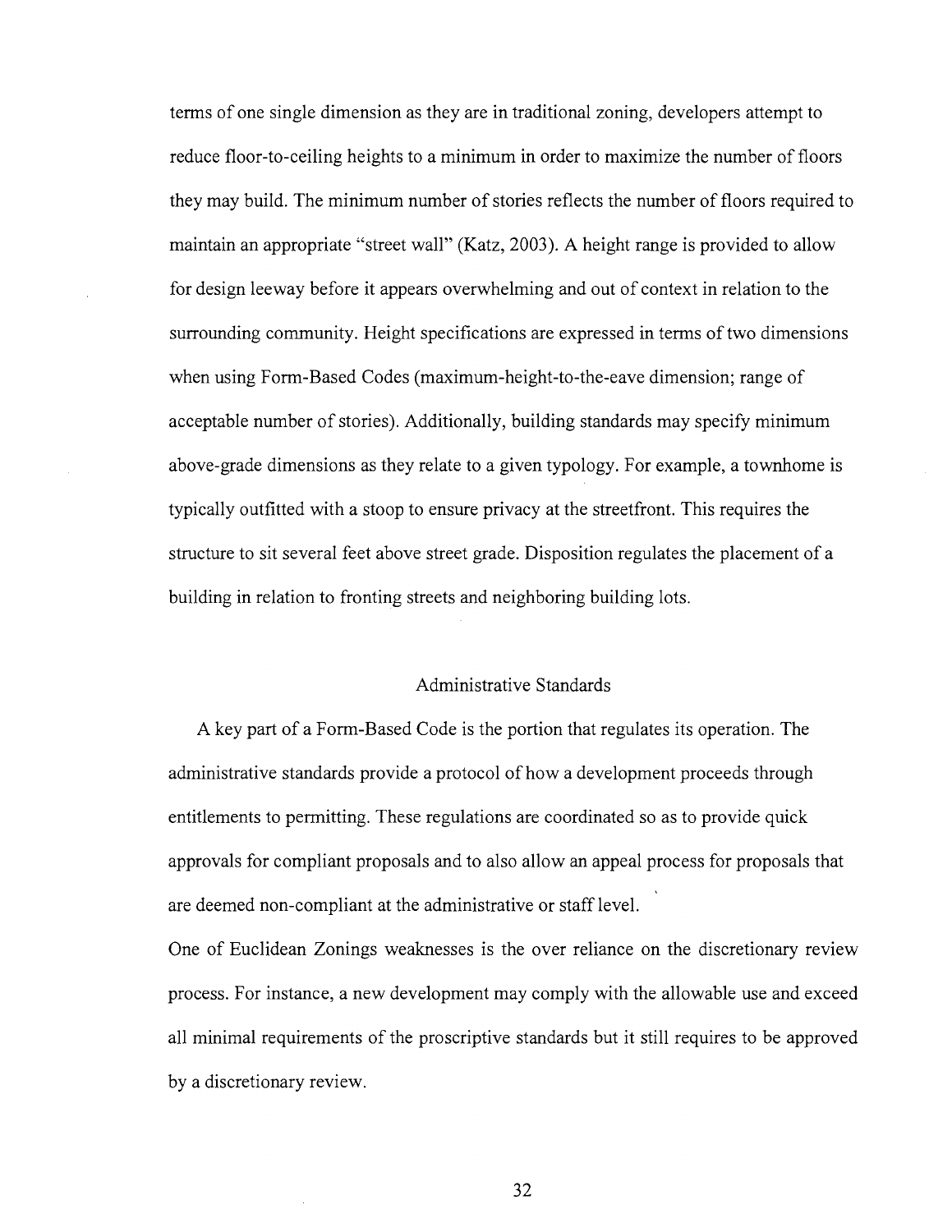### Glossary

A picture may be worth a thousand words, but a word can generate a million pictures. Since a Form-Based Code deals heavily with street and building typologies, a glossary of clear and precise definitions is a critical component. Recall that the original purpose of the code is to communicate the community's process for urban development. The code must provide very specific language accompanied by illustrations for even the most common terms. Confusion often arises from the different meanings interpreted to a common usage whereas the glossary can provide a consistent interpretation.

## Methods of Implementation

Just as important as the Form-Based Code is the means for implementation. Having the best rulebook in the world will not mean much if you do not have a way to enforce it. The ideal condition would be for a local government to adopt a Form-Based Code for its entire jurisdiction. The obvious challenge however, is that it would be overly ambitious to expect the professional development industry to adjust to a reworking of the entire process and it would be cost-prohibitive for the local jurisdiction to completely change over to a very different process. Instead the code may be adopted for a smaller area or corridor and then phased into other areas using similar approaches as needed. The other option is what is known as a floating or optional code that is adopted for large areas. This is usually done over largely undeveloped areas waiting for the public resources to allow the local government to draft its own regulating plans.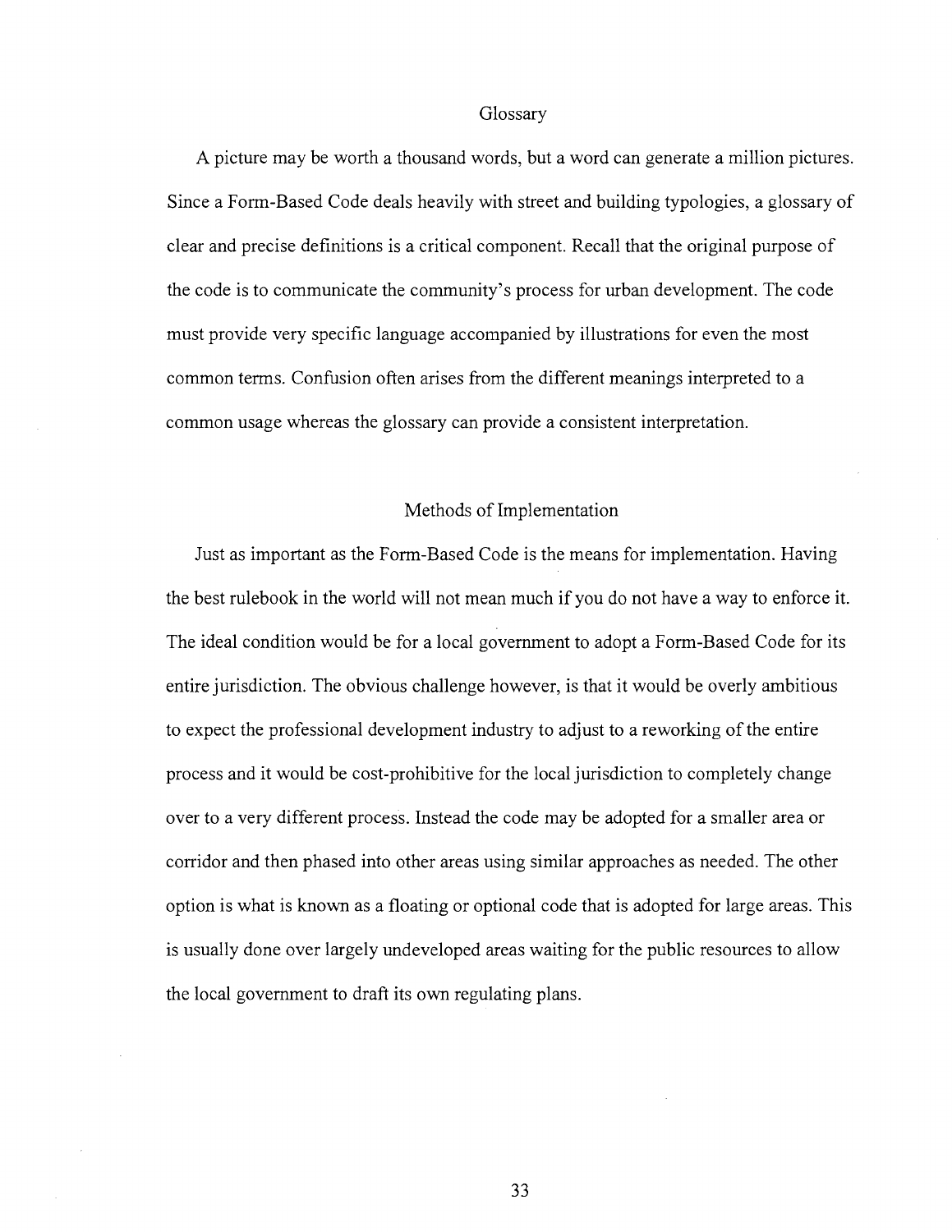#### Mandatory Codes

This is the most common adoption approach is where compliance is mandatory. It is also the most ambitious of the approaches as it requires the complete replacement for the existing zoning ordinance. The Form-Based Code can be adopted as a new zoning district or as an overlay district. Some states allow Form-Based Codes to be contained within a planning document called a "specific plan," which completely overrides the zoning ordinance for a given geographic area. Since it stands apart from the zoning ordinance, it tends to vary in its format, allowing for some freedom in designing document's layout. Also, the urban design plan and the implementing regulations are bundled together, greatly improving user comprehension (Parolek, 2008).

## Optional or Parallel Codes

An optional or parallel Form-Based Code gives the developer the choice of the Form-Based Code or the zoning ordinance, but it must be one or the other. The developer has the option of following a Form-Based Code that will streamline and simplify his development process. The challenge then comes from maintaining two different development regulations for one area. Depending on the area being regulated, if some developers are choosing the form-based may lead to a compromised process for integrated place-making (Parolek, 2008).

### Floating-Zone Codes or the PUD Process

Floating zones are most often written to facilitate master-planned suburban communities called PUDs (planned unit developments). However, floating-zone codes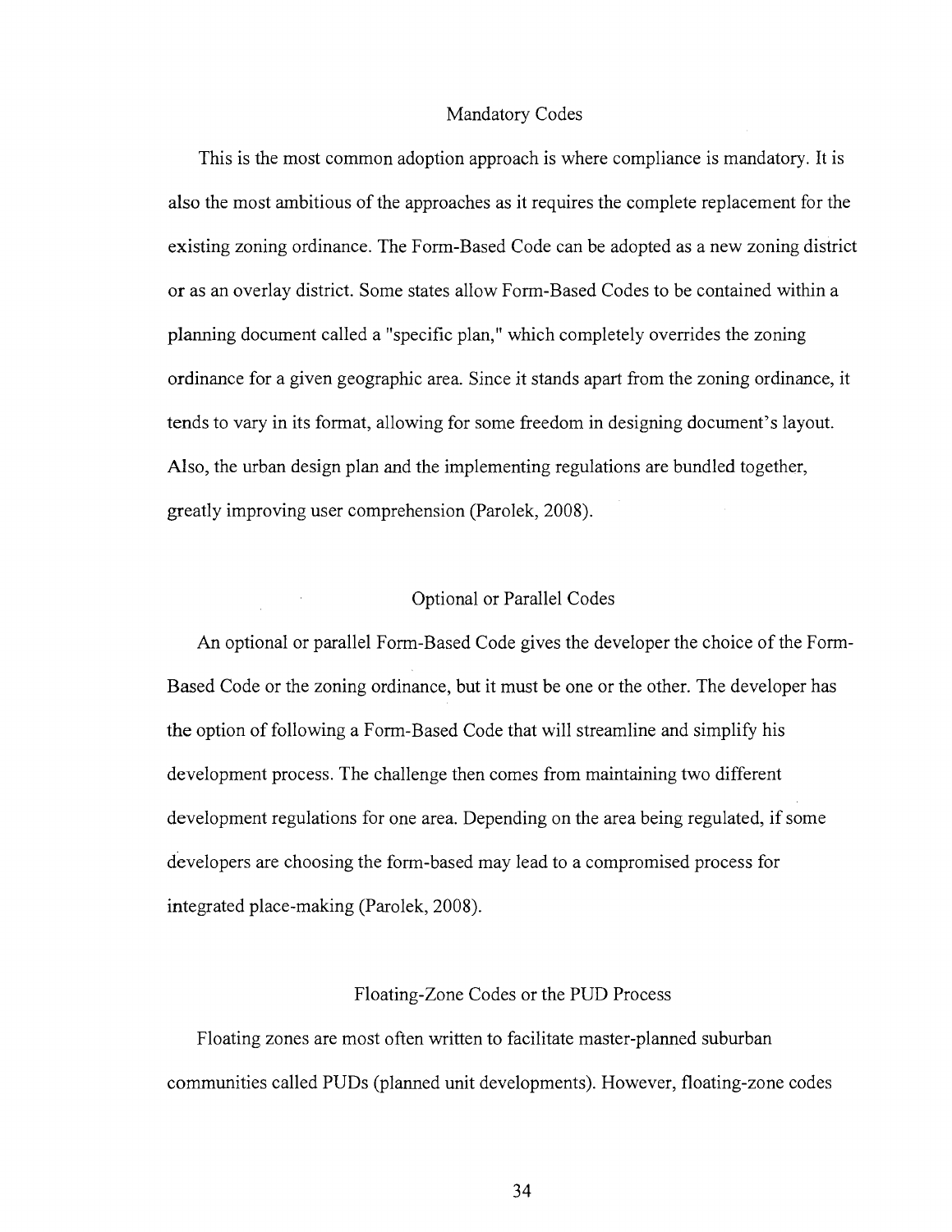are now being written as Form-Based Codes to facilitate urban development. A floatingzone Form-Based Code does not contain a regulating plan but includes instructions and standards for developers to follow when they prepare a regulating plan for their property (e.g. maximum block dimensions, street types, building types, open space accessibility, and sidewalk widths.) This distinguishes floating-zone codes from the other two approaches-developers rather than the local governments create the regulating plans and the urban designs that they facilitate, but the local government sets the standards. Floating-zone codes allow local governments to establish urban form standards for development without incurring the expense of developing urban design and regulating plans. Developers are given the freedom, within clear parameters, to prepare regulating plans for their property that are likely to meet government approval. A developer submits his or her regulating plan for approval through the rezoning process. Upon rezoning, the floating zone replaces the prior zoning for that property and the regulating plan becomes binding.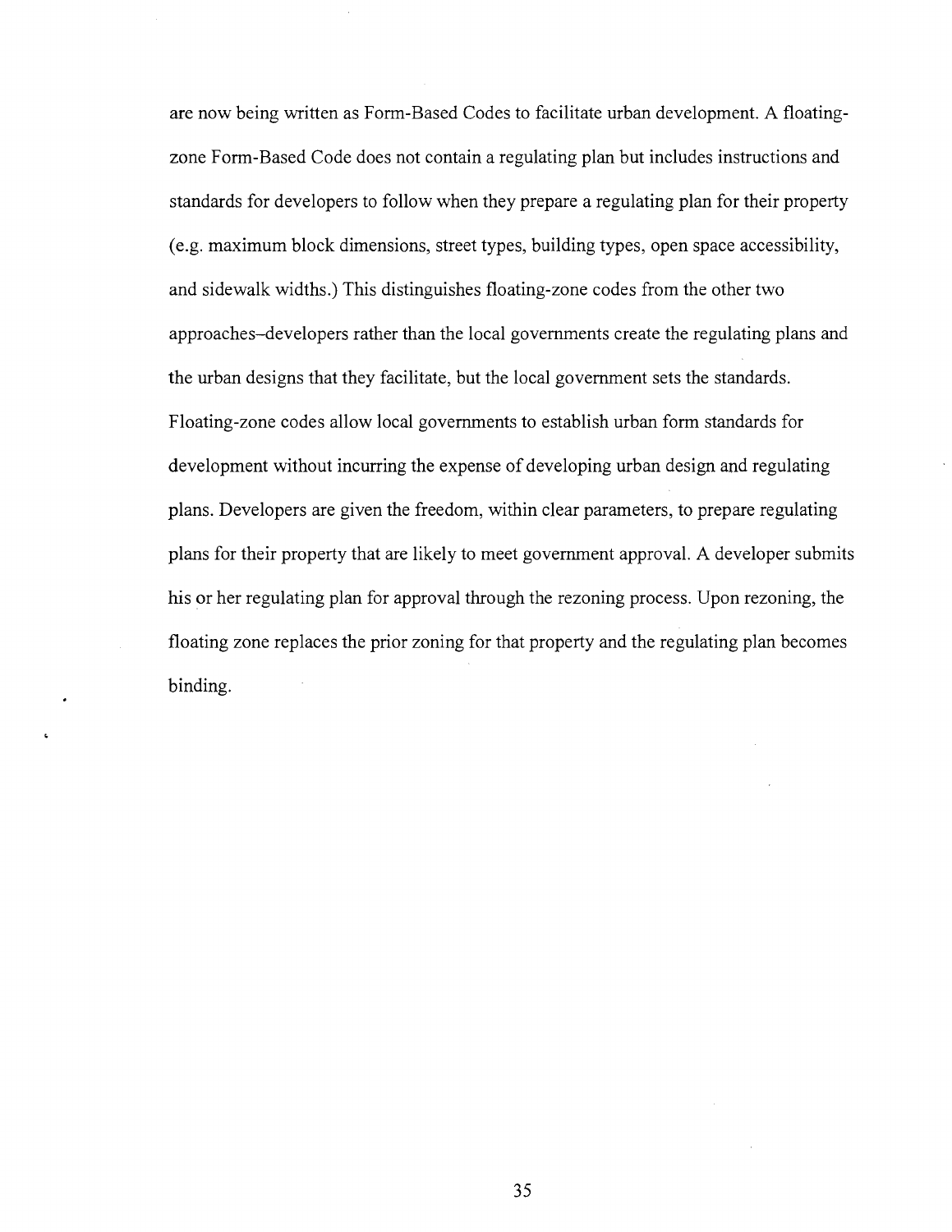# CHAPTER 4

#### THE NEW SCIENCES

One of the challenges of this thesis is to aptly reduce the field of New Sciences within manageable parameters. Therefore, the point of this following chapter is to give an explanation of some of the concepts within the field of the New Sciences. There are various strains of thought, systems theory, emergent theory, complexity, evolving systems, and others that all revolve around a common image of a defined system within a given parameter that continuously develops its own organizational structure as a means of adapting to its surrounding environment. An excellent resource in following the developments of the complexity community is the Santa Fe Institute, which was established to offer complex analysis techniques to practical applications. How these concepts specifically relate to the regulation of urban development will be addressed in chapter five. I am limiting the scope of what is often discussed in the field of the New Sciences to three interdependent concepts of system organization that maintain a hierarchical relationship.

Complexity, as the first stage of organization, is treated as the idea of analyzing the amount of order within a given system. Complexity arises when there are multiple processes occurring together. If the processes are disorganized, the processes are defined as chaotic. According to Nikos Salingaros (2006), the complexity of a system can be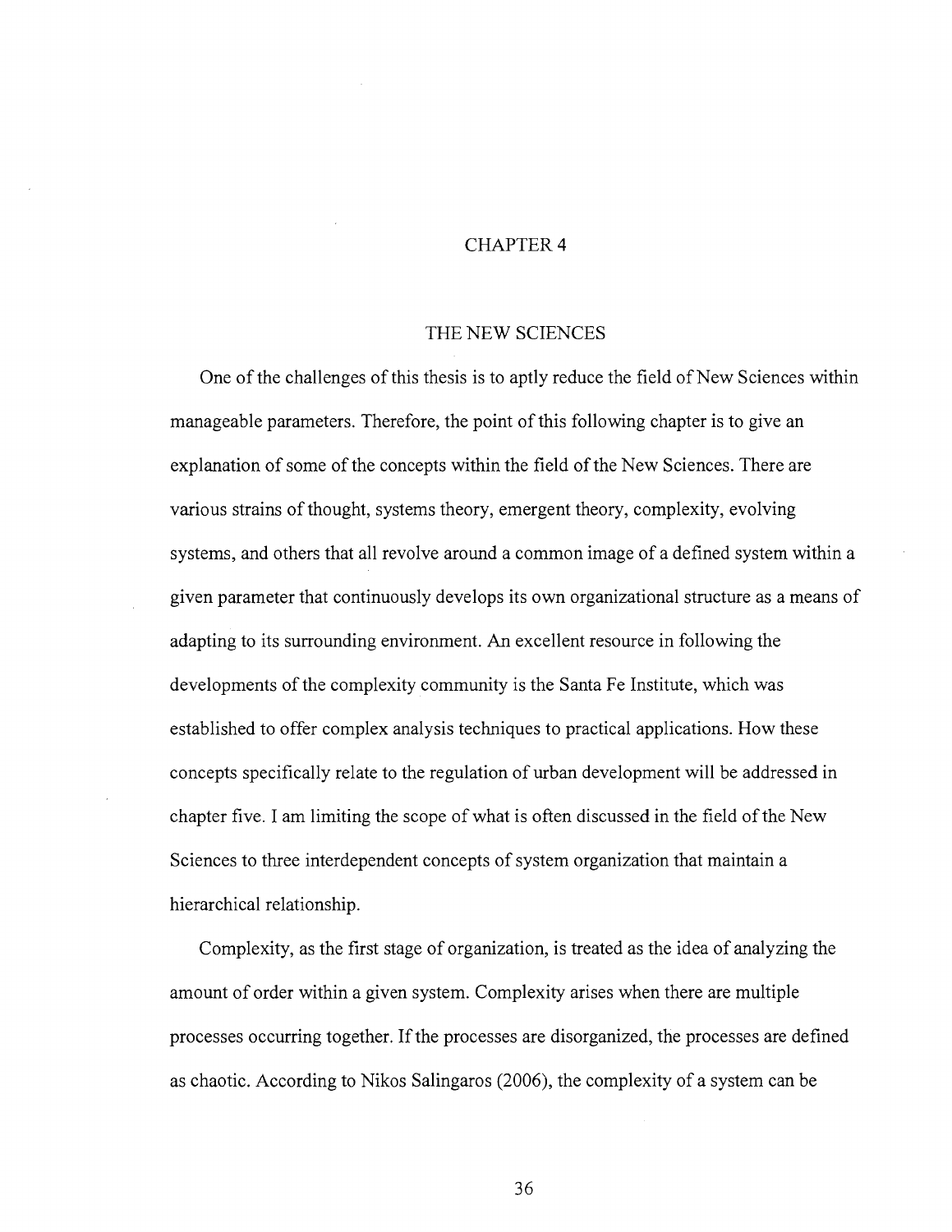measured by the ratio between the number of connections and the number of nodes. Complexity therefore, is a preliminary measurement for quantifying the level of organization. This process is difficult to measure as it and can easily be confused for visual purity (Salingaros, 2005).

From the stage of complexity or a system demonstrating measurable complexity, self-organization can emerge. This would be seen as a complex system that operates under an algorithmic process, a crucial component to understanding and guiding ordered systems towards emergence. Suppose there is a system with N nodes laid out on a single plane that incrementally distributes random pairs of nodes between each link. Even though the placement of the nodes may be random in relation to each other node, there still remains the potential non-random relationship to systems operating at larger scales or other systems present within the same space. In determining the randomness or intention of the node distribution, eventually every node will be connected by at least one path (Salingaros, 2006). There are two available outcomes in this system: a random network, or a scale-free network. In terms of complexity, systems that exhibit a bell curve or Gaussian distribution demonstrate a random-hub network. Contrary to perception, it is less likely that a randomly distributed network of nodes will occur. This is because we do not live in a static, non-interactive environment. We are naturally inclined to favor some nodes over others creating what is known as scale-free networks which behave according to the principles of power law distribution (Barabasi, 2003).

It is important to note the importance of power laws in the description of complex systems as it relates back to the reference made about the algorithmic process. A common explanation for a system with a power law distribution is Pareto's Law, also known as the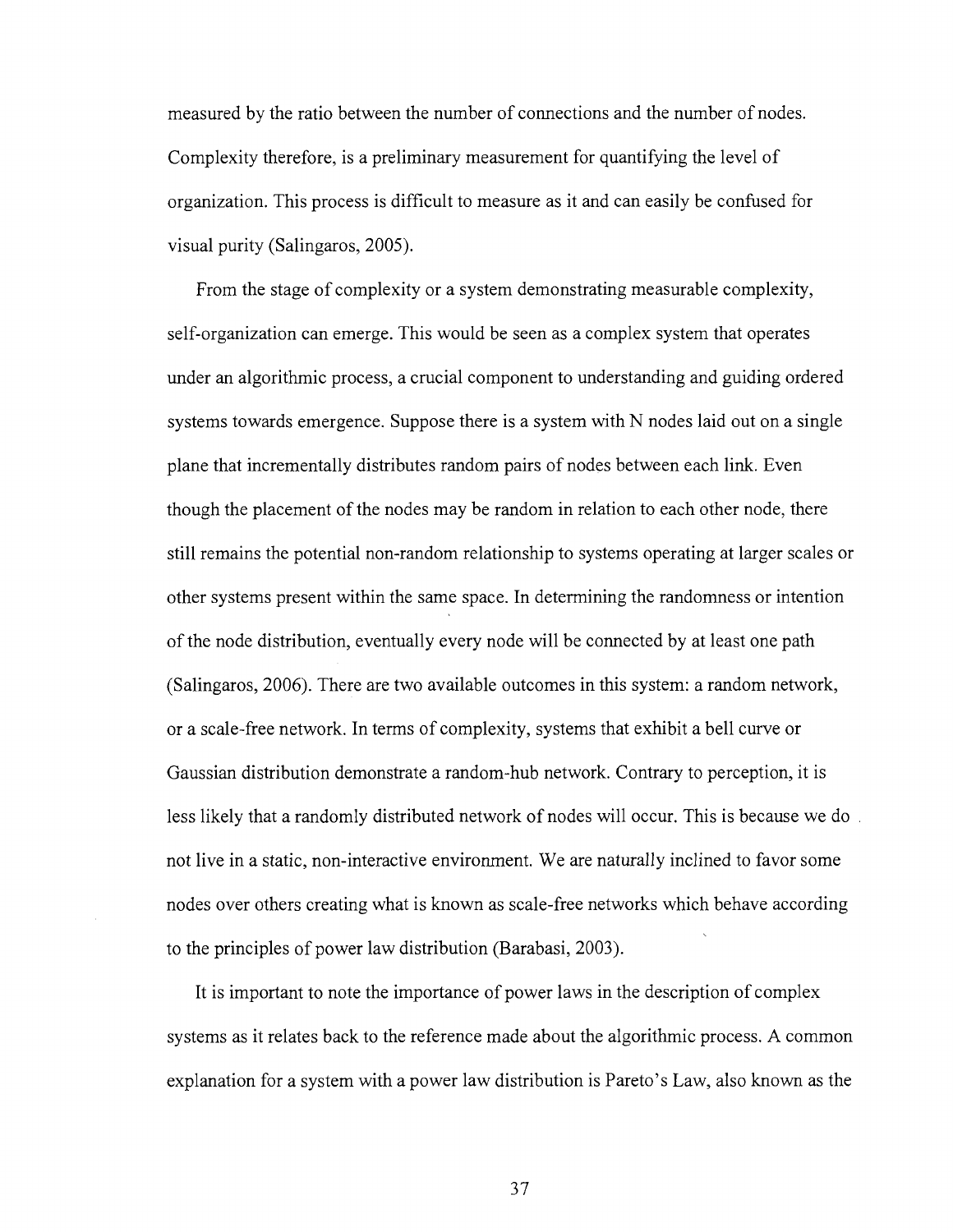80/20 rule. The 80/20 rule stems from Vilfredo Paredo's theory of how the top 20% of individuals hold 80% of the wealth. This rule has been used for various applications, from value engineering to political polling. The key to understanding the meaning of a scale-free system is best offered by Lazlo Barabasi's following rule, "No matter how large and complex a network becomes, as long as preferential attachment and growth are present it will maintain its hub-dominated scale-free topology" (Barabasi, 2003). Because of the nature of the algorithmic process, a self-organizing system makes preferences in its evolution through reiterative and recursive adjustments.

The final stage, emergence, is achieved when the constant reworking of simple solutions within feedback cycles create a complex system that autonomously staves off chaos. Steven Johnson lists the five principle conditions found within systems demonstrating ground-up emergence (Johnson, 2001). The first characteristic is a higher variety in the presence of higher numbers. In other words, in volume comes variety. The next trait is a presence of micromotive and macromotive behaviors. Whether you are looking at the cellular level or you are observing the entire system, a global behavior is apparent. The third feature is the ability to not over-process problems and to leave them at simple algorithms. At the core of highly complex systems are dense interconnections of simple elements making low-level decisions. The fourth condition of an emergent system is the ability to encourage random encounters through decentralizing systems that rely on random interactions (Johnson, 2001). This correlates to the information value of "surprises" as defined by Shannon's *Theory of Information* (Farmelo, 2002) and also works in conjunction with discovering meta-information displayed in reoccurring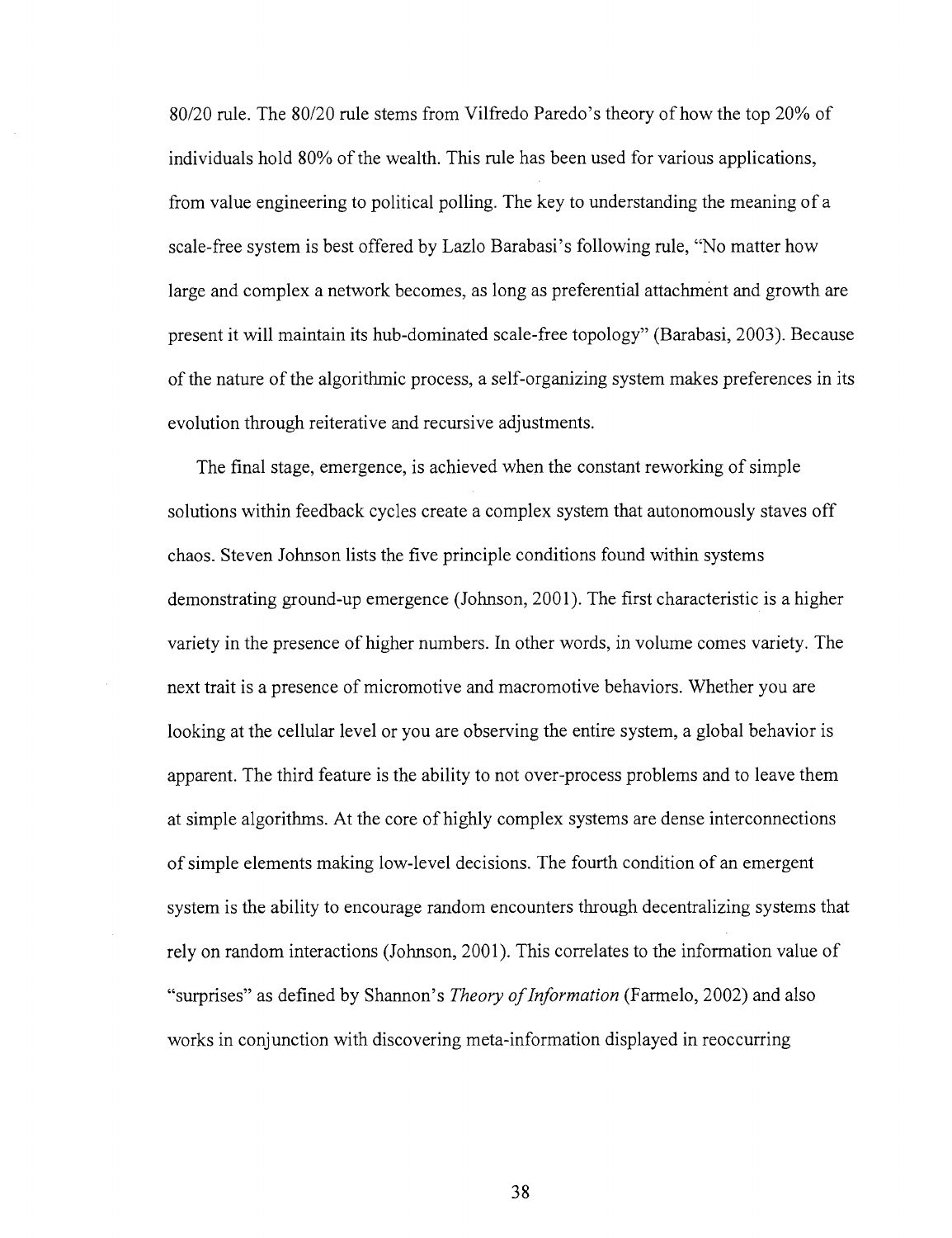information that develops into patterns. Finally, an emergent system utilizes local information to provide global wisdom.

An important goal of this paper is to make the distinction in culturing a selforganizing system, as there has been great confusion regarding complexity theory and its eventual physical expression in architecture. There have been past experiments in extrapolating these scientific theories into a physical representation or the blobs of architecture created using highly complex computer programs that are uniquely distanced from traditional patterns of human activity. Think of an ordered system within an ordered system within an ordered system, ad infinitum much like matryoshka dolls. These Russian nesting dolls fit snuggly within each other but each can each be enjoyed at its own unique scale.

### Communication Theory

For a starting point of the available tools for analyzing complex systems, I offer a discovery that is inextricably linked to the explosive development of the electronic age. In 1948, Claude Shannon published his *Theory of Information,* using a logarithmic formula to predict the quantity of transferable information. Another formula was provided to rate the quality of the transferable information medium. Shannon's work spawned the technological terms we see today, such as the BIT (binary unit), the modem (modulator/demodulator) and was tied to Warren Weaver, whose essay captured Jane Jacobs' attention in the final chapter of The Death and Life of Great American Cities (1992). This relates to the requirement that free-agents have access to information that gives notice to the influence of larger outcomes. Jacobs summarized this with a plea for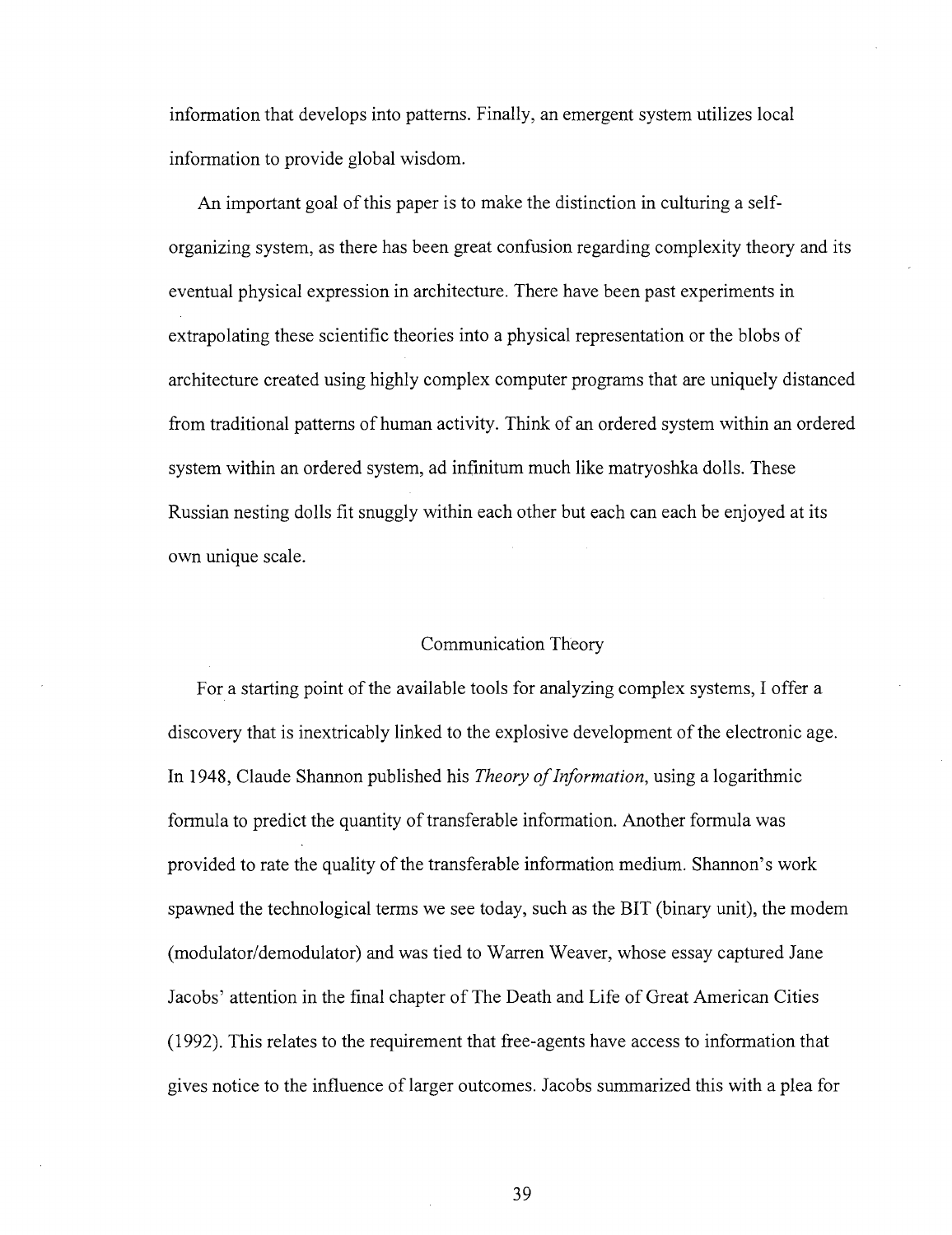planners to seek out the "unaverage" when determining the given qualities of a neighborhood (Jacobs, 1992). The formula, expressed as *I=-p log2 p* tells us that the amount of information communicated in a message has a measurement of quantity, *I,*  with a unit of measurement known as the bit. Despite the enormous impact this formula has had on the world of digital computer processes, this is such an invaluable formula because it is not restricted to just digital processes. The statement made by the equation is that the amount of information depends on the surprise the message holds, or  $p$ , the probability of a change in the message. For example, you are carrying on a conversation at a party with a friend but your friend is droning on and on. You tune out the familiar until you hear a key phrase -he's going to pay you the \$50 he owes you. Surprise represents the unexpected or unaverage events (Farmelo, 2002). The less probable the event the more unique or surprising the event and thus the more information the event holds (Salingaros, 2006)

Another formula that goes with the amount of information communicated is one that reflects the quality of the transmission medium. This formula is expressed as *C=W log2 (1+S/N),* where C represents the amount of information transmitted in bits per second. *W*  represents the amount of available bandwidth and *S/N* represents the signal-to-noise ratio. Again, we return to our party but this time it's noisy. Your friend not only owes you money but is partially deaf (his bandwidth, *W,* is restricted). You now must increase your signal by shouting at your friend to overcome the background noise and reduced bandwidth (Farmelo, 2002). What this formula provides is a general application for determining the quality of a transmission of information. Nikos Salingaros, and other mathematicians have begun applying these formulas for determining the amount of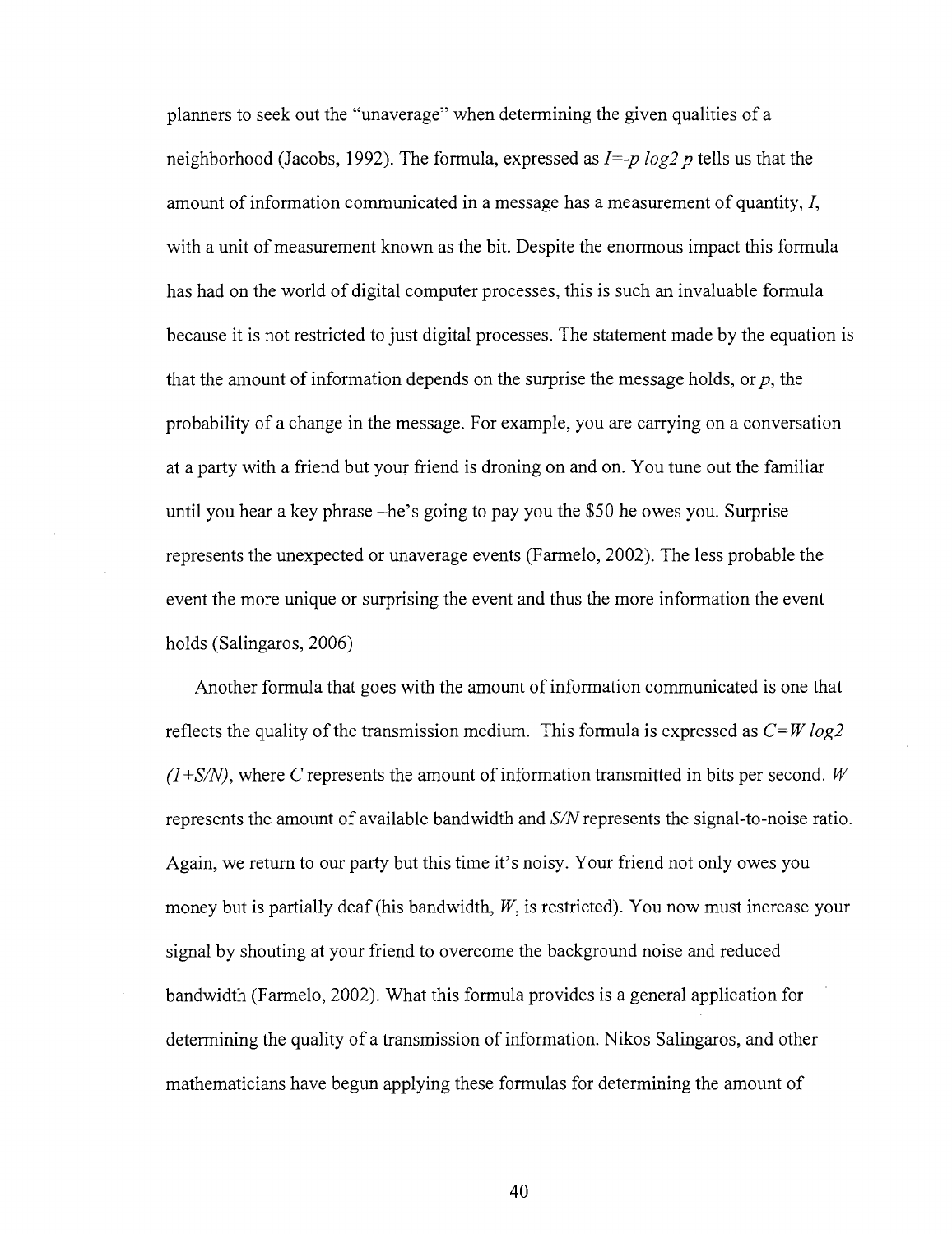available information that a building can transmit through the expression of ornament, tectonic features, and scale.

#### Logarithms and Networks

The next step is to address the application of the new sciences to "inform a process of city-making, and the role within it of methodology, pattern, and precedent -all those things related to Jacobs" (Mehaffey, 2006). The most beneficial contribution that the new sciences have made to architecture and urbanism is the progress towards integrating mathematical qualifications. We have formulas that can provide results reflecting given quality and resolution. These formulas can be adapted to policy recommendations that help planners clear the hurdle of quantifying data into ratios that describe no special occurrence or relay no quality. The most important habits of thought, according to Jacobs (1992), are to remain cognizant about the process and to work inductively, reasoning from particulars to the general, rather than making deductive generalizations. Jacobs encourages to seek "unaverage" (or unique conditions/events) clues involving very small quantities, which reveal the way larger and more "average" quantities are operating (p440). This correlates to Shannon's Theory of Information, that the unaverage conveys information by the probability of surprise (Farmelo, 2002).

### Scale

Scale is best defined as all elemental components having a relatively similar size within a given parameter. Smallest scales should link their way to the largest scales. A mathematical formula for verifying scalar dimension is *p=c/xm* where *p* denotes the multiplicity of elements. M is an empirically determined value between  $1 \ge m \ge 2$  and c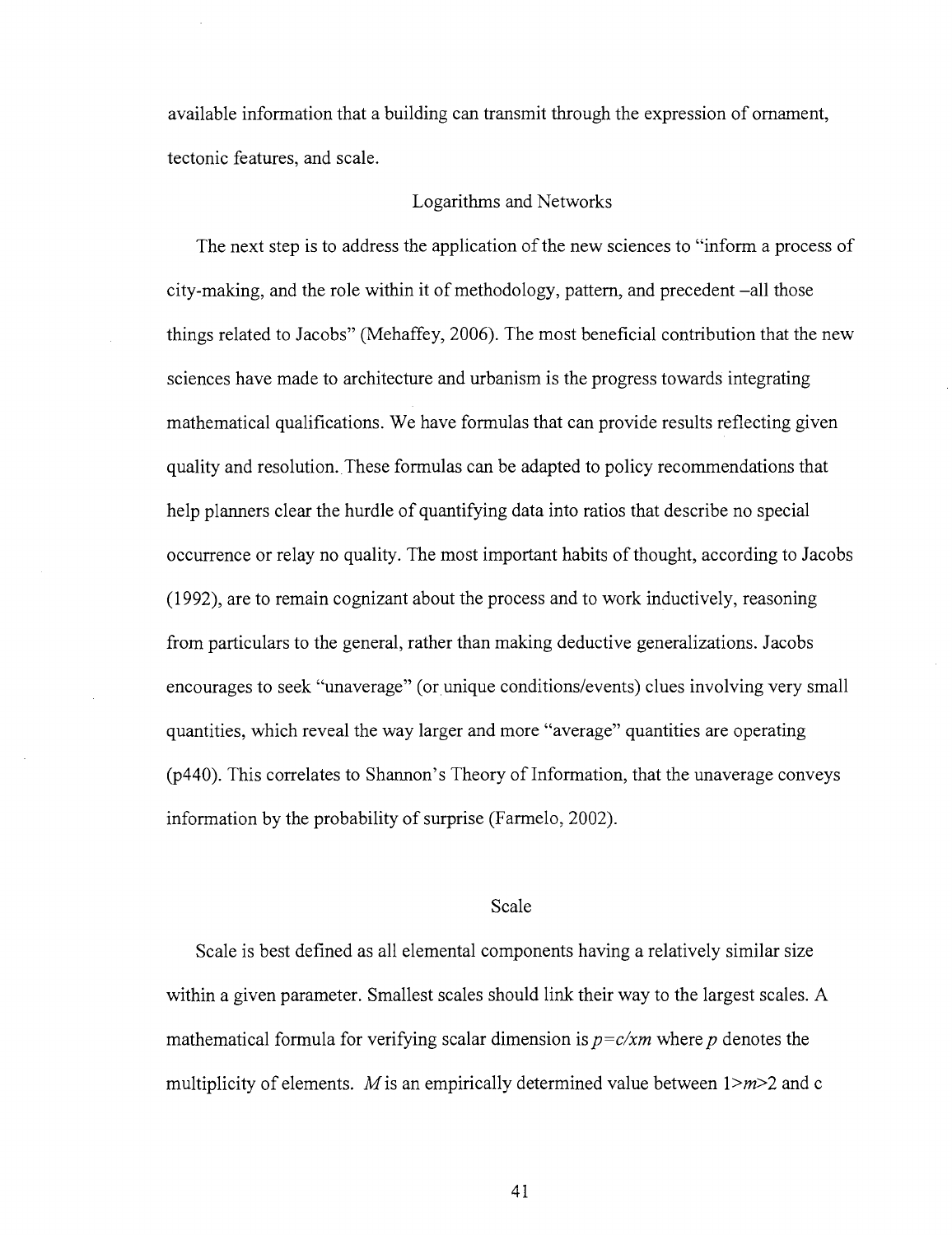represents a constant. The more levels of scale, the more structural entropy -or the increase in the average amount of information (bits) needed to quantify the amount of uncertainty of a given variable (Salingaros, 2006). In other words, the more scalar levels, exhibited, the more information provided.

#### Fractals

A method that combines the concepts of scale and the medium of information transmission into a tangible process can be done with fractal geometry, a popular method in understanding organized complexity. In producing fractal geometry you are provided two options, composition or decomposition. Both of these represent an opposite process of order hierarchy. Decomposition is the application of an algorithm that continuously divides up a given geometry into smaller parts and continues this reiteration until the complexity limit has been reached at the smallest scale of object we can possibly make (Eglash, 1999).

The other method, composition, continuously multiplies the initial geometry by applying a reiterative algorithm that grows the fractal outwards. If we look at this compositional fractal we see that the scale of the structure composed to the initial geometry increases exponentially with the largest structure coming last. A new line is written for each reiteration of the algorithm on the previous line (Eglash, 1999). The complexity of the structure only becomes visible when the time dimension is displayed. At their local scale, the cells are not able to "see" how their actions create the system, but their actions do in fact make something bigger than themselves. They are creating a structure by emergence and this emergence is visible only in a dimension larger than their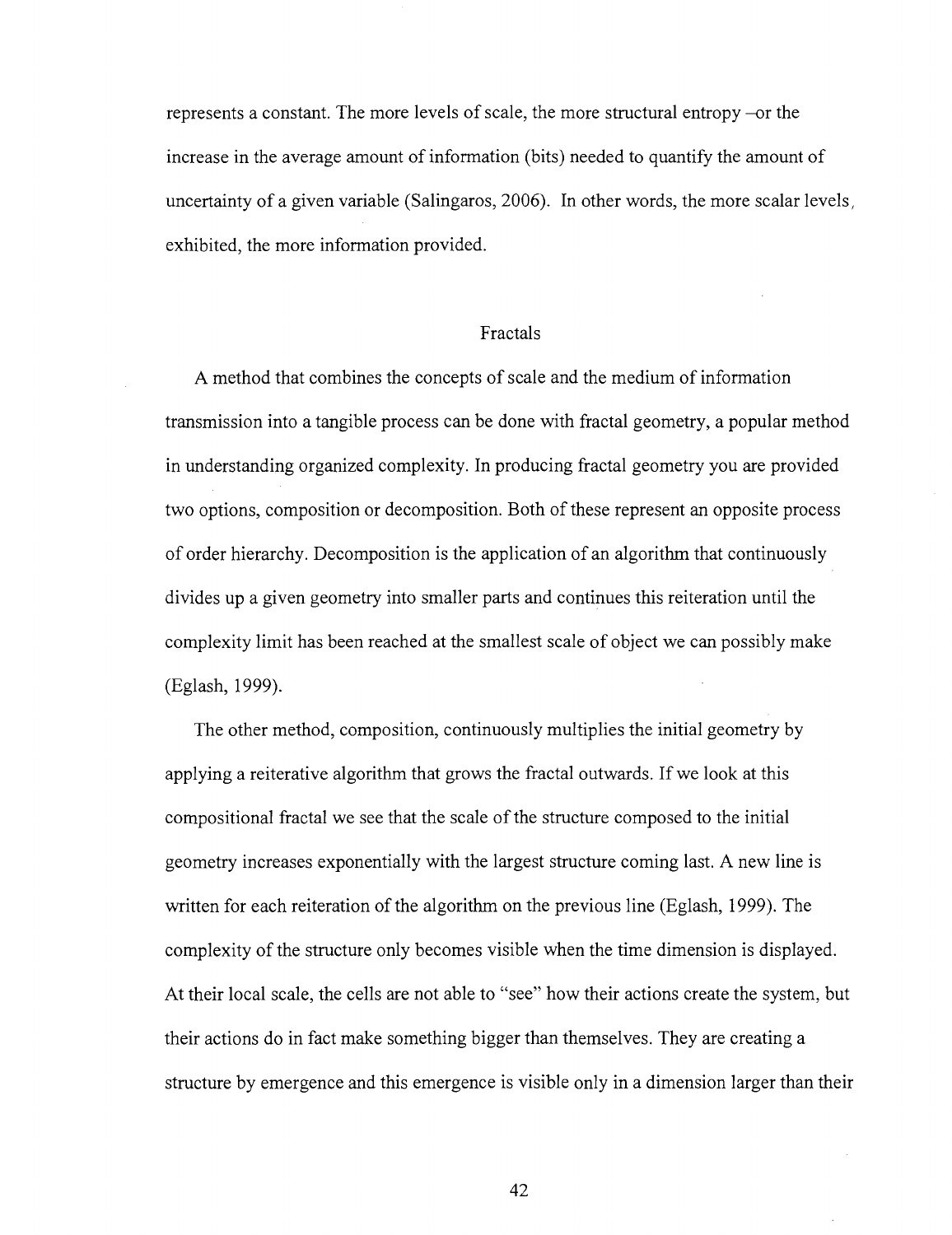actions: the emergent dimension. The difficulty stems from an established reasoning for emergent systems to be based on a compositional system.

## Scale-Free Networks and Power Laws

Failure in creating a successful network comes because a high degree of geometric regularity is forced (Salingaros, 2006). From the view of a map, this looks visually appealing it is insensitive to the three elements of the network as just described. Highly complex patterns of activity cannot fit within neat, simple, geometric forms. Indeed, the network may look organized yet be disconnected and conversely, may look disorganized yet be highly connected and functional. The connections of the network should be multiple and irregular. In mathematics, there is a theorem, which states that two points can only be connected in one way by a straight line, but in infinite ways by curved lines. Therefore, in order to increase the number of connections between points, curved connections must be used. A principle of physics states that the interaction between two objects can be written as the sum of interactions over all possible paths between them. Multiple connections serve a functional role too because they reduce overloading on singular connections.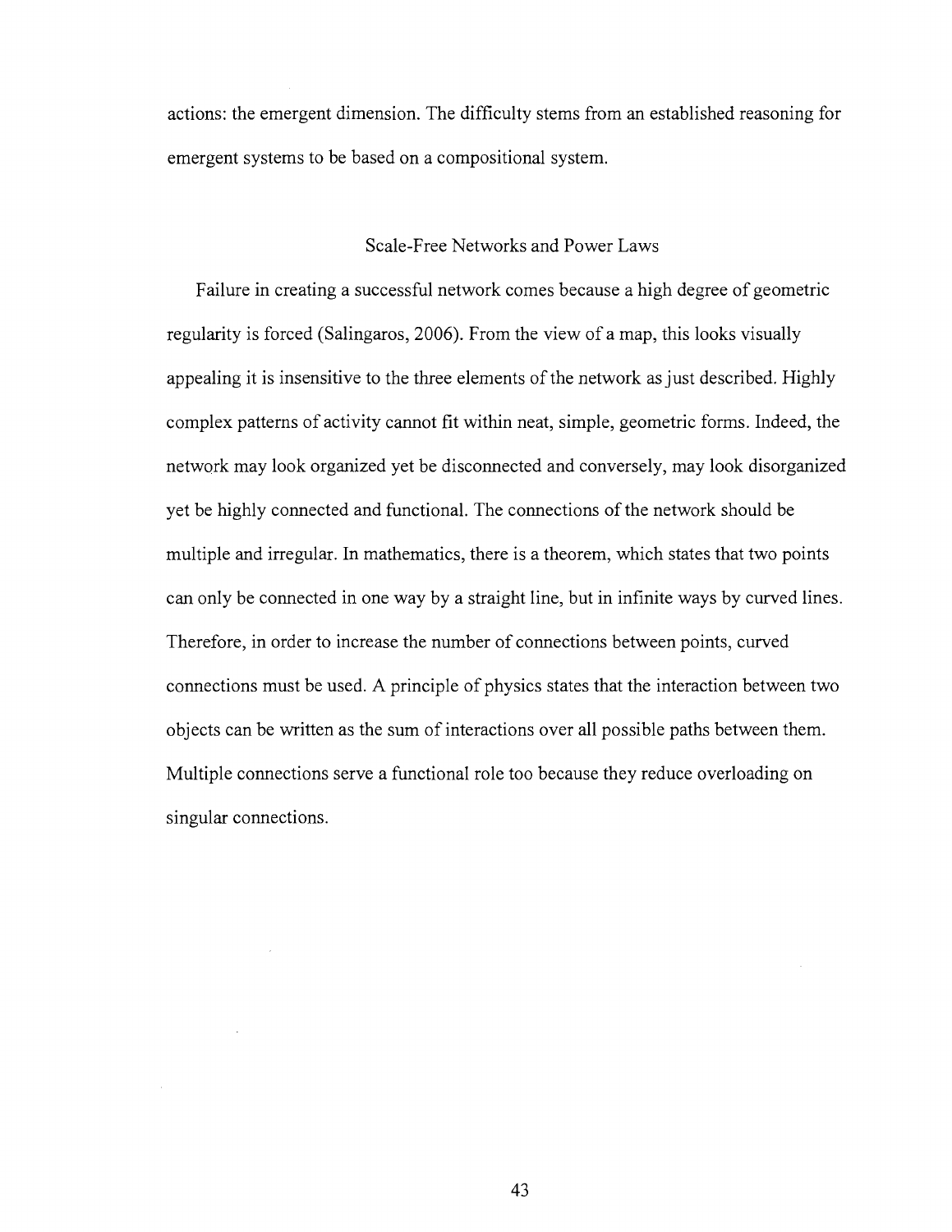

Figure 6. Types of Urban Patterns *(U.S. Army Field Manual No. 3-06)* 

As mentioned earlier, let us suppose there are N nodes laid out on a plane. By adding connections between random pairs of nodes incrementally we will have every node connected to every other node by at least one path. The point at which this happens can be viewed as a phase transition of the system from a disorganized state to an organized state. The application of Salingaros' adaptation of Kevin Lynch's three principles of nodes, connections, and hierarchy gives rules for how to build better neighborhoods (Salingaros, 2005). In order for connections between nodes to be used, there must be complementary uses for the nodes. This can be explained using a principle from physics that describes how electrical or fluid flows only between points of differing potential. The nodes, with a sufficient density present, will incur motion between areas of differing intensity in use or function. Multiple paths for walking are created naturally between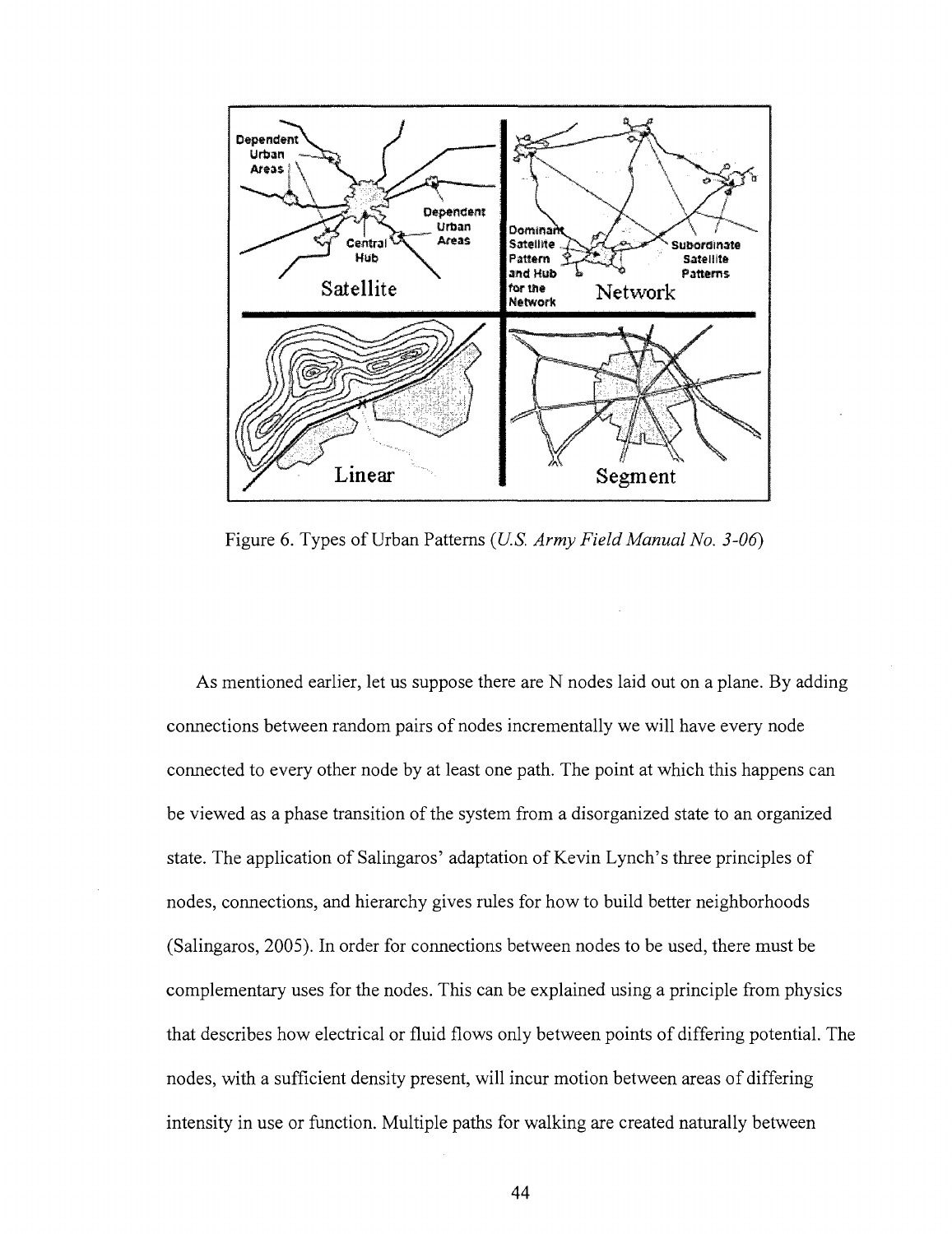complementary nodes when there is enough density with some paths to like nodes eventually merging. The important point is that uses must be mixed in order for the connective process to begin.



Figure 7. Street Patterns *(U.S. Army Field Manual No. 3-06)* 

The shortest distance between point "A" and point "B" is a straight line. Therefore, since people tend to walk the shortest distance, the connections between nodes should be straight. This doesn't contradict with the previous statements that connections should be curved because another mathematical result states that any global curve is locally straight in the limit of small measure. In other words, the path may be straight in the short distance between two complementary nodes, but curved when looked at from a distance (Salingaros, 2006).

Given the hierarchy of the network, it is necessary for the networks at different scales to connect to each other. However, they do not have to coincide or be joined together.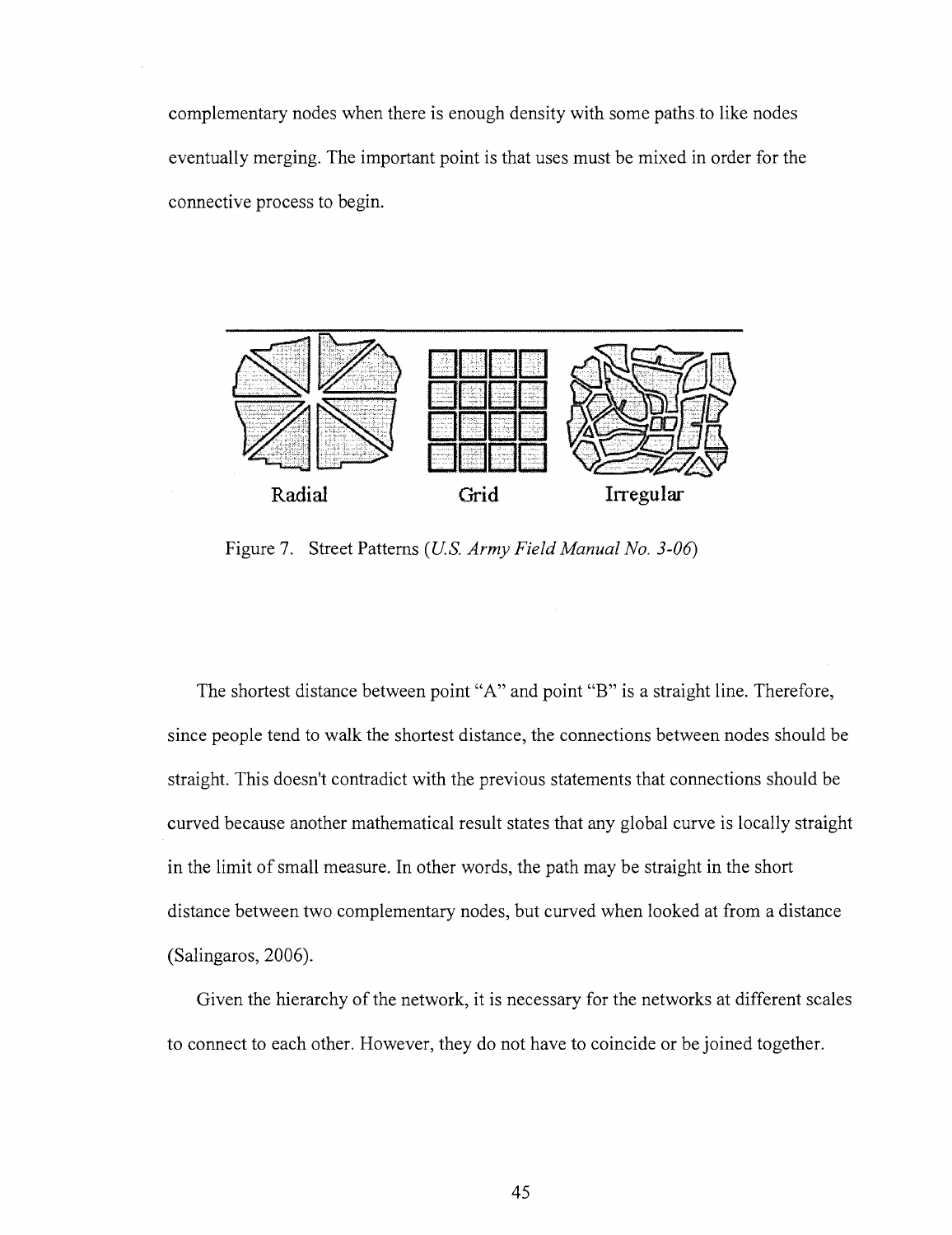Cross-connectivity results in a stronger web and also eases congestion when compared to a system with only one network.

The theory of the network is organized around the principles of nodes, connections, and hierarchy. These principles, coupled with mathematical theories, give guidelines for good urban design with the ultimate goal of organized complexity. One way of measuring organized complexity is the pattern measure, a technique used by Nikos Salingaros that gives an idea of the liveliness of the pattern as perceived by people. The pattern measure can be extended to determine the organized complexity of larger grids and can also be applied to architectural forms. It captures the information inherent in a pattern and expresses it in a way that corresponds to our intuitive notion of life or complexity in a pattern.

### The Algorithmic Process

A starting point in applying the algorithmic process is to begin by looking at the types of problems there are and how they address different aspects of the issue. From the understanding of the types of problems there are we will make a large leap into how the problems may be addressed in an ongoing fashion by means of rule making and defining problems in the context of game playing. I begin by looking at the types of algorithmic problems presented by Gregory Wetzel and William Bulgren in *The Algorithmic Process*  (1985). For this paper, the nature of an algorithm includes the process of recursion so that is takes a problem, provides a solution, and incorporates that solution into the next problem -for as long you wish to continue that cycle. By "problem" I mean when a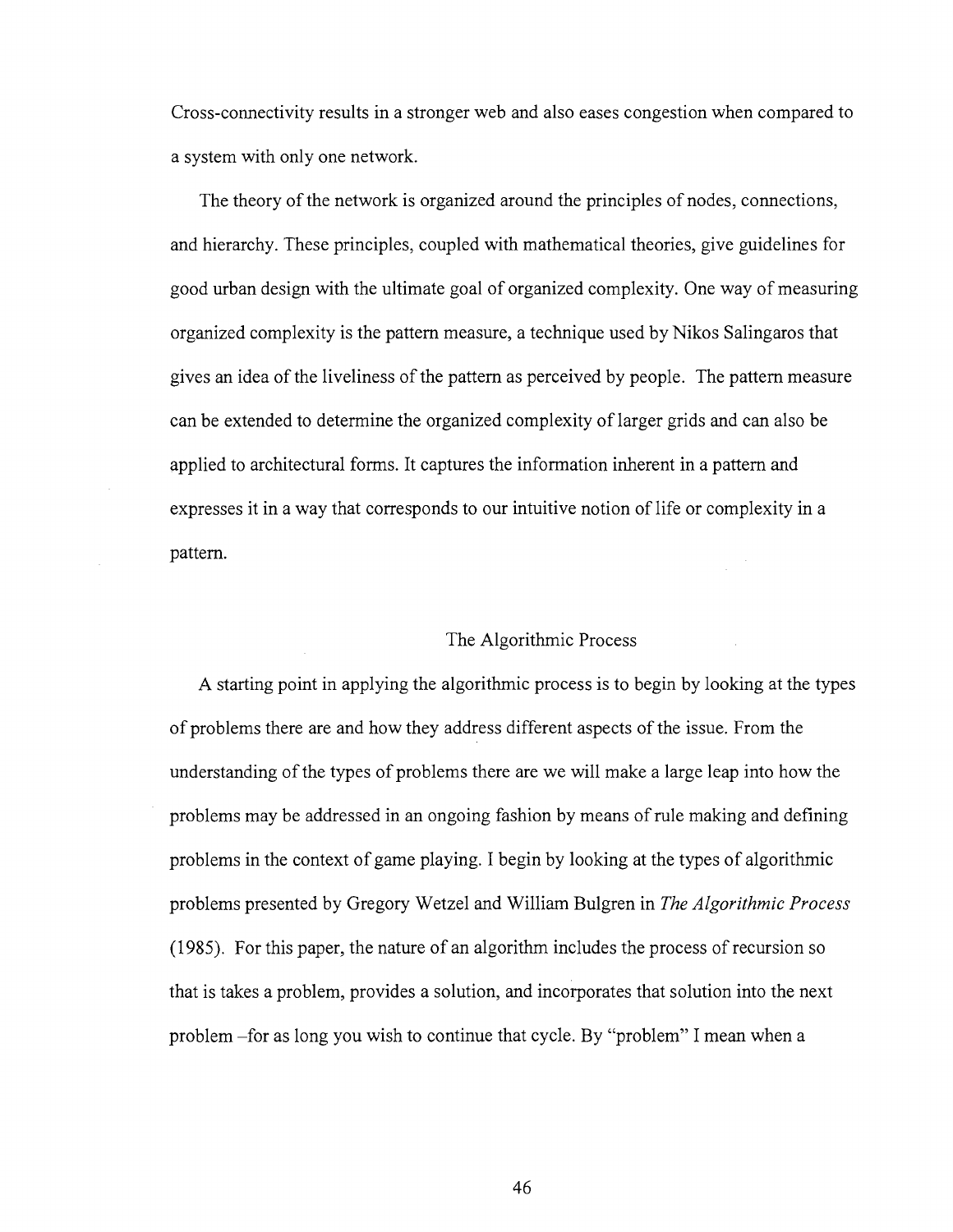desired goal is not immediately achievable or the means for obtaining that goal is not obvious.

According to Wetzel, there are two ways of categorizing problems. There are informal problems, where the solution is not found by precisely specifying the initial conditions, the desired results, or the actions by which we achieve those results. Informal problems may not even appear as problems and are not within the scope of this paper. My focus is on formal problems, which are characterized by thorough specifications and precisely defined initial conditions that lead towards a solution of a specified form. The distinction between informal and formal problems is between the procedure used to solve the problem and the actual results obtained by using the given procedure to solve a specific instance of the problem (Wetzel, 1985). For instance, X is a problem because we desire Y as a result, without knowing how to get Y with any certainty. The result is that you essentially put faith in a system that you believe will deliver certain results without having a full understanding in the operation of that system. The goal is a general understanding of the system so as to deliver predictable results; to reduce faith and increase certainty. From problems classified as formal, there is the further distinction between problems of analysis and problems of synthesis.

Problems of analysis are those in which we know the starting point and the ending point, but we do not know how we get there. That means that the problem really deals with creating a process to get us from the initial condition to the final results. This is best understood with the space program sending men to the moon. These are what I would call garden problems; the challenge is to discover the rules that guide toward ongoing additions and manipulations. The continuous act of urbanism fits within this purview.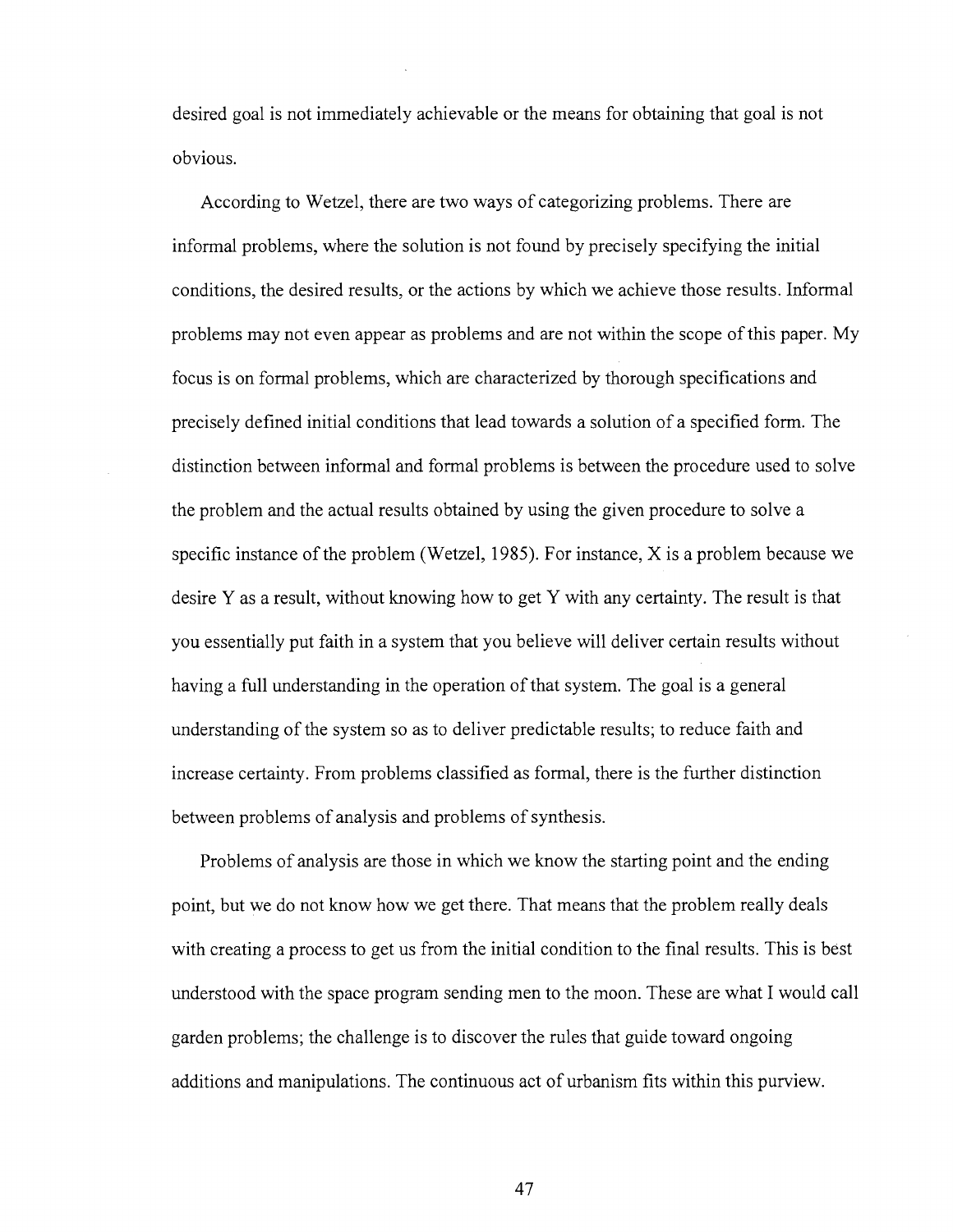Conversely, problems of synthesis offer specific initial conditions and specified plans of action, but only specify a general form of the result. I equate these to the mechanical problems that try to solve two-variable problems. This compares to Jane Jacobs' description of Warren Weaver's two-variable problem of disorganized complexity (1992) or what we see today in conventional suburban development. A singular act of architecture fits within this purview.

By comparing these two types of problems to James Carse's work described in his text, *Finite and Infinite Games* (1986), there is a strong similarity. Problems of synthesis are similar to the requirements for classifying game as finite and the rules based upon such game. Finite games seek a resolution of problems in a strategic manner that advances the game player. In this case, an act of architecture is the resolution of a problem, a singular event. The act of adaptation -by means of adding, removing, or any alteration -of that initial architectural move becomes a problem of analysis. For example, when a building is completed, it represents a turn taken in a game that other players must respond to in order for that game to continue. If the players choose to ignore this move, the context, and thus the game, grows weaker. And within that break in context is the introduction of more "noise" that inhibits the clear communication of informational network displayed in the physical representation of the block or neighborhood.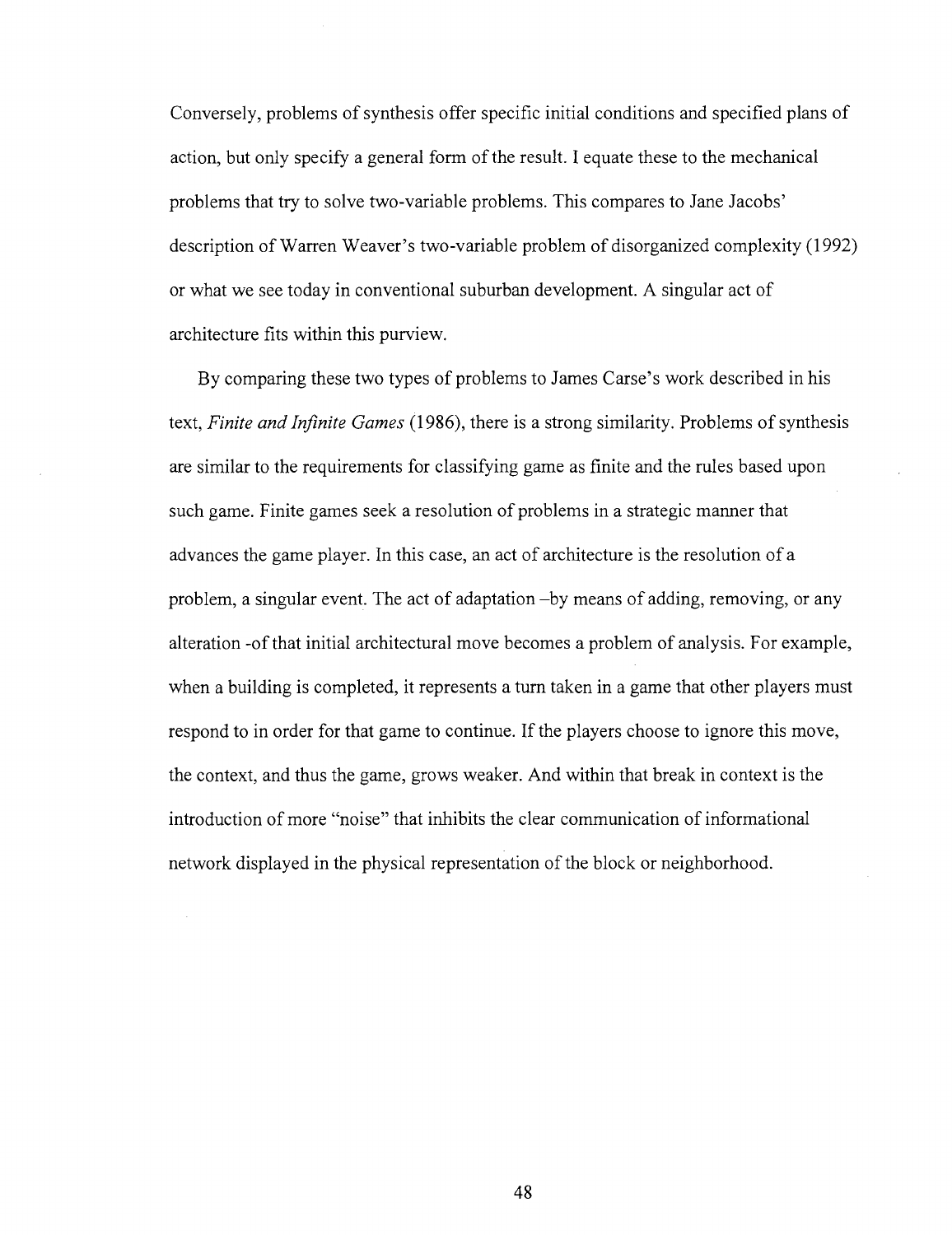### CHAPTER FIVE:

### ORGANIZING BY FORM

Building upon a general understanding of what the New Sciences offer and how the Form-Based Code works, I begin this chapter by looking at my earlier proposal of adapting the synthetic and analytic algorithmic processes to finite and infinite games (problems = games). When we look at urban problems as games then the development codes become the rules (Carse, 1986). This allows building proposals at various scales to be handled as strategic moves towards creating a coherent city as an ordered form. The idea is that informational cues that establish the context of a given area are always kept in play when determining the approval of a building proposal.

The purpose of this argument is to demonstrate the philosophical disconnect that land-use based planning has, by definition, to the concept of *telos*, something with an end purpose. Compare this to how a Form-Based Code is structured to coordinate the construction of a building, a neighborhood, and eventually a city as its final purpose. The action of realizing a teleological purpose is through the production of an object or accomplishing a goal or method known as *techne.* From an ontological perspective of dealing with physical things, Form-Based Code regulate the creation of physical things albeit with qualities that transcend physical existence- developed by rational means, or techne. The Form-Based Code provides rules for the development of the urban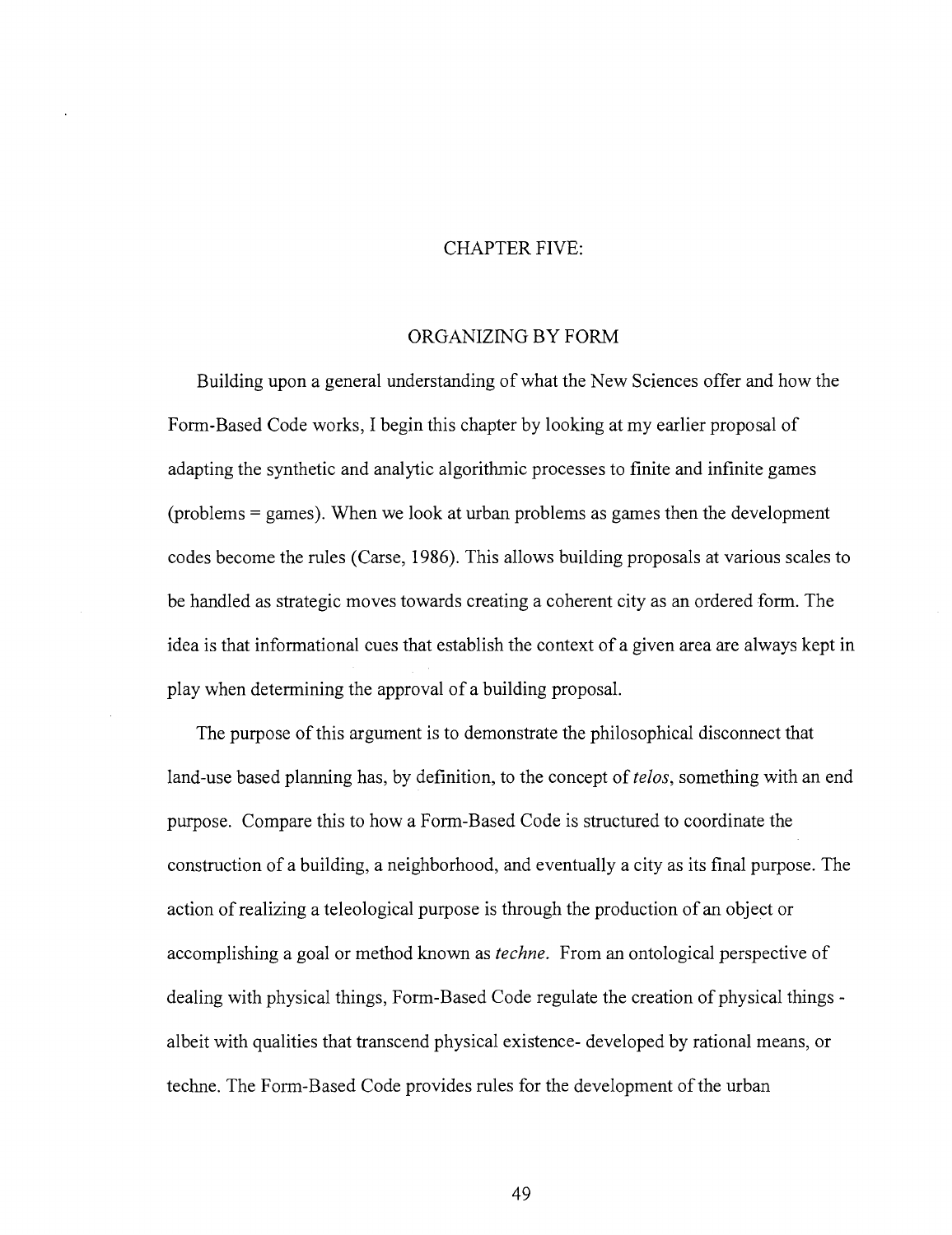environment by staying within a context of tangible elements or the nature a city. The parts that are effectively regulated are the parts that communicate the information of the environment. The streetfronts, the building placement, the accepted ranges of building typology all frame the urban conversation to what is currently accepted and what are the acceptable levels of change. Every neighborhood or block will go through a phase transition from one transect to another. What becomes important is that the dialogue remains consistent with the general expectations of the local residents.

Euclidean Zoning fails to adequately describe the nature of a given environment at the finer scales of buildings and neighborhoods. At best, land-use operates from a generalized quality that may describe a type of district, but functions poorly when used without a language that regulates the type of building within a type of neighborhood. Rather than placing emphasis on the uses of a given building or district, the idea is to explain how the city is a scale-free system by, ironically, looking at the various scales of the urban environment. By scale-free, I mean a system that can be identified by the reoccurring patterns of fractal joints described as follows: tectonics define a building; building type makes the block; the streetfronts of the blocks make up the neighborhood; and the neighborhoods make the districts and/or city. At any scale, these are all singularly operable components, but they also work as coherent whole.

For example, beginning at the scale of the individual building and how it relates to the larger scale, we can take the systems approach in demonstrating the association that the sidewalk has at multiple levels of urban development. From the sidewalk level, the detail in building construction is best understood by the passerby to a level of interpreting the local construction methods and materials, which in turn supports the heritage of a given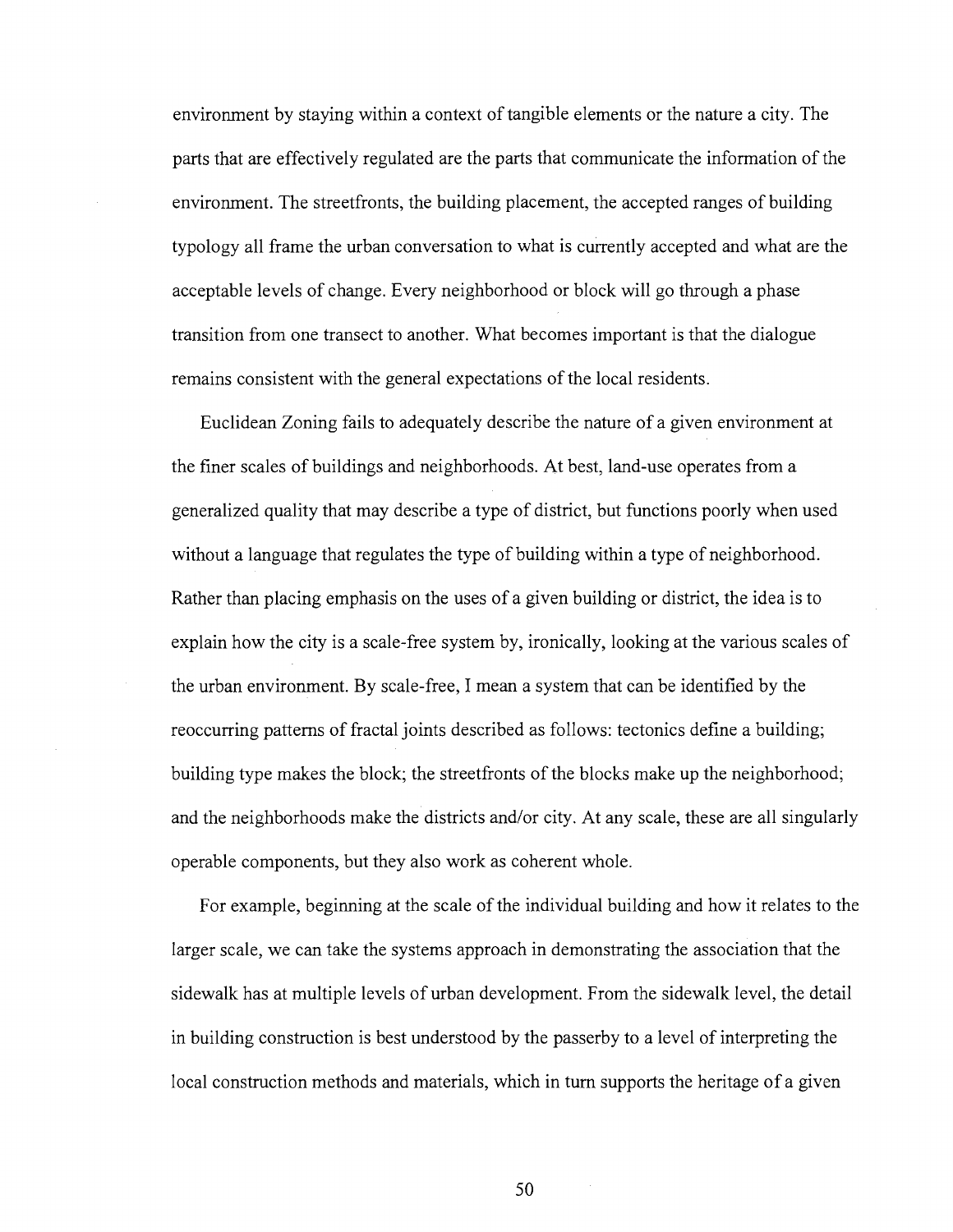building. This is done from a public right-of-way that is utilized by all people, from those in strollers to those in wheelchairs, from those who want to window-shop to those whose only means of transportation is a pair of shoes. The sidewalks have multiple roles in the success of a neighborhood from the civic, to the private, to the public.

There is an important aspect when discussing whether cities are actually emergent systems and that is the hierarchy of the process of self-preservation. The emphasis of bottom-up emergent systems is that there is more adaptability, as there is no focus of centralized directives (Johnson, 2004). There is a trade-off in that one may encourage insurgent actions in order to maintain lower level survivability. Cities develop from different layers -two specifically. First, you start at the local jurisdiction's authority for recognizing the subdivision of property that a constructed project occupies. The second layer represents the private individual whose development proposal occupies the regulated land. It is the government that establishes real property and in effect, creates the boundaries of the project. The regulating plan within a standard Form-Based Code requires that the subdivision process be carefully integrated within the establishment of the code. The plat-sections will still remain as the initial organizing component of a city, but can now act more as a lattice work for urban structures to "crystallize" upon.

### The Fractal Nature of Tectonics

The first level of architectural exposure, referred to here as the tectonic, is where the enthusiast and the specialist can hold a discussion in absentia. As the enthusiast begins to look around he generates questions in his head as to how or why the building was formulated in its given manner. The specialist's work in a good project will respond for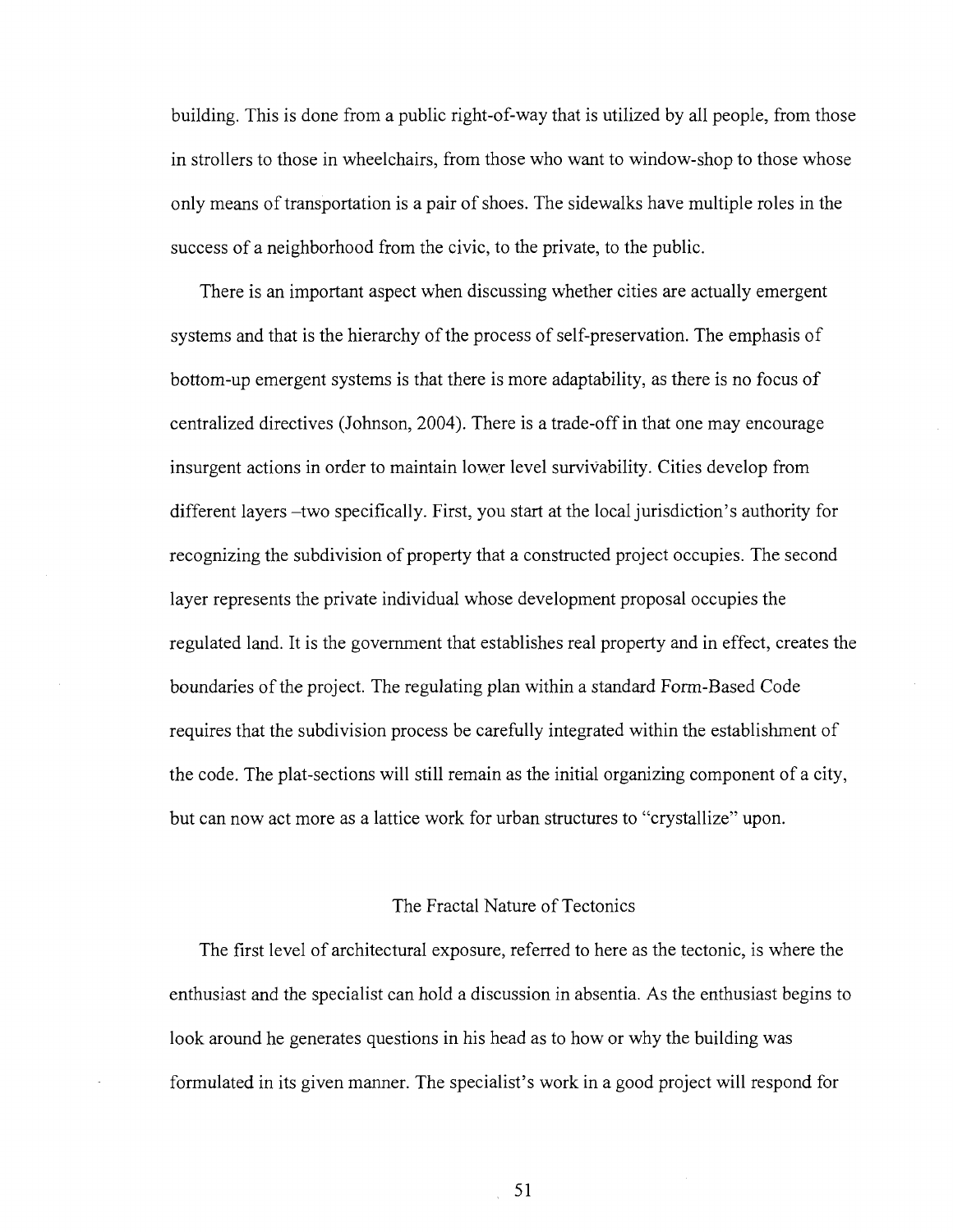itself. Even in our contemporary collective short attention span, a good building will demonstrate how it operates thus providing a positive cultural contribution to be followed. This is because the building will first be used, then enjoyed, and finally protected, thus becoming an integral piece of urbanism. This connection is best explained by Kenneth Frampton and his view to include an evaluation of construction method in addition to spatial qualities, "...the unavoidable earthbound nature of building is as tectonic and tactile in character as it is scenographic and visual, although none of these attributes deny its spatiality. Nevertheless we may assert that the built is first and foremost a construction..." (Frampton, 2001, p. 2) We can enjoy the building for its every day utility while also enjoying some poetic moments that it may offer. Oddly enough, the areas where the building is connected, either to itself or to its site, communicates information that one derives cultural meaning from.

However, meanings do change over time; today the word threshold seems to have more to do with some sort of regulatory trigger than with the bottom of a doorway. In an effort to avoid the loss of tectonic meaning we look at the preservation of traditional building craft through the constant rebuilding of the Ise Jingu Temple in Japan. Because of the complexity of the Jingu Shrine's construction, the Japanese created a devout carpentry culture, known as *kiwari,* that selectively hands down from generation to generation the knowledge of 400-plus different types of joints known as, *kigumi,* seen in the construction of roof trusses and frames (Seike, 1997). One reason for rebuilding is to guard the collections of kigumi from other carpentry guilds while keeping future generations informed on how to carry on the craft. By creating a process that teaches the special techniques to a new generation every twenty years, a social connection is rooted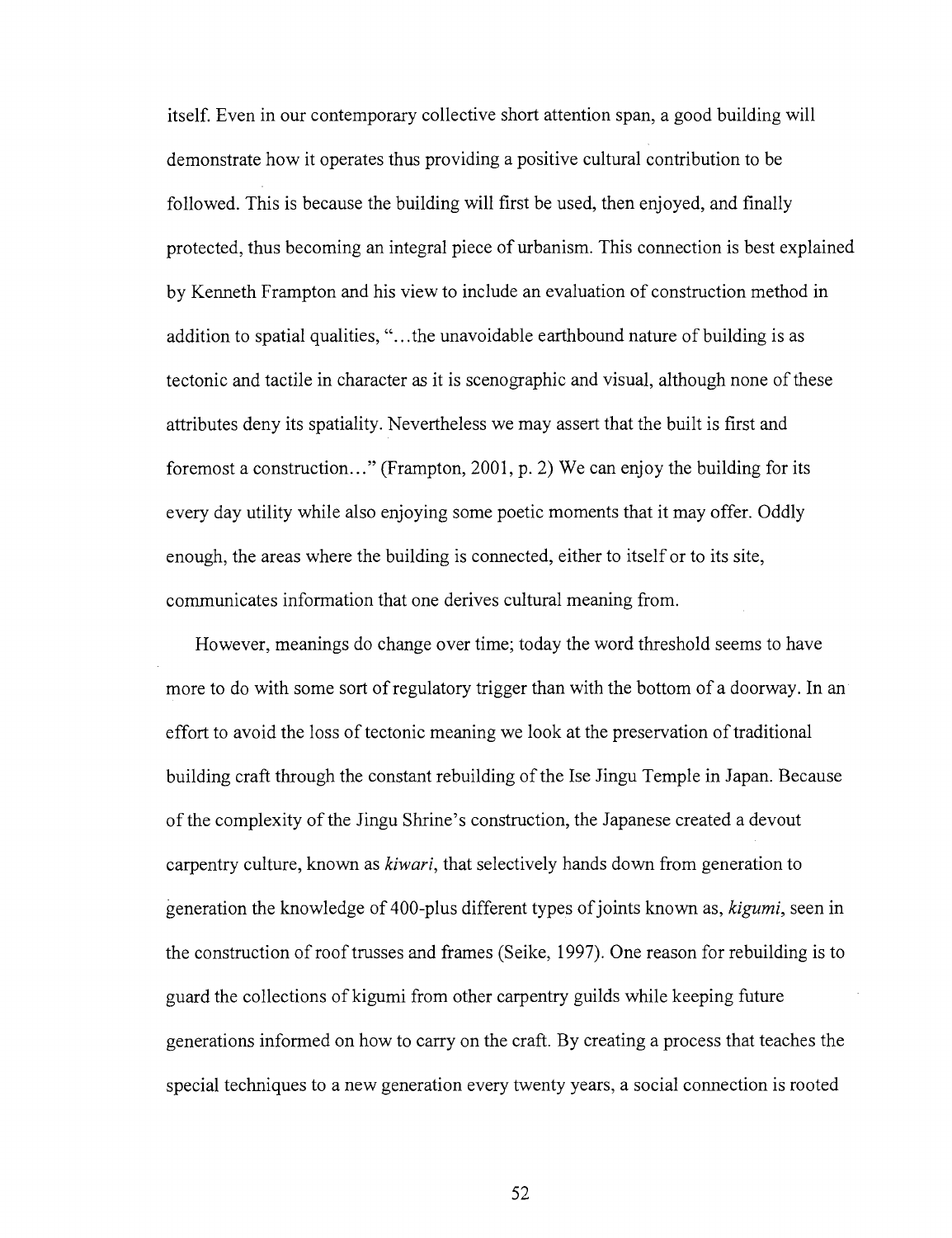in these kigumi. These joints of the Ise Temple are the cultural signatures -or what Richard Dawkins calls "memes"- that connect an individual to a larger community. The physical connections and separations of the kigumi not only carry information on how the building is constructed, but also provides a view into who was the builder (Seike, 1997). The relationship of kiwari to kigumi calls out a common struggle in the preservation of tradition: on one hand there is the desire to preserve the artifact by avoiding any potential degradation. On the other hand is the sacrifice of artifact at the hands of understanding its construction through rebuilding.

## The Fractal Nature of Typology

Just as the tectonics of a structure presents itself to the individual who experiences it, so too does the disposition establish the character of its typology and its relationship to the neighborhood. The key benefit of building typology to urban design regulation is its ability to adapt to changes in context where land use cannot. For example, a block of twostory brownstones would be equivalent to a block of garden apartments in the eyes of land use.

Typology is situated in a regulatory class between tectonics and borders and acts as the second stage of an ordered system that is bound by neighborhood or district defining borders. With regards to the form-based code process, typology covers not only the general form of a structure but also provides a functional range of uses that may occur within the building class. There are three consistent items to a well-defined building typology: its function, its configuration, and its disposition. These three items are at the core of a typology that transcends style and in general vernacular. For example, imagine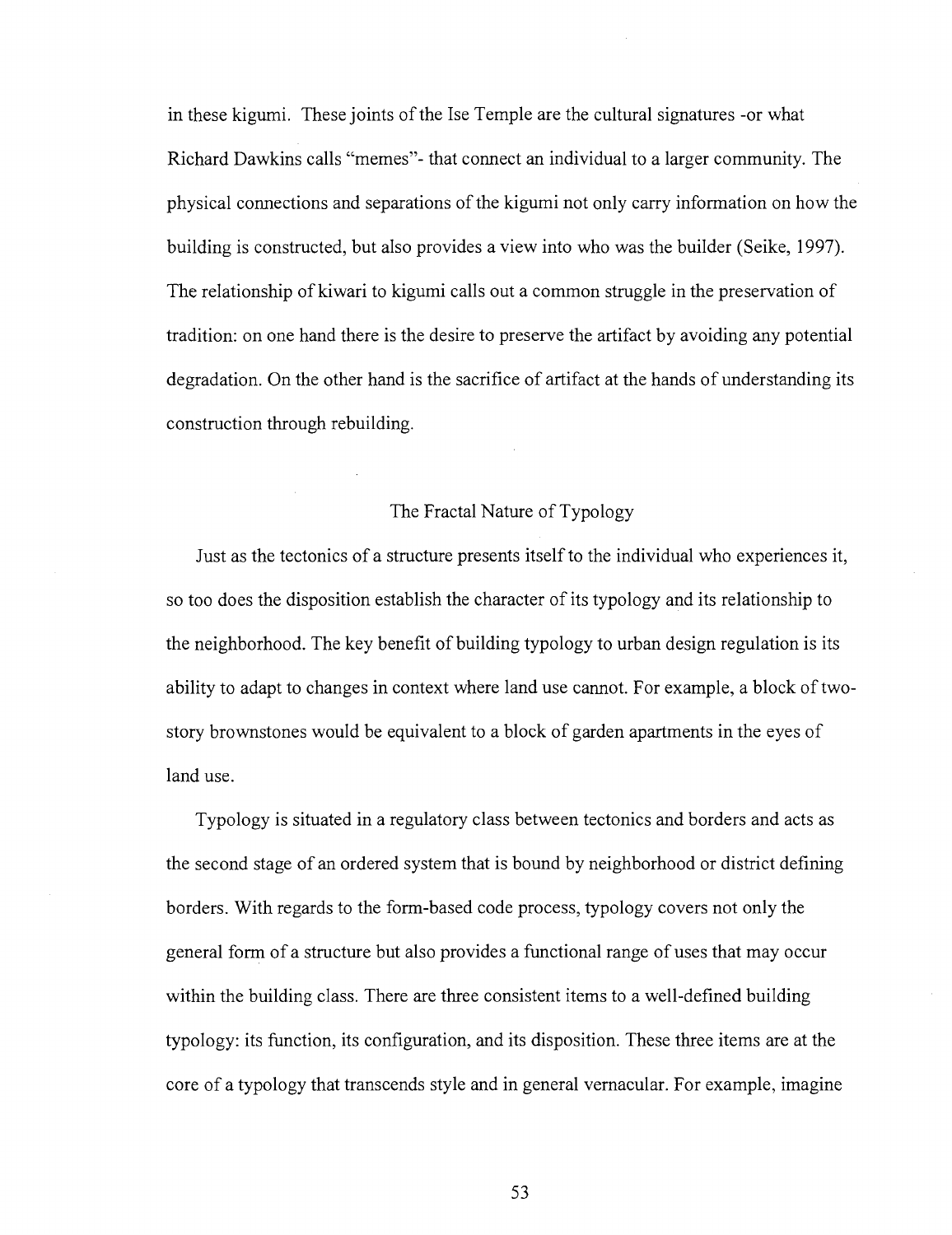the typology of a "firehouse" and then picture it being finished in a Southwest Contemporary, Cape Cod, or Colonial style. Each of the styles represents the same building but is finished in a vernacular that controls its suitability to a given context.

In order to establish an effective building type, the function should be declared within a range of general activities that can occur within the given building type. The configuration of the building type is the normative three-dimensional arrangement of spaces that are customary to the building type. The disposition is the crux of the building type and the part that keys into the characteristics of neighborhood's borders and a building's joinery. Disposition, like a tectonics, has a double acting nature that is best described with the verb "to cleave". "Cleaving" describes something that is both being cut apart and being pushed together (Duany, Morissey, Pinnel, 2006). By viewing the disposition of a building as an action that both separates and adheres, this important aspect of typology serves a feasible method for addressing the concerns a building and its anticipated use will have on its future neighbors.

#### The Fractal Nature of Borders

Euclidean zoning, when applied at a large scale, can create a border by creating an obstacle to the traveler. What is hard to distinguish is that there is an inherently destructive result in this large expanse of blocked passageway. Jane Jacobs offers a twosided, interrelated rule of land-type division to not only to identify a border, but also recognize hindrances and catalysts to foot traffic. As stated by Jacobs, ".. .general land is used for general public circulation by people on foot... special land, is not commonly used as a common thoroughfare by people on foot" (Jacobs, 1992) This is important as a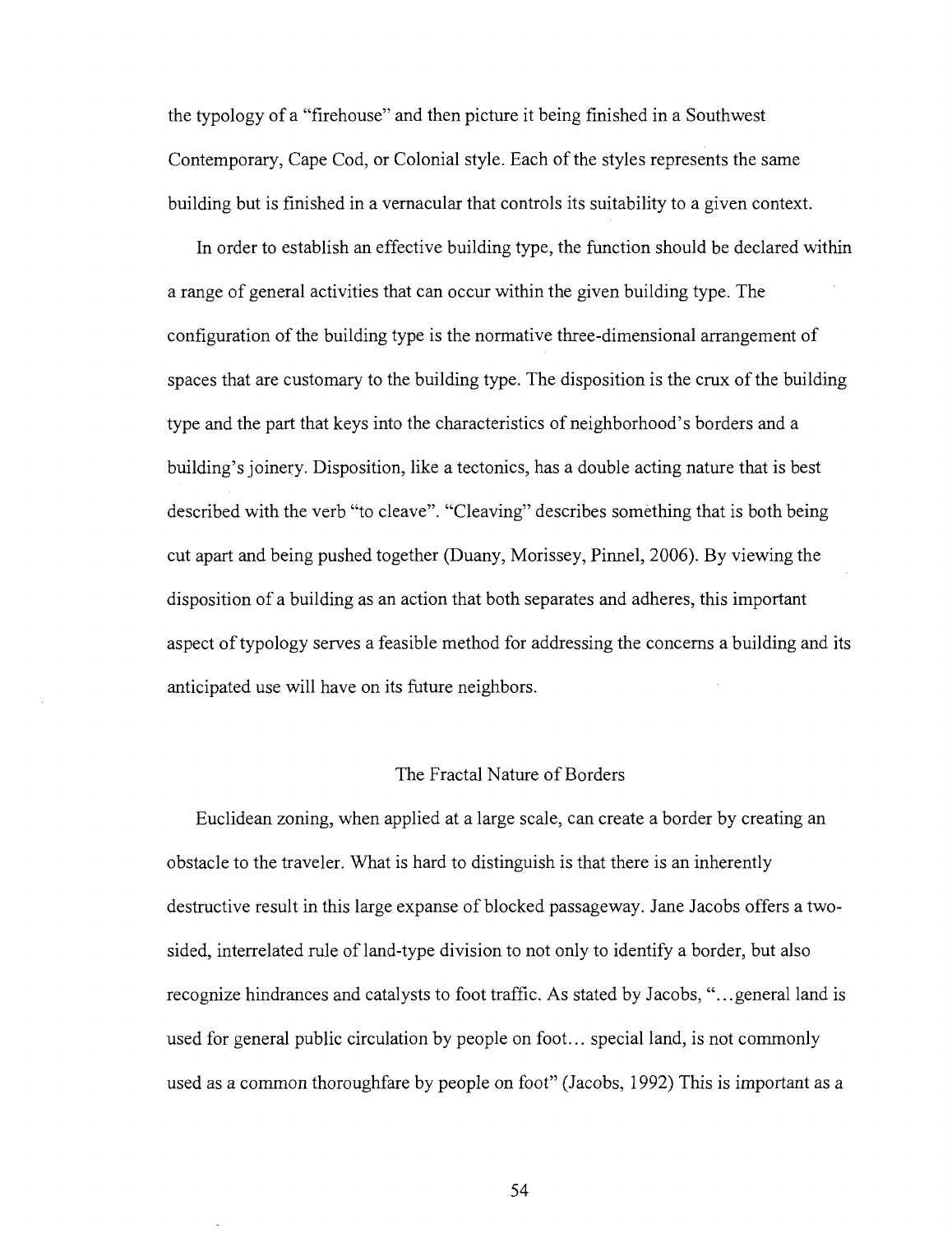beautiful subdivision with thick, lush landscaping can be just as much an obstacle to the pedestrian as a wall of warehouses or a waterfront. The idea is to recognize the scale of the obstacle. If one is stuck running alongside a perimeter wall like a rat, making it glamorous does satisfy the initial condition of feeling trapped.

### The Nature of Urban Networks

Kevin Lynch's *The Image of the City* (1960) is a good resource for establishing the awareness of an obstacle that can be hard to distinguish. For instance, a lead paint factory and a schoolyard would obviously need some type of barrier. But there is also the need, at times, to provide a border in order to distinguish similar items. In the creation of districts, a border may be used to create neighborhood identity not out of the need to protect itself from other neighborhoods, but as a means for staying sensitive to nature of contextual development. It is also important to note that connections are strongest between complementary nodes such as home and work and weakest between similar nodes such as home and neighbor (Salingaros, 2006). When borders are established, they should still remain sensitive to the networking requirements and allow pedestrians to go through, otherwise connections will be severed. Connections cannot be supported when nodes are too far apart on the landscape. Good urban places meet the general conditions for what is pleasing, healthful, and harmonious and follow the rules and patterns that are mathematical in nature (Salingaros, 2006).

Since I am validating the potential structure within the Form-Based Code regulatory method using the principles of the New Sciences, I will review the concept of a networked system in terms of an urban grid. First, some background on the components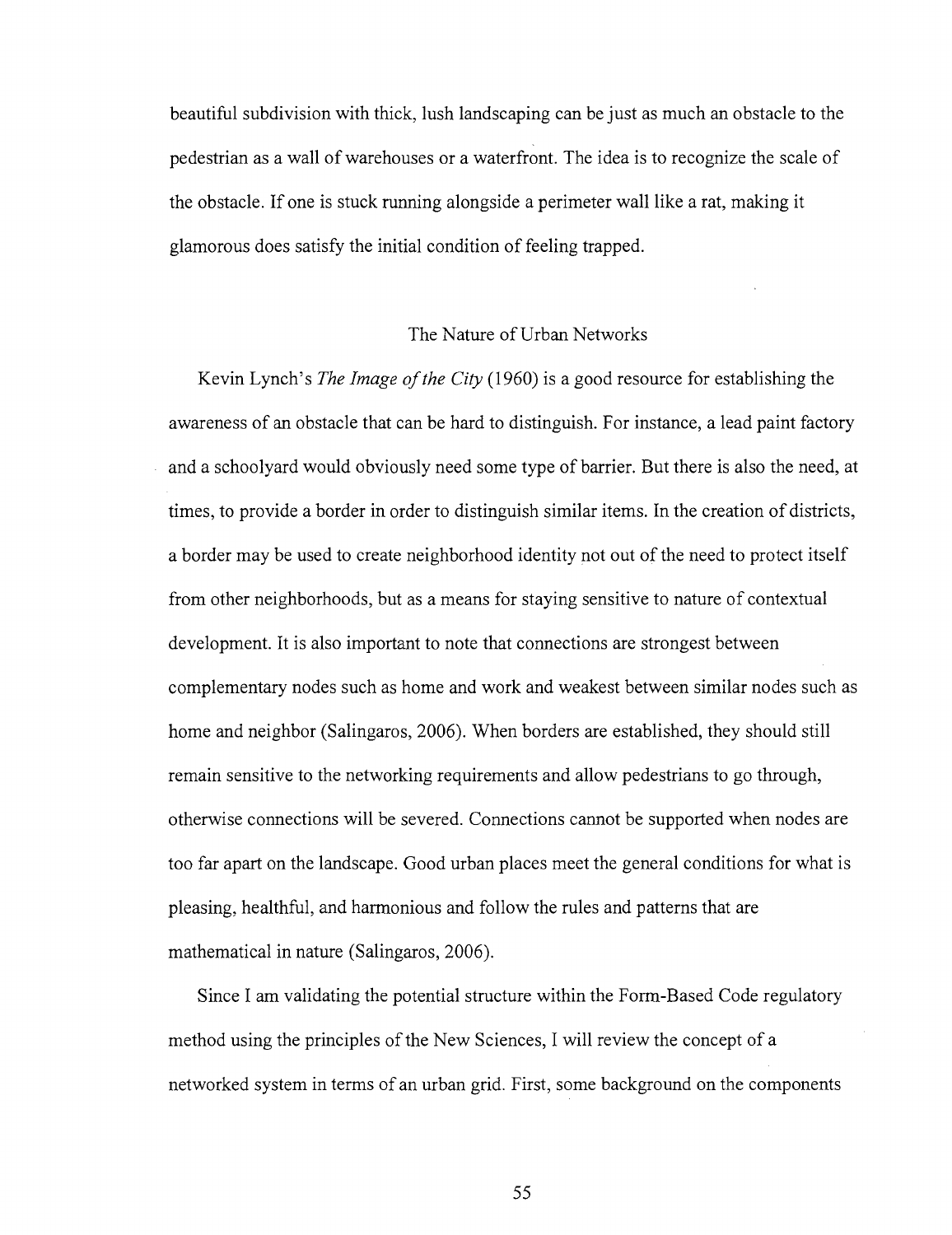of an urban network as described. Although there are distinct differences between a dense city like Tokyo and a sprawled out city such as Atlanta, all urban areas can be categorized under a general urban pattern and a network pattern. The network patterns of streets historically are a resultant of the urban pattern. The general practice was that the streets would navigate around the buildings so that the resulting pattern would be described as "all roads lead to Rome" - not through Rome. However, the issue is not whether it was the streets that brought the buildings or the buildings that required the streets. In both instances, the result is still limited within the parameters of form. Street widths and the establishment of rights-of-way operate within the given urban pattern as a means of supporting its future growth and/or refinement. A city cannot exist without its streets but a road can continue on without a city.

The easiest method for establishing a healthy urban network can be done under a simple process that is aligns neatly with the typical quarter-section layout mentioned earlier. This process is accomplished by scaling the neighborhood block, the secondary scale of regulation in a Form-Based Code after the building, and the first scale of urban development, at a size no greater than a five-minute walk. This time-distance calculates to a quarter mile, as this give a generous average walking speed of three-miles per hour. The resulting block size, when adjusted for public right-of-way, equates to approximately 300 to 400 feet in length. An interesting side note is that the five-minute walk adjusts perfectly to the township diagram established by the Continental Survey in 1803 (Duany,Plater-Zyberk, Alminana, 2003).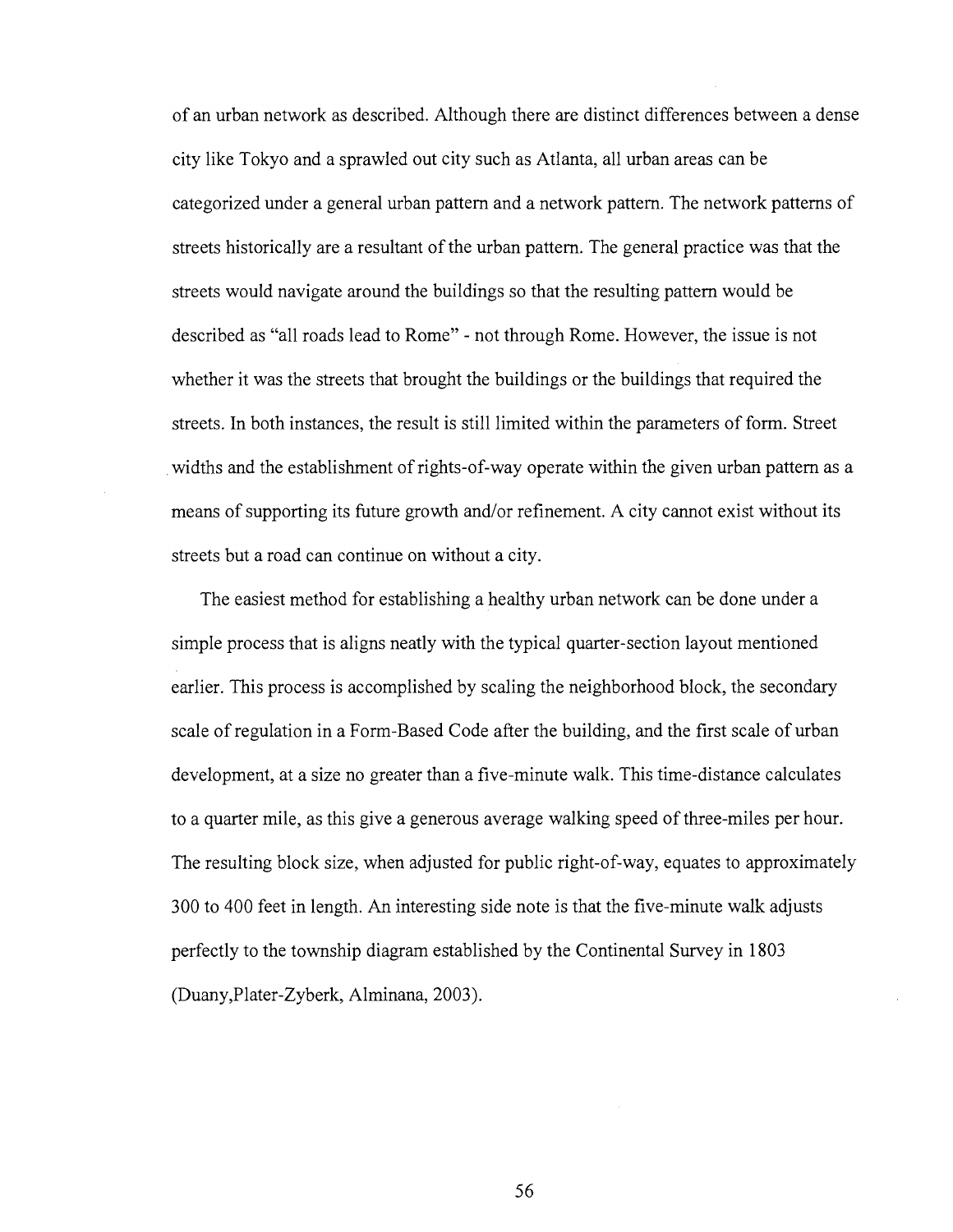# CHAPTER SIX

### SUMMARY OF ARGUMENT AND RECOMMENDATIONS

There are flaws that become apparent when trying to resolve detrimental urban issues in terms of sustainability. For example, currently there are many problems that are being discovered from a hydrocarbon-based transportation system (gasoline-powered cars). If a no-cost petroleum replacement garnished with the ability of zero emissions was discovered we could sustain our fleet of private motor vehicles. But would sustaining the dependence on cars resolve the health issues from too much driving, the inequity in accessibility to those who cannot drive, or the inefficient land use patterns based on carenabled sprawl? Trying to put a shrunken bed sheet on a mattress illustrates the difficulties in dealing with problems of complexity. For instance, if you continue with making your bed accustomed to a sheet that used to fit, you will become frustrated by the sheet's ability of covering a few of the corners of the mattress. The bed sheet, in its shrunken, no longer works. Between making an adaptation (e.g. stretching the sheet) or a reworking of the process (e.g. making your bed with a new sheet) are the measurements of efficiency -with the utilization of the smaller sheet being highly efficient and replacing the sheet indicating low efficiency. Additional variables surface over time and must have a way of being worked into the process of solving a problem.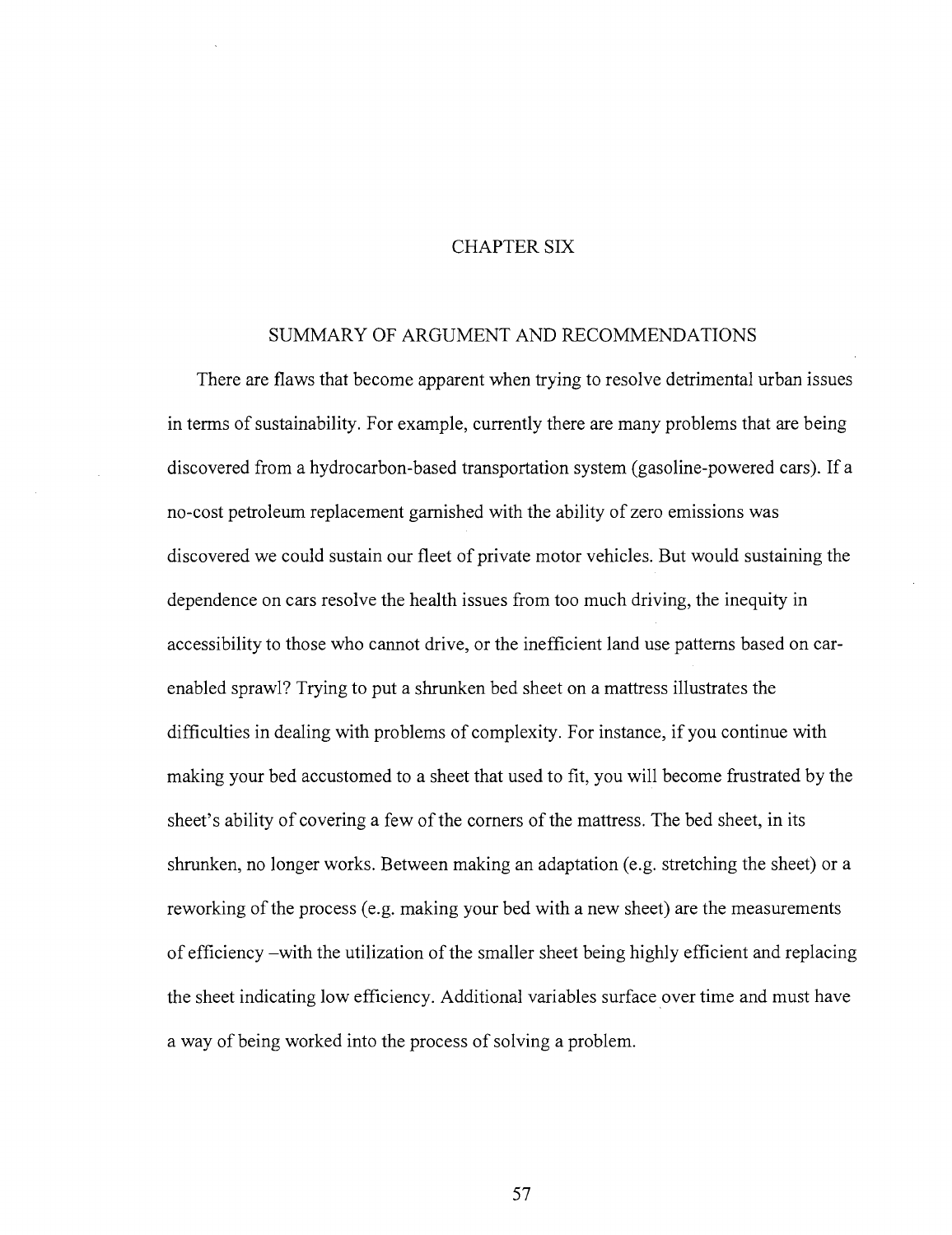### Administrative Review Process

The Form-Based Code process represents an adaptable method. The change in the form of the sheet requires it to be reworked in order to fit the mattress; our use-based approach no longer recognizes the resource of the shrunken sheet -as a use, it is now a sheet that accommodates a smaller mattress.

Probably the first and foremost requirement to a Form-Based Code process that must be included is the requirement of a streamlined administrative review process. The greatest advantage of a Form-Based Code and its use of building and street typology is that the bulk of publicly contentious issues have already been resolved. A proposed building must be in significant compliance with the regulating plan of the code in order to submit for the administrative review, so there would be no beneficial purpose in wasting time with a the public hearing process. If the proposed building could not comply with the code requirements, it would still move forward in a request for entitlements at the public hearing level.

### Generalize the Land Use

The next obstacle to an effective Form-Based Code is inclusion of permissible uses. **/**  Land use regulation is not abandoned in a Form-Based Code, but it is relegated to broader categories. The reason is that the form of a building can more aptly govern the use of a building than use-restrictions alone. If a property owner were to own a 2,000 square-foot corner market, its typology would prohibit him from trying to operate a movie theater. In the eyes of land use, they're both the same. So what must be avoided is an overloading of specified land uses that restrict the flexibility of the building form.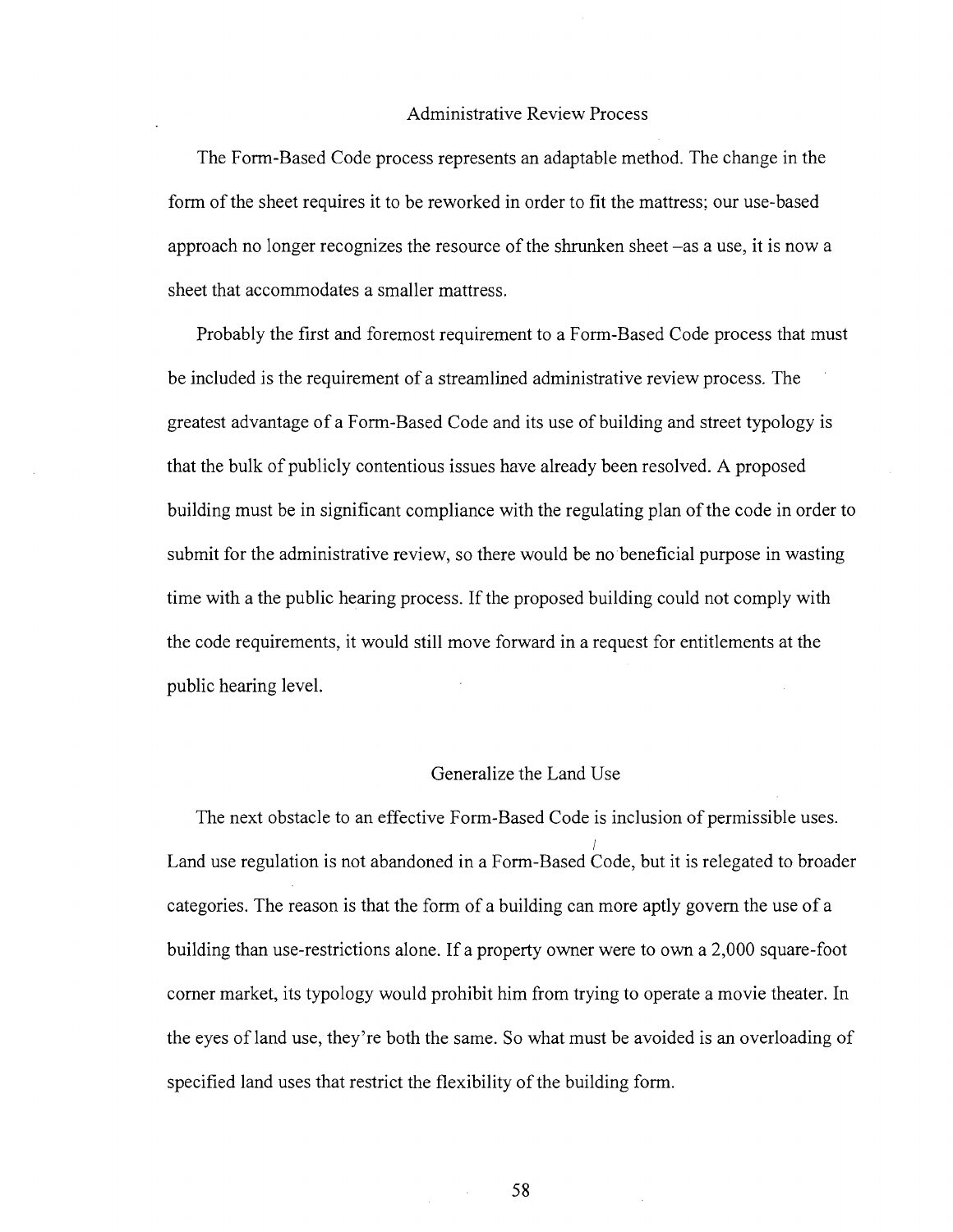A Form-Based Code does not have to operate as a top-down mandate with little enforceability. Rather, it can be a locally-adopted regulation with the same police powers used by the land use regulations to undermine urban form. It is crucial that the groundlevel component of the urban engine -the community at large- partake in the creation of its own rules. The community has the potential to play a greater role in shaping its physical future than it does with the Euclidean Zoning in two ways. First, the street and building types are determined in a charrette-led public process to establish the context of the neighborhood and to create a vision of what residents want their neighborhood to be. This is the chance to eliminate the constant surprises, as nothing can really be anticipated in Euclidean Zoning other than the function of the building. This initial hurdle may burdensome, but it is nothing compared to the constant revisiting of non-compliant requests heard at every planning commission. And as these requests become approved, it continues to be challenge the identity of what the neighborhood is trying to be. Because the public hearing process is reduced from hearing all compliant requests, the public can provide more focus on the requests for deviations from the code.

### Streamline Community Feedback

I would suggest looking to the recent development of web-based community design businesses as a possible resource in the organization of low-level feedback for building proposals. One such company, at [www.Threadless.com,](http://www.Threadless.com) creates t-shirts based on online submissions that win the online popular vote. Another similar company, [www.Ryz.com,](http://www.Ryz.com) follows a similar process but with sneakers. Both companies provide the template that an aspiring designer downloads, decorates, and then uploads the design to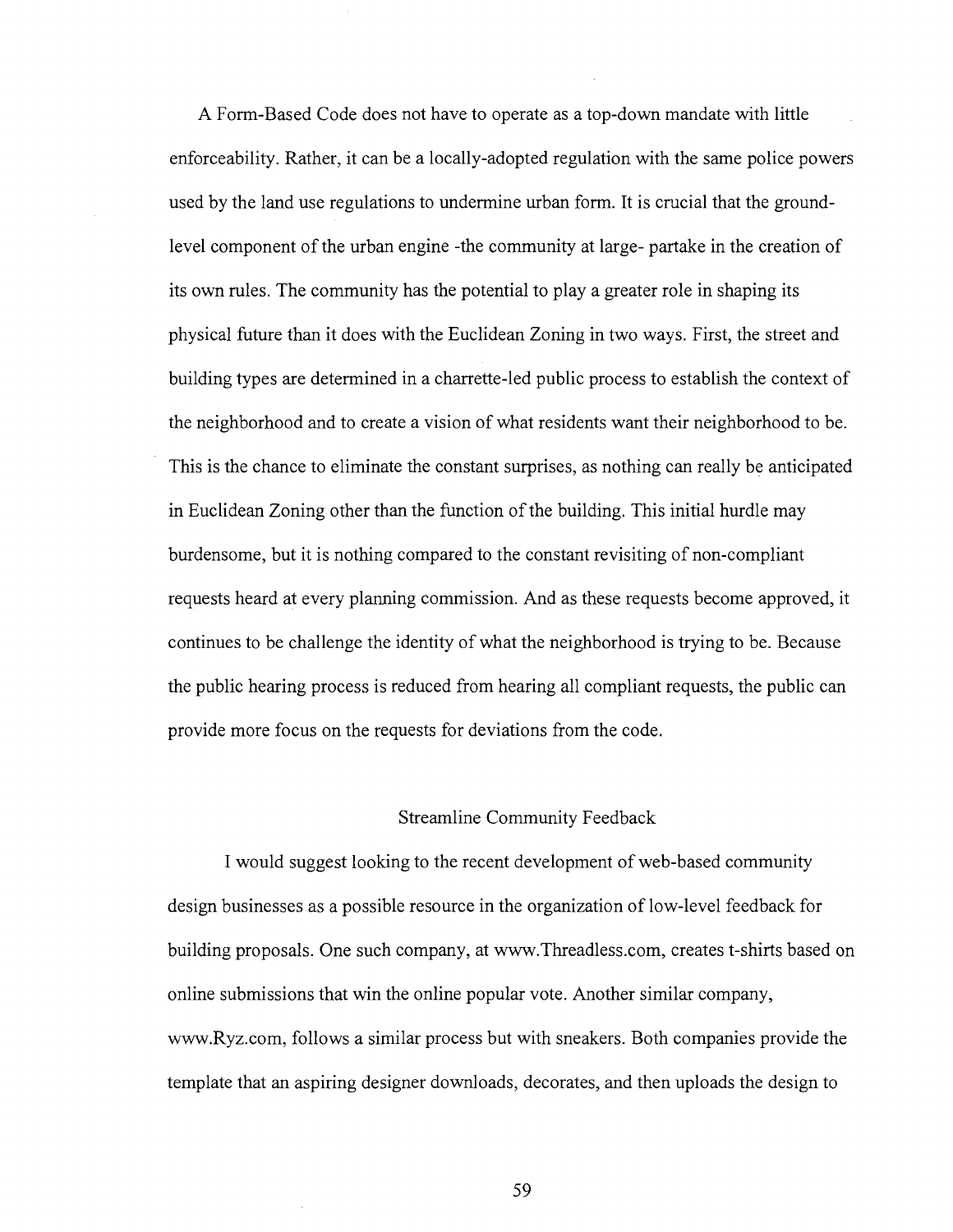be displayed along with other choices to be chosen by online-pollers. When the t-shirt or sneaker design is chosen, the winner then receives a cash prize/reimbursement. It would be interesting to an adaptation of this process so that opposed building plan and elevations were provided in some way that the neighbors of the local community could have input included and documented during the administrative review period.

#### Grow Incrementally

One of the last recommendations that I feel is a necessary component to an effective Form-Based Code is the ability to development incrementally. Just as it is important that a Form-Based Code quickly deliver construction entitlements, it must also be able to regulate the speed of actual construction. An important aspect of an organizing system is synchronization. The timing of a system's growth cannot outpace the maturation of the newly developing portions.

One of the Christopher Alexander's key requirements listed out in his *New Theory of Urban Design* (1987) is a step for incremental development. I have yet to see this called out specifically in any Form-Based Code, and would need to be included in order to operate under the auspices of a strong systems generator. If we were to base the maximum size of a development to the minimum practical scale of the code, the block, I would recommend that the ideal block size fall within the 300-400 foot length (or at least a 1200-foot perimeter) as dictated by scaling of the five-minute walk, commonly calculated out to a quarter-mile. This equals, roughly, a 2-acre maximum development size. An interesting note for those that insist that a 2-acre development cap as completely impractical: The Sears Tower occupies just one 300-foot block in the City of Chicago.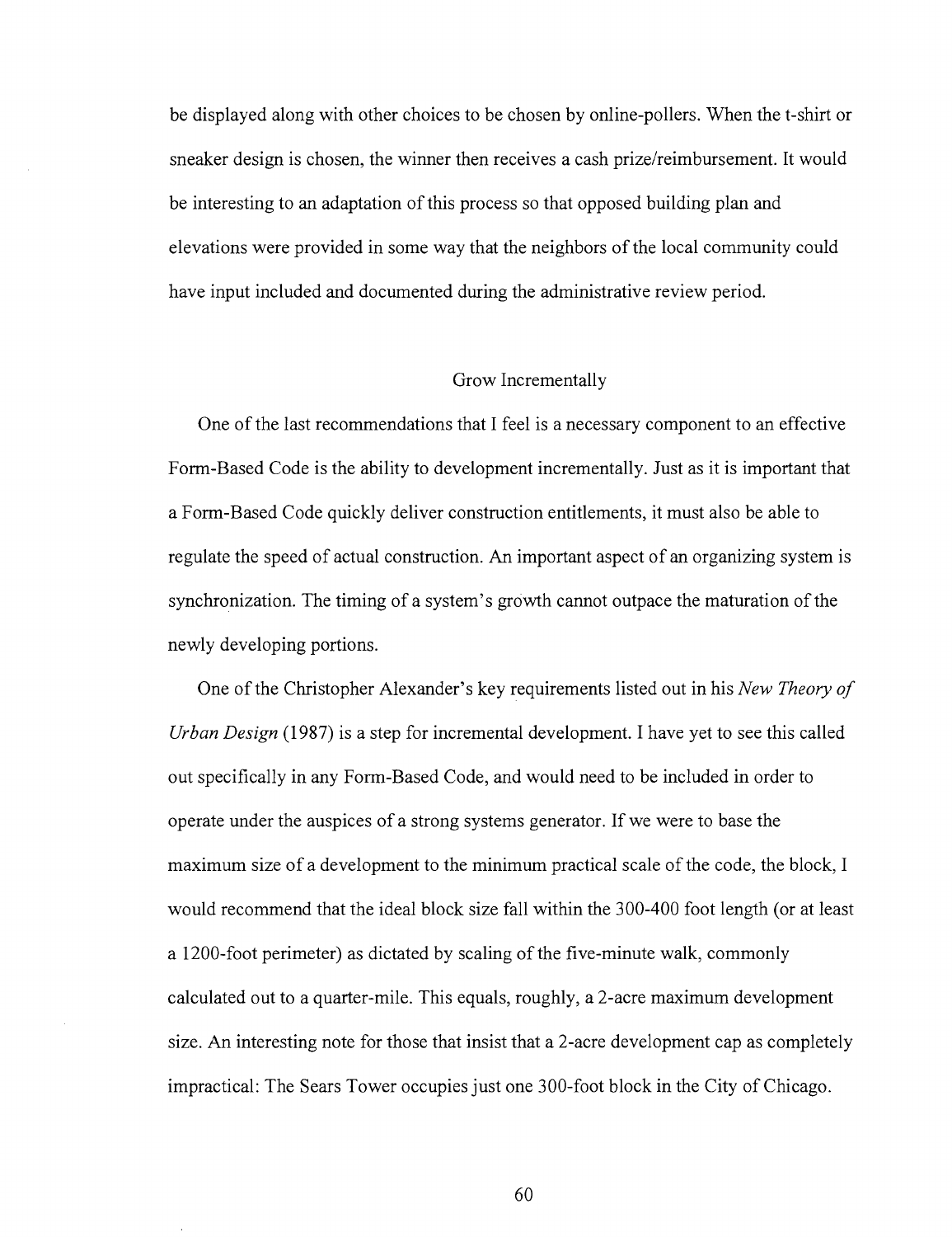Large-scale projects could still receive entitlements for a forty-acre development but it would not receive permits until each 2-acre phase reaches a stage of completion. A certificate of occupancy would not be issued prior to the next 2-acre development receiving permits to start grading.

 $\ddot{\phantom{a}}$ 

 $\bar{z}$ 

 $\bar{\alpha}$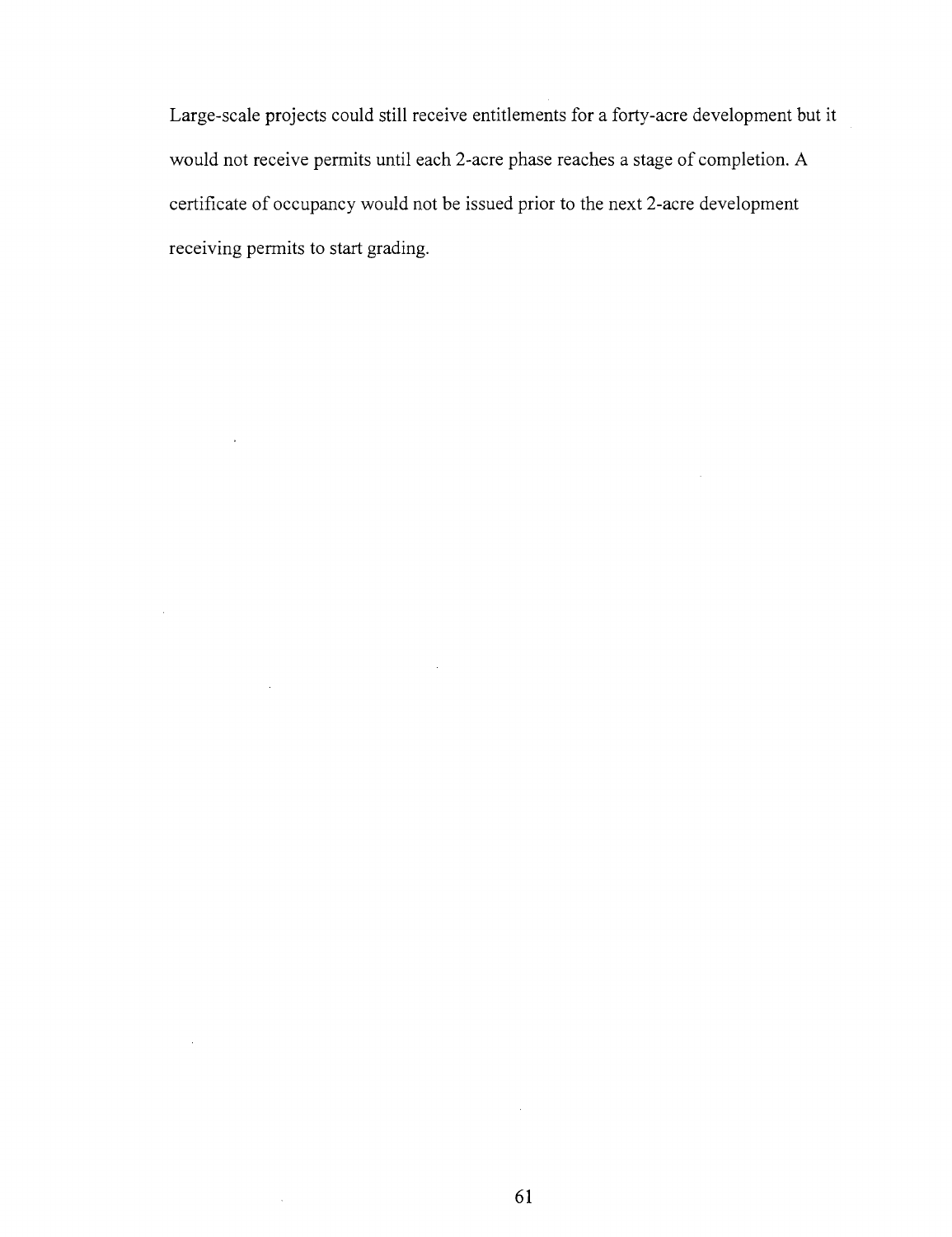#### **BIBLIOGRAPHY**

 $\epsilon_{\rm eff}$ 

Alexander, C, Ishikawa, S., Silverstein, M., Jacobson, M., Fiksdahl-King, I., & Angel, S. (1977). *A Pattern Language.* London: Oxford University Press.

Alexander, C, with Neis, H., Anninou, A., & King, I. *A New Theory of Urban Design.*  (1987). New York: Oxford University Press.

Arendt, R. (1994). *Rural By Design: Maintaining Small Town Character.* Chicago: Planners Press.

Attoe,W., & Logan, D. (1989). *American Urban Architecture: Catalysts in the Design of Cities.* Berkeley: The University of California Press.

Bachelard, G. (1994). *The Poetics of Space: The Classic Look at How We Experience Intimate Places.* Boston: Beacon Press.

Bacon, E. (1976). *Design of Cities.* New York: Viking Penguin.

Barabasi, A. (2003). *Linked: How Everything is Connected to Everything Else and What It Means for Business, Science, and Everyday Life.* New York: Plume.

- Beckman, R. & Ackerknecht, D. (1993). "Growth as Tradition: Bern, A Traditional Settlement in Change" *Traditional Dwellings and Settlements Review.* Vol. 5, No. l.Fall.
- Brand, S. (1994). *How Buildings Learn: What Happens After They 're Built.* New York: Penguin Books.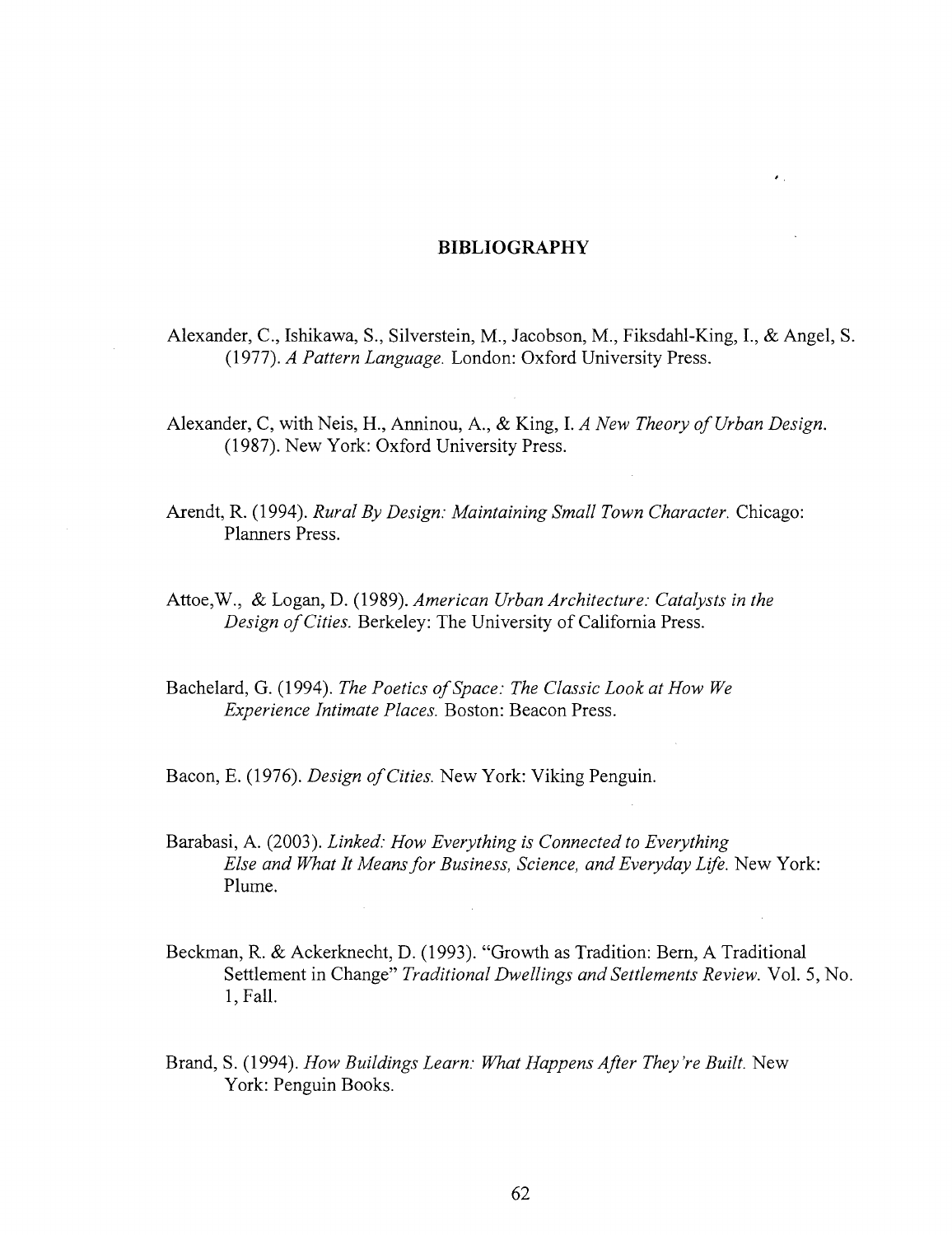Buchanan, M. (2003). *Nexus: Small Worlds and the Groundbreaking Theory of Networks.* New York: W.W. Norton & Company.

- Calthorpe, P. (1993) *The Next American Metropolis: Ecology, Community, and the American Dream.* Hoboken: Princeton Architectural Press.
- Campoli, J & MacLean, A. (2007). *Visualizing Density.* Concord: Capital Offset Company.
- Carse, J. (1986). *Finite and Infinite Games: A Vision of Life as Play and Possibility.*  New York: Ballantine Books.
- City of Chicago. (2003). *The Chicago Central Area Plan: Preparing the Central City for the 21st Century.* A Draft Final Report to the Chicago Plan Commission.
- City of Portland. (2007). *Central Portland Plan: Urban Design Assessment.* Assessment of Portland's 1988 Central City Plan.
- Clark, R. & Pause, M. (2005). *Precedents in Architecture: Analytic Diagrams, Formative Ideas, and Partis.* Hoboken: John Wiley & Sons.

Ching, F. (2003). *Building Codes Illustrated.* Hoboken: John Wiley & Sons.

Crowe, N., Economakis, R., & Lykoudis, M. Eds. (1999). *Building Cities: Towards a Civil Society and Sustainable Environment.* London: Artmedia Press.

Cullen, G. (1965). *Townscape.* London: The Architectural Press.

- Cuthbert, A. (2006). *The Form of Cities: Political Economy and Urban Design.* Maiden, MA: Blackwell Publishing.
- Diamond, J. (2004). *Collapse: How Societies Choose to Fail or Succeed.* New York: Random House.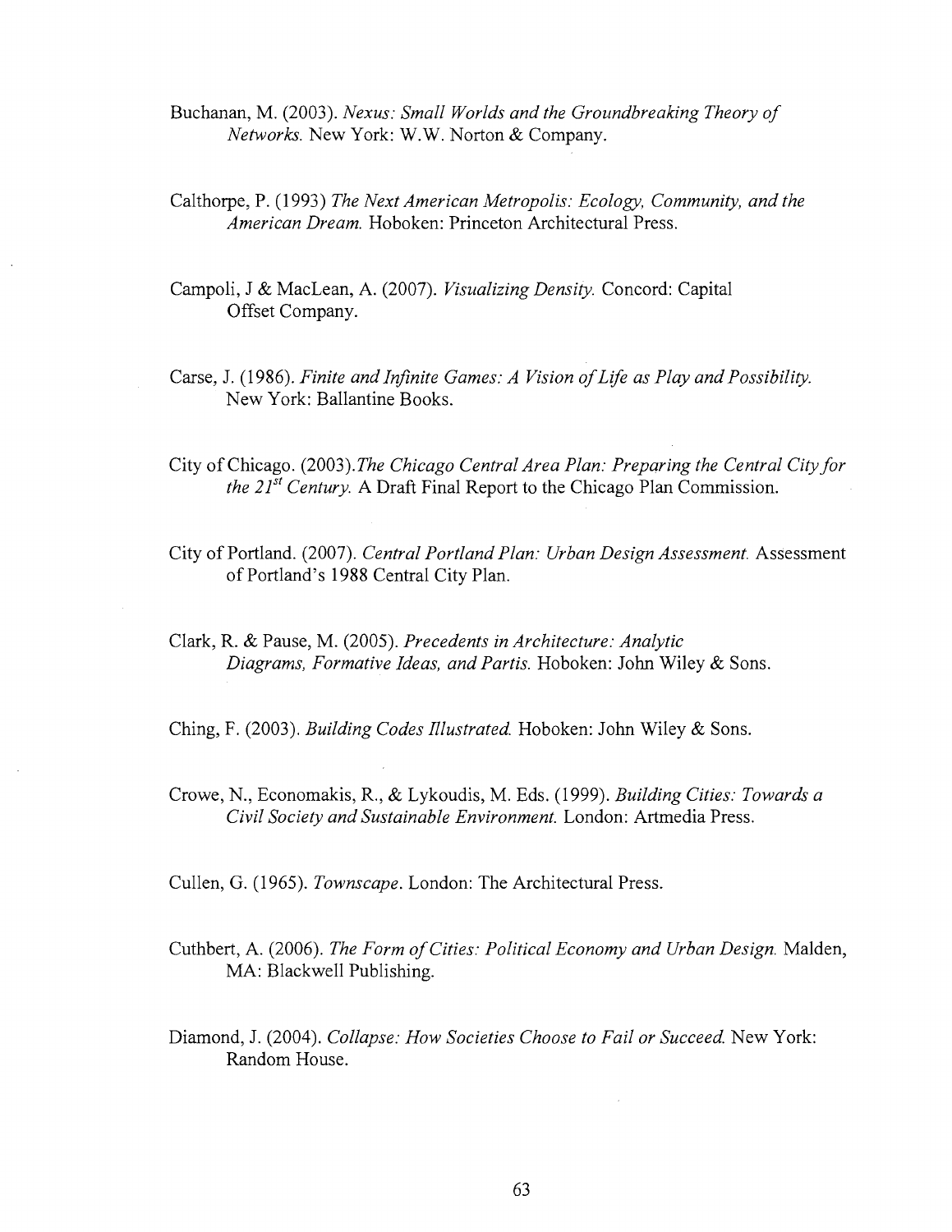De Botton, A. (2006). *The Architecture of Happiness.* New York: Pantheon Books.

- Duany, A., Plater-Zyberk, E., & Alminana, R. (2003) *The New Civic Art: Elements of Town Planning.* New York: Rizzoli International Publications.
- Duany, A. (2007, February 14) How do we save the Crescent City? Recreate the unique building culture that spawned it, *Metropolis.*
- Duany, A., Morissey, M. & Pinnel, P. (2006, Dec. 12). Typology and Urbanism: The Disposition of Types. *New Urban News.* (Vol. 11, No. 8).Ithaca: New Urban Publications, Inc.
- Dutton, J. (2000). *The New American Urbanism: Re-forming the Suburban Metropolis.* Milano: Skira Editore.
- Easterling, K. (1993). *American Town Plans: A Comparative Time Line.* Hoboken: Princeton Architectural Press.
- Easterling, K. (1999). *Organization Space: Landscapes, Highways, and Houses in America.* Cambridge, MA: The MIT Press.
- Eglash, R. (1999). *African Fractals: Modern Computing and Indigenous Design.* New Brunswick: Rutgers University Press.
- Ewing, R., & Kreutzer, R. (2006) *Understanding the Relationship Between Public Health and the Built Environment: A Report for the LEED-ND Core Committee.*
- Farmelo, I. Ed. (2002). *It Must Be Beautiful: Great Equations of Modern Science.*  London, Granta Books.
- Farr, D. (2008). *Sustainable Urbanism: Urban Design with Nature.* Hoboken, John Wiley & Sons, Inc.
- Frampton, K. (2001). *Studies in Tectonic Culture: The Poetics of Construction in Nineteenth and Twentieth Century Architecture.* Cambridge, MA, The MIT Press.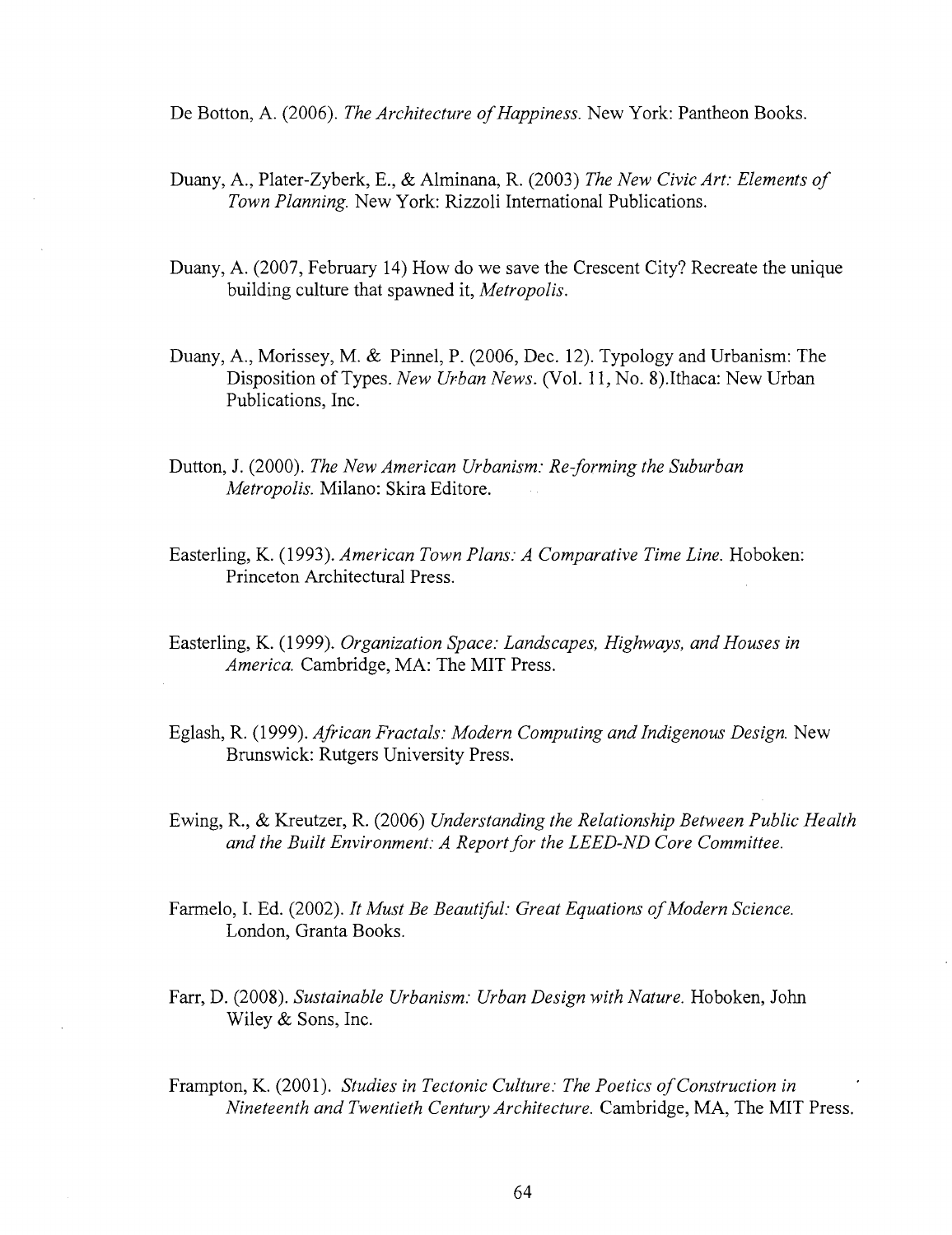- Frampton, K. (2002). *Labour, Work, and Architecture: Collected Essays on Architecture and Design.* London: Phaidon Press Ltd., (pg 77-89).
- Gates, P. (1968). *History of Public Land Law Development.* Princeton, NJ: Zenger Publishing.
- Gosling, D. & Maitland, B. (1984). *Concepts of Urban Design.* New York: St. Martin's Press.
- Hays, M., Ed. *Architectural Theory Since 1968.* Cambridge, MA: The MIT Press, 2000.
- Headquarters, Department of the Army. *Field Manual No. 3-06: Urban Operations.*  Washington, DC, 2003.
- Hegemann, W. & Peets, E. *The American Vitruvius: An Architects' Handbook of Civic Art.* New York: Princeton Architectural Press, 1988.
- Hough, M. *City Form and Natural Process: Towards a New Urban Vernacular.*  New York: Routledge, 1993.
- Irazabal, C. *City Making and Urban Governance in the Americas: Curitiba and Portland.* Burlington: Ashgate Publishing Co., 2005.
- *The Institute for Small Town Studies: A Resource for Small Towns and Those Who Serve Them.* (2008, April 16). Online, [http://www.ists.org/.](http://www.ists.org/)
- Institute of Transportation Engineers. (2006). *ITE Proposed Recommended Practice: Context Sensitive Solutions in Designing Major Urban Thoroughfares for Walkable Communities.* Washington, DC: GPO, 2006.
- Jacobs, J. (1985). *Cities and the Wealth of Nations: Principles of Economic Life.* New York: First Vintage Books Ed.
- Jacobs, J. (1992). *The Death and Life of Great American Cities.* New York: Random House.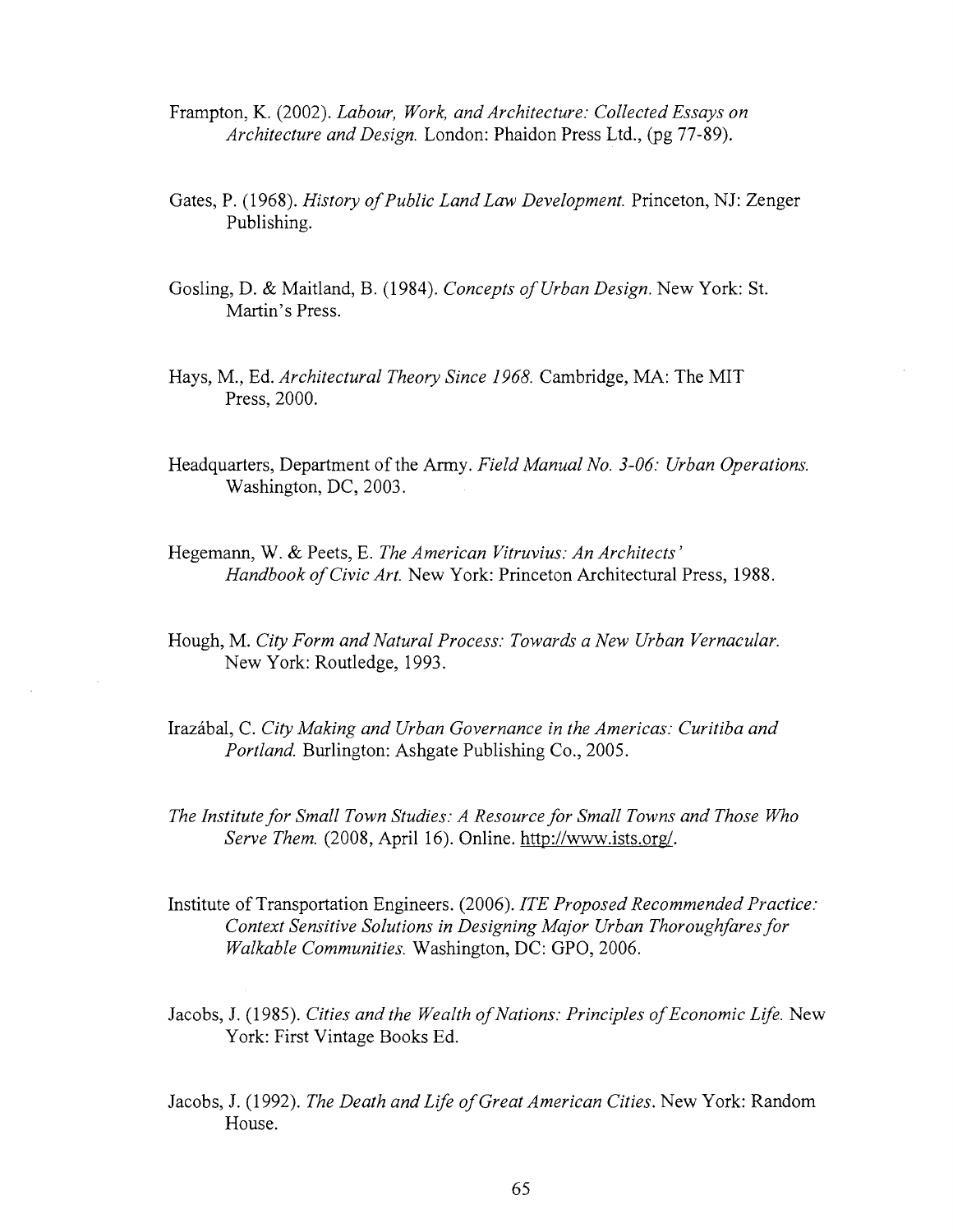- Jeavons, J. (2002). *How to Grow More Vegetables (and fruits, nuts, berries, grains, and other crops): \*than you ever thought possible on less land than you can imagine.* Berkeley: Ten Speed Press.
- Jencks, C, & Kropf, K. (1997). *Theories and Manifestoes of Contemporary Architecture.* London: Academy Editions.
- Jencks, M., Burton, E., & Williams, K. (2000). *The Compact City: A Sustainable Urban Form?* Oxford: Alden Press.
- Johnson, S. (2001). *Emergence: The Connected Lives of Ants, Brains, Cities, and Software.* New York: Scribner.

Katz, P. (1994). *The New Urbanism.* New York: McGraw-Hill, Inc.

- Katz, P. (2003). An Introduction to Form-Based Regulation. *Proceedings of Shaping the American City: New Approaches to Development Regulation.* Chicago: Brookings Institution & American Planning Association.
- Kelbaugh, D. (2002). *Repairing the American Metropolis: Common Place Revisited.* Seattle, University of Washington UP.

Kelbaugh, D. (2004). "Seven Fallacies in Architectural Culture" *Journal of Architectural Education,* p 66-68.

Koolhaas, R. (1998). *S,M,L,XXL.* New York: The Monacelli Press.

Koolhaas, R. (2000). *Mutations.* Bordeaux: ACTAR.

- Kostof, S., (1992). *The City Assembled: The Elements of Urban Form Through History.*  London: Thames & Hudson.
- Kostof, S., (1993). *The City Shaped: Urban Patterns and Meanings Throughout History.*  New York: Bulfinch.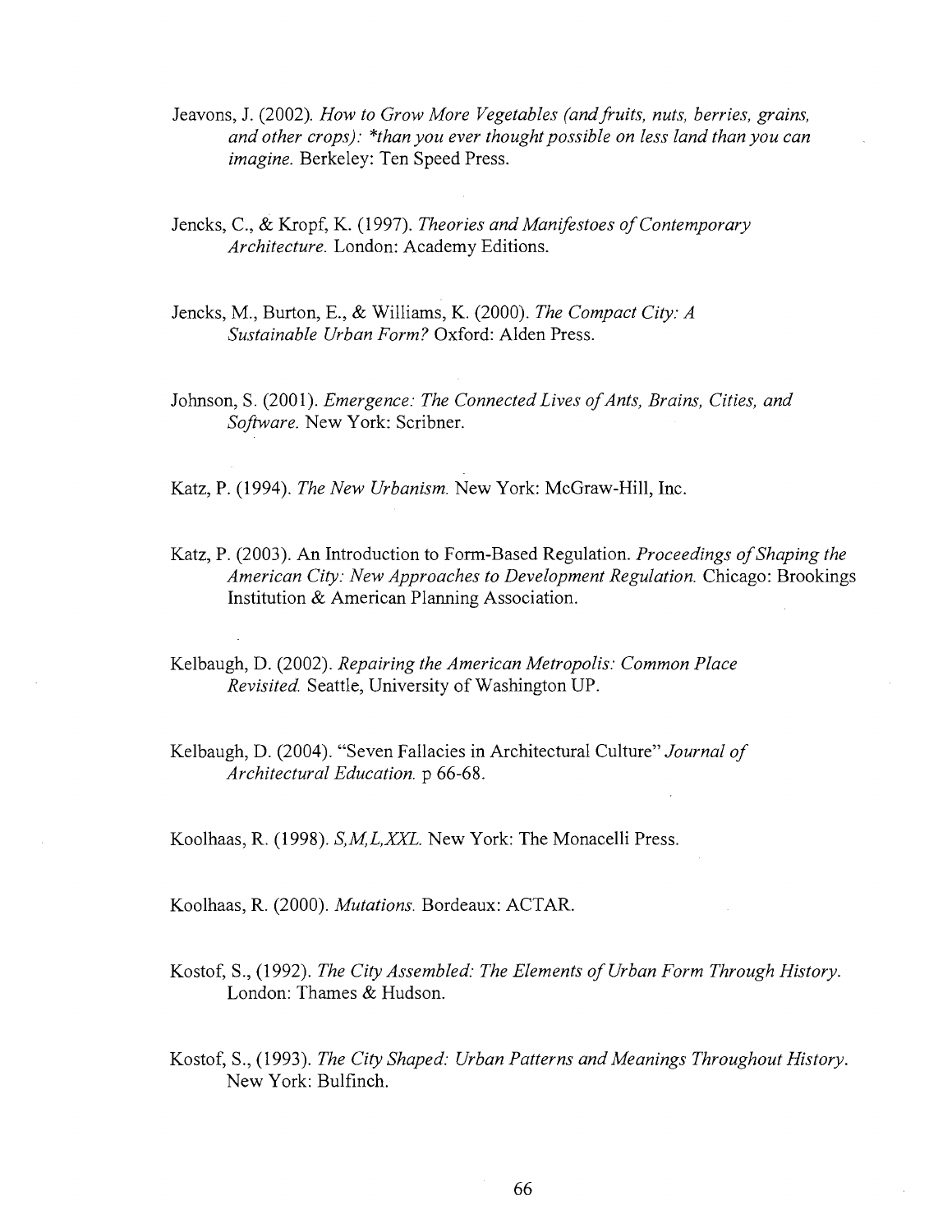Krier, L. (1998). *Architecture: Choice or Fate.* Berks: Andreas Papadakis Publisher,

- Krier, R. (2006). *Town Spaces: Contemporary Interpretations in Traditional Urbanism.* Basel, Switzerland: Birkhauser - Publishers for Architecture.
- Lefaivre, L., & Tzonis, A. (2003). *Critical Regionalism: Architecture and Identity in a Globalized World.* New York: Prestel.
- Lynch, K. (1981). *A Theory of Good City Form,* Cambridge, Mass: The MIT Press, 1981.
- Lynch, K. (1960). *The Image of the City,* Cambridge Mass: The MIT Press.
- Lyotard, J. (1984). *The Postmodern Condition: A Report on Knowledge.* Theory and History of Literature, Vol. 10, Transl. Geoff Benington and Brian Massumi. Oxford: Manchester UP.
- Marshall, A. (2003). *How Cities Work: Suburbs, Sprawl, and the Roads Not Taken.*  Austin: The University of Texas Press.
- Mehaffy, M. (2006). *New Science, New Urbanism, New Architecture?* Conference proceedings from of the 2004 Prince's Foundation for the Built Environment, London, England. Available: [www.katarxis3.com/NewUrbanismNewArchitectureDRAFT.pdf](http://www.katarxis3.com/NewUrbanismNewArchitectureDRAFT.pdf)
- Morris, A. (1994). *History of Urban Form: Before the Industrial Revolution.* New York: Longman Scientific & Technical.
- Mohney, D & Easterling, K., Eds. (1991). *Seaside: Making a Town in America.*  New York: Princeton Architectural Press.
- Parolek, D., Parolek, K., & Crawford, P. (2008). *Form-Based Codes: A Guide for Planners, Urban Designers, Municipalities, and Developers.* Hoboken: John Wiley & Sons, Inc.

Portugali, J. (2000). *Self-Organization and the City.* Berlin: Springer.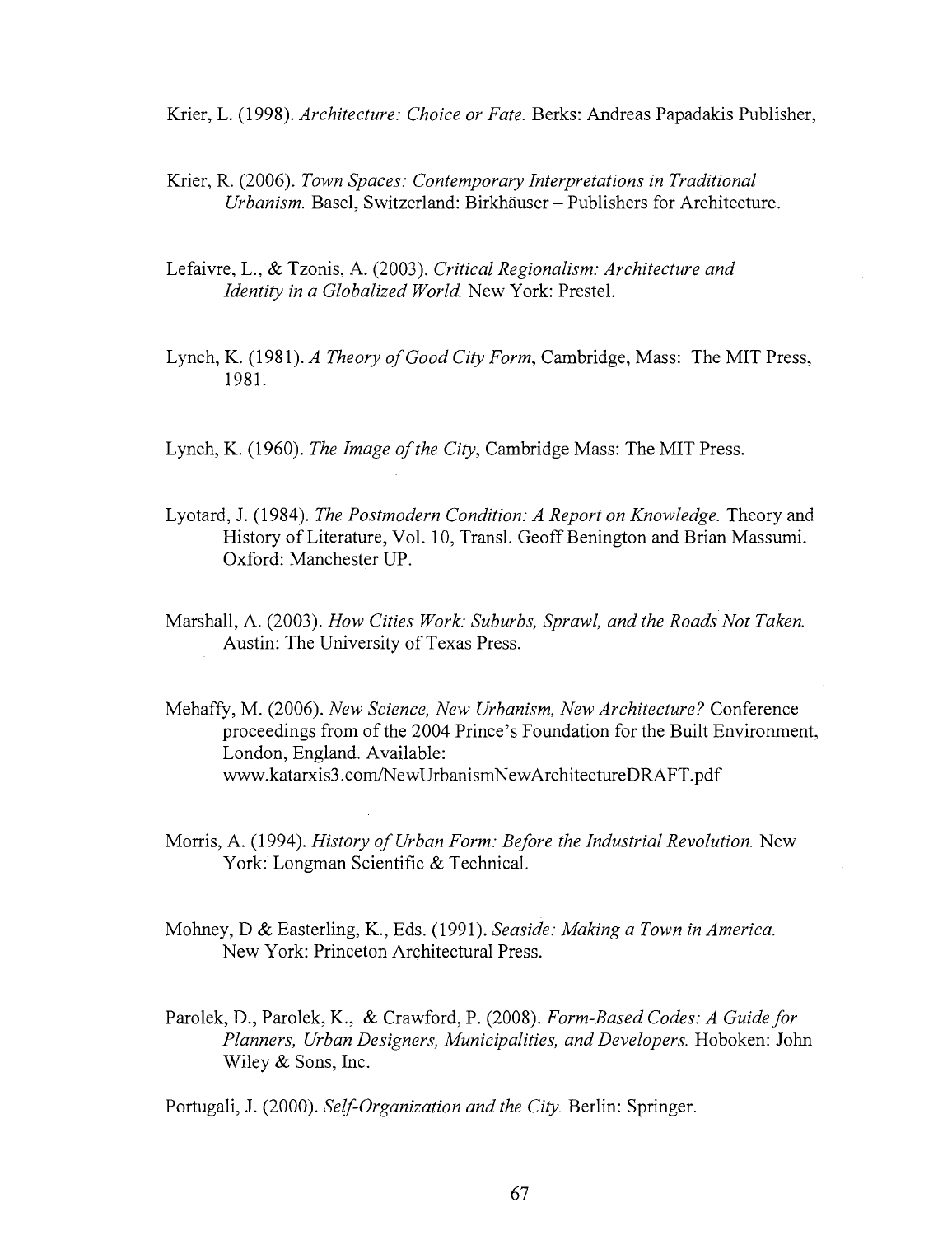- Rossi, A. *The Architecture of the City.* Cambridge, MA: The MIT Press: Oppositions Books, 1984.
- Saarinen, E. (1965). *The City: Its Growth, Its Decay, Its Future.* Cambridge, MA: The MIT Press.
- Saarinen, E. (1985). *The Search for Form in Art and Architecture.* New York: Dover Publications.
- Salingaros, N. (2005). *Principles of Urban Structure.* Amsterdam: Techne Press.
- Salingaros, N. (2006), *A Theory of Architecture.* Solingen: UMBAU-VERKAG.
- Sendich, E., Ed. (2006). *Planning and Urban Design Standards.* Hoboken: John Wiley & Sons, Inc.
- Sorkin, M. (2003). *Local Code: The Constitution of a City at 42° N Latitude.* New York: Princeton Architectural Press.
- Southern California Association of Governments. (2008, April 16). *White Paper on Smart Growth Policy in California.* Online. Available: [www.scag.ca.gov/rcp/pdf/publications/WhitePaperSmartGrowthPolicyinCA.pdf.](http://www.scag.ca.gov/rcp/pdf/publications/WhitePaperSmartGrowthPolicyinCA.pdf)
- Stinchecombe, A. (2001). *When Formality Works: Authority and Abstraction in Law and Organizations.* Chicago, University of Chicago Press.
- Strogatz, S. (2003). *Sync: The Emerging Science of Spontaneous Order.* New York: Hyperion Books.
- Thompson, D. (1990). *On Growth and Form.* New York: Cambridge UP.
- United States Green Building Council. (2006). *LEED for New Construction Version 2.2 Reference Guide.* Washington, DC: USGBC.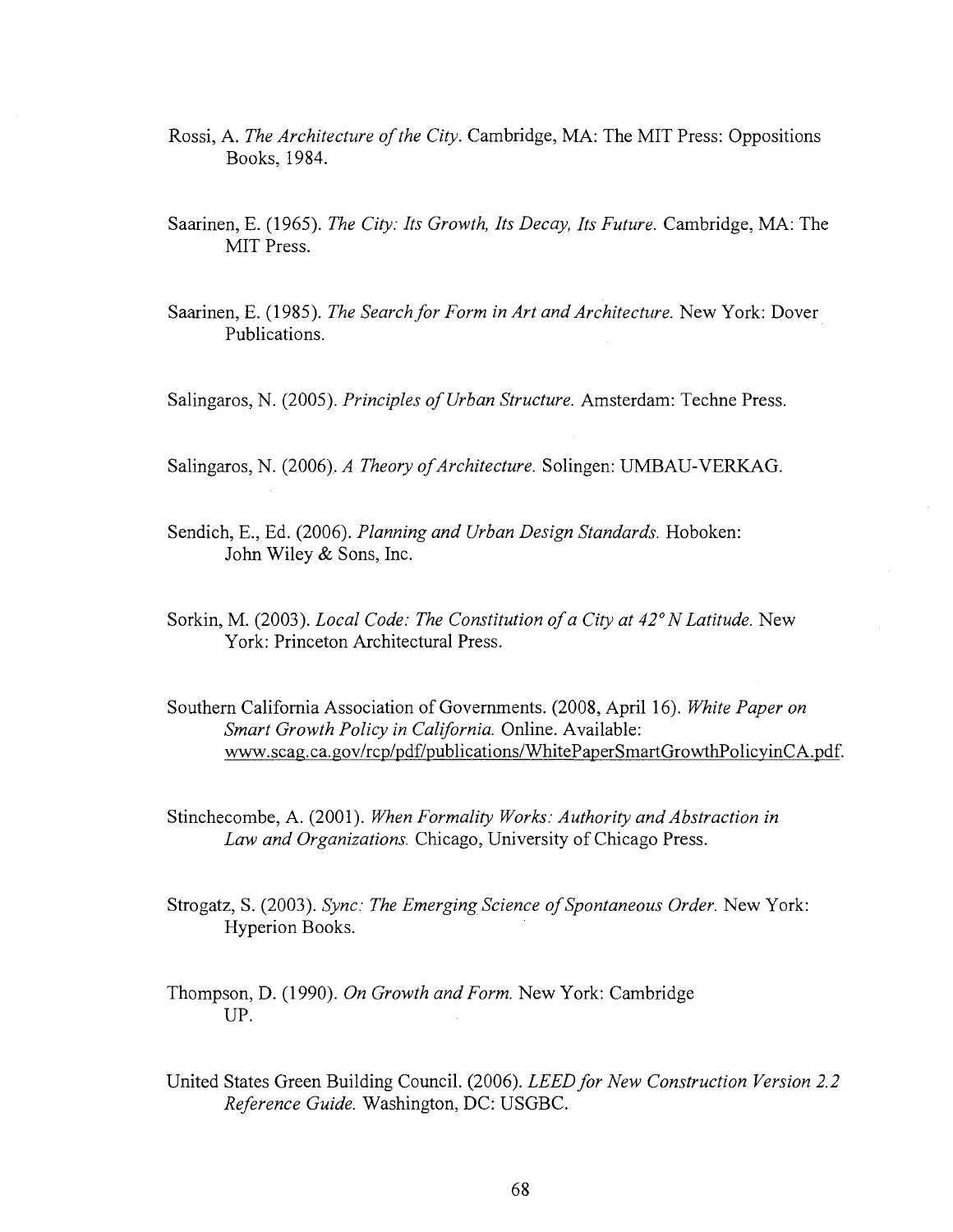United States Green Building Council. (2007). *LEED for Neighborhood Development Reference Guide - DRAFT.* Washington, DC: USGBC.

Vitruvius. (1960). *The Ten Books on Architecture.* Morgan, Morris Ricky, Transl. New York: Dover Publications.

69